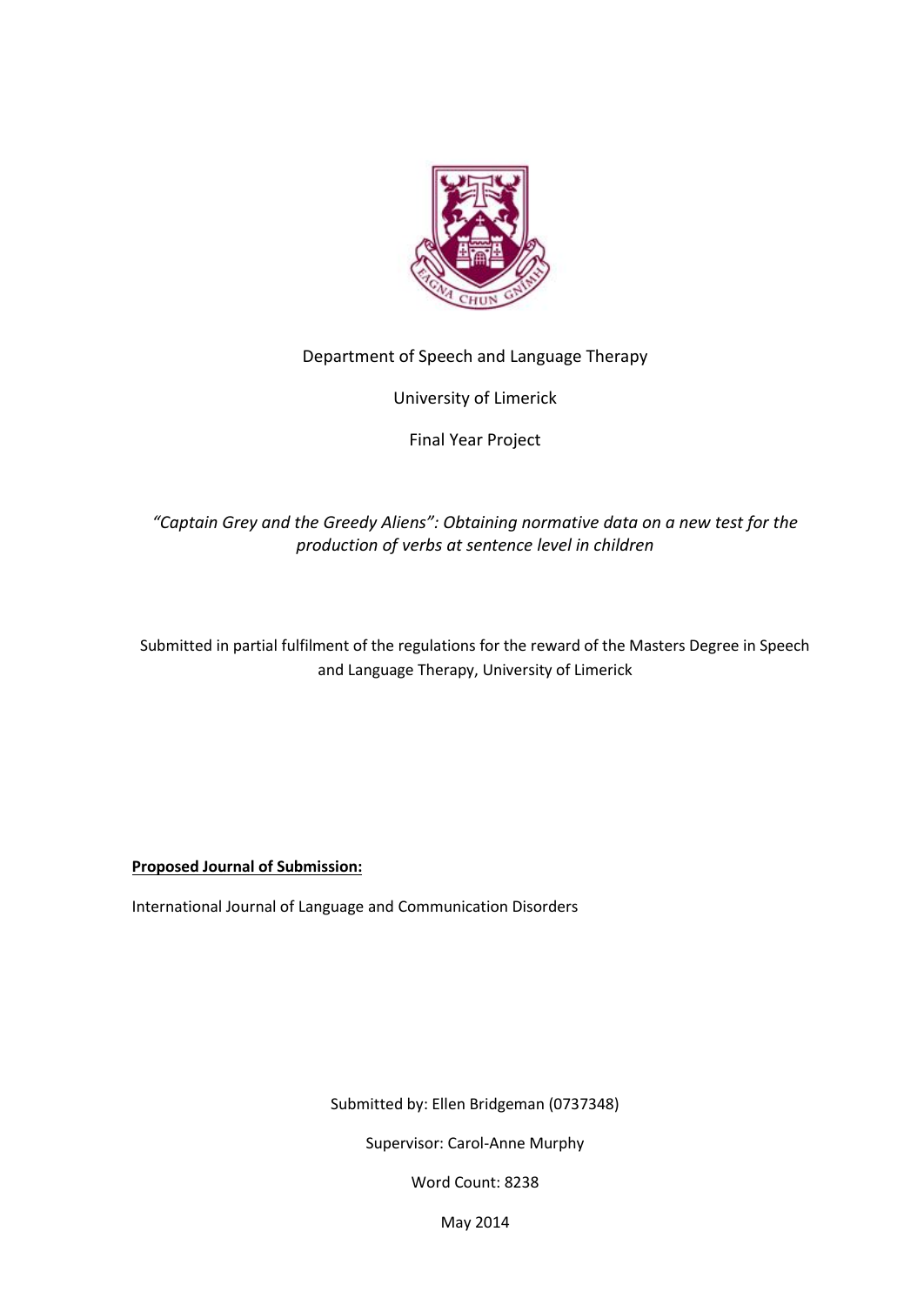# **Acknowledgements**

I would firstly like to convey my gratitude to the participants and their parents and also all the schools involved for taking part in this study, without them this would not have been possible.

I would like to thank Carol-Anne Murphy for all of her support and guidance during the completion of this assignment. Her endless patience and willingness and availability to assist in answering even the smallest of queries were very much appreciated.

I wish to acknowledge the support of my family and family over both this project and my entire course of study and thank you all for keeping me sane even at the most stressful of times.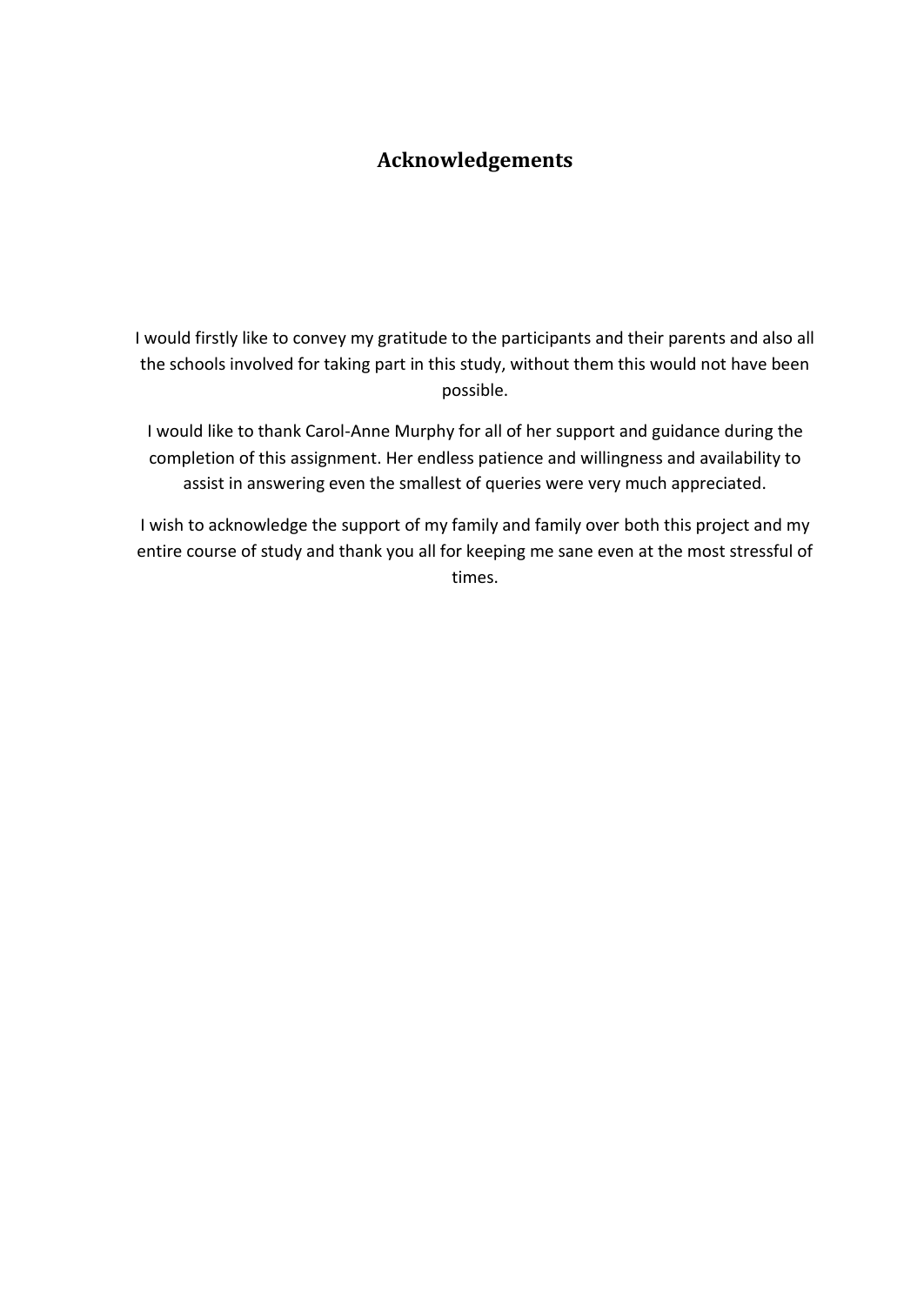# **Contents**

| 1.1                                                                       |  |
|---------------------------------------------------------------------------|--|
|                                                                           |  |
|                                                                           |  |
|                                                                           |  |
| 1.2                                                                       |  |
|                                                                           |  |
|                                                                           |  |
|                                                                           |  |
|                                                                           |  |
|                                                                           |  |
|                                                                           |  |
|                                                                           |  |
|                                                                           |  |
|                                                                           |  |
|                                                                           |  |
|                                                                           |  |
|                                                                           |  |
|                                                                           |  |
|                                                                           |  |
|                                                                           |  |
|                                                                           |  |
|                                                                           |  |
|                                                                           |  |
|                                                                           |  |
|                                                                           |  |
|                                                                           |  |
| 3.1.1 Verb argument structure accuracy scores according to Age Bands 15   |  |
| 3.1.2 Verb Knowledge as a predictor of Verb Argument Structure accuracy16 |  |
|                                                                           |  |
|                                                                           |  |
|                                                                           |  |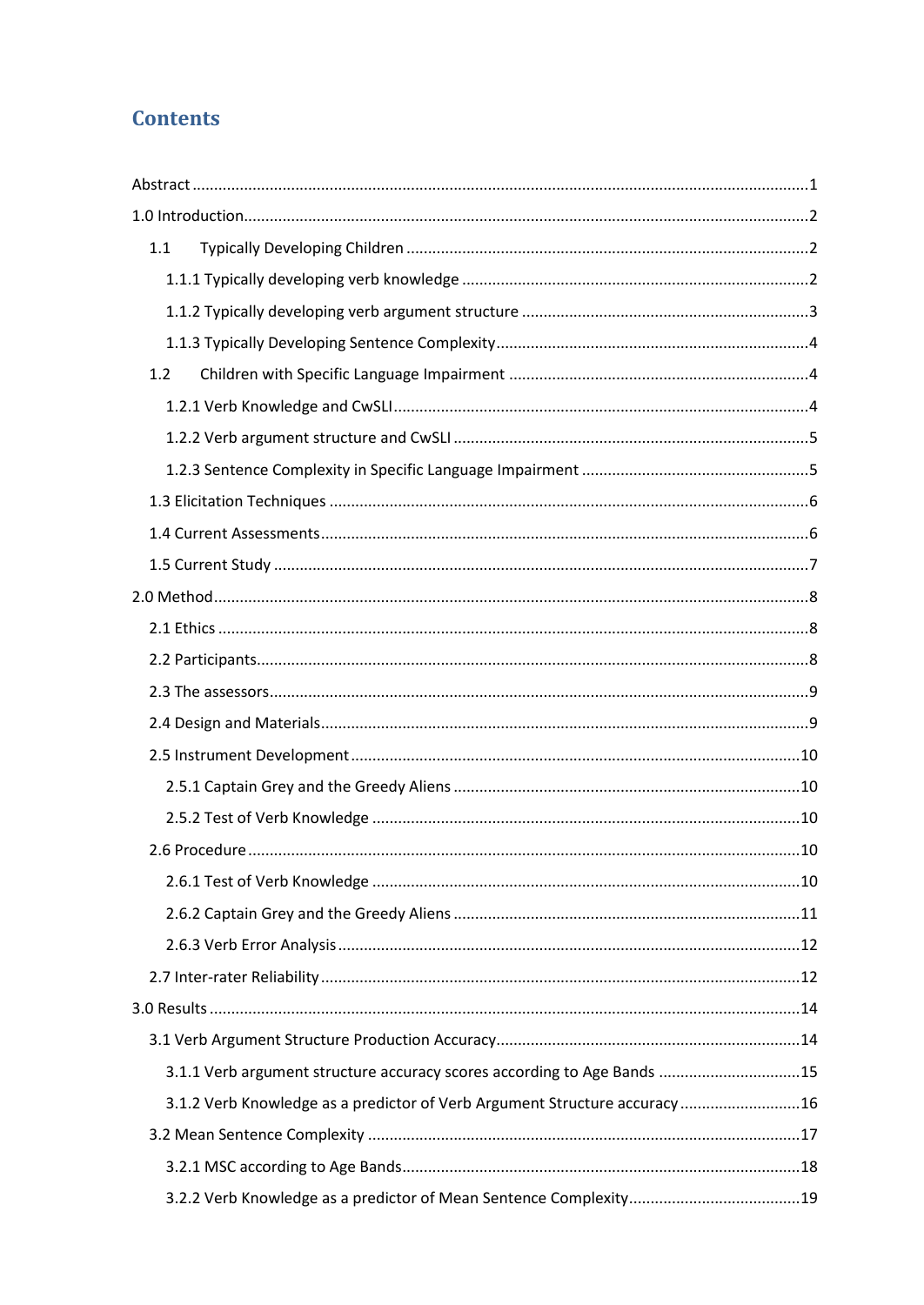| 4.4 Verb Knowledge as a predictor of Verb argument Production accuracy and Sentence |  |
|-------------------------------------------------------------------------------------|--|
|                                                                                     |  |
|                                                                                     |  |
|                                                                                     |  |
|                                                                                     |  |
|                                                                                     |  |
|                                                                                     |  |
|                                                                                     |  |
| Appendix 1                                                                          |  |
| Appendix 2                                                                          |  |
| Appendix 3                                                                          |  |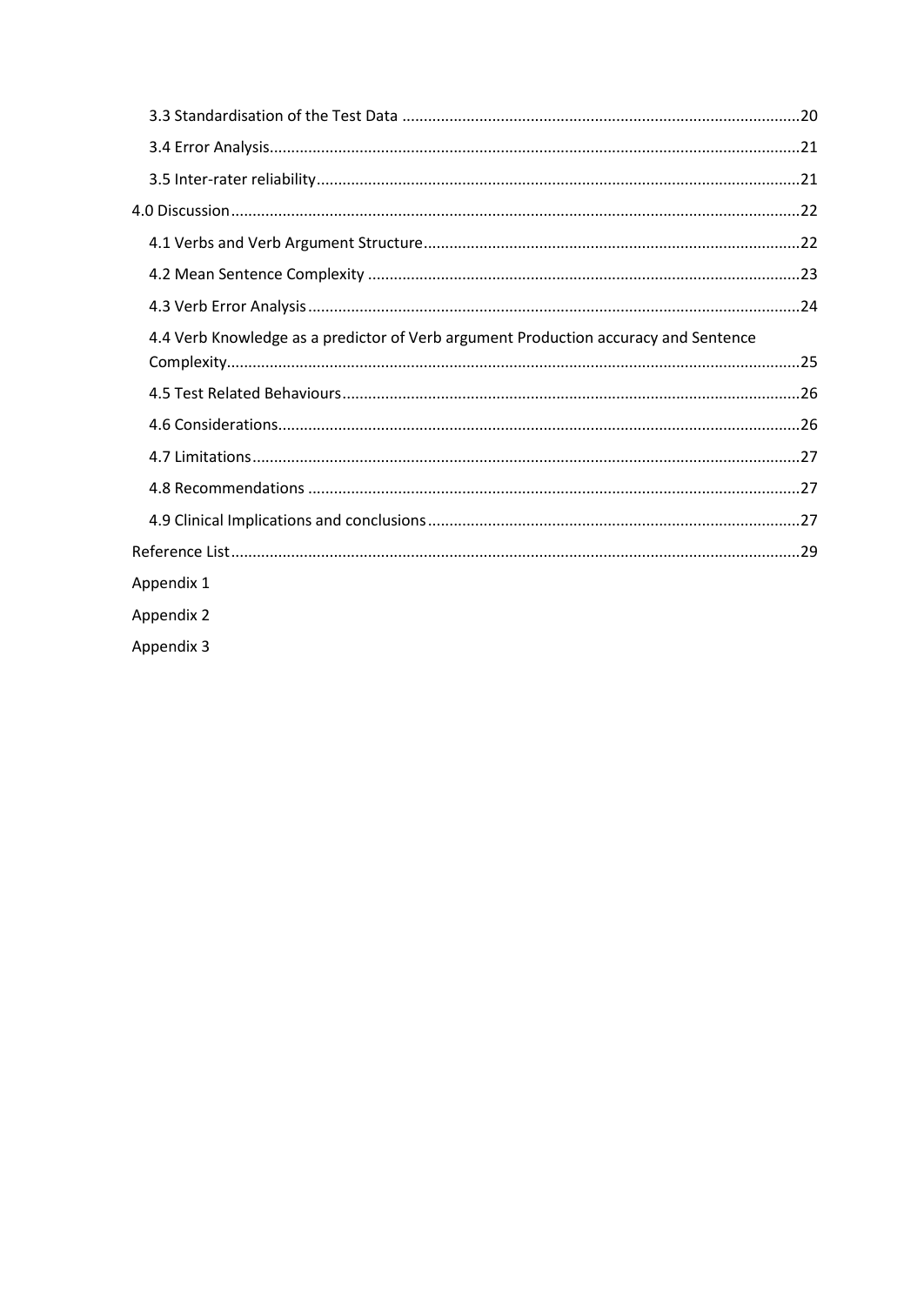## **Abstract**

<span id="page-4-0"></span>*Background:* Children with specific language impairment (CwSLI) exhibit significant difficulties in language ability affecting areas such verb knowledge and verb production, producing fewer verbs and verb argument structures than typically developing (TD) children. As verbs are critical to sentence production it is also not surprising that they also produce fewer complex sentences. Although these areas of impairment are widely acknowledged there is a dearth of clinically available instruments that comprehensively assess verbs production and complex sentences in this population.

*Aims:* To gather normative data from typically developing children aged 4;06-12;00 on their sentence complexity and production of verbs and their related argument structures using the newly developed story retell tool 'Captain Grey and the Greedy Aliens'; to investigate the sensitivity of the assessment across the age ranges; to investigate the inter-rater reliability and clinical utility of the assessment; and finally to investigate the relationship between verb knowledge and verb argument structure accuracy and sentence complexity.

*Method &Procedure:* Normative data was gathered on 91 typically developing children aged 4;06-12;00 using the story retell assessment; Captain Grey and the Greedy Aliens. Participant's verb knowledge was also assessed via the Test of Verb Knowledge to allow for investigation of the relationship between verb knowledge and verb argument structure accuracy and sentence complexity.

*Outcome & Results:* The story retell assessment was sensitive to developmental progression across age groups for mean accuracy of verb argument structures production and mean sentence complexity and was found to be highly reliable for inter-rater reliability. Positive relationships were found between verb knowledge and verb argument structure accuracy and sentence complexity.

*Conclusions & Implications:* The story retell tool was shown to be effective in eliciting and analysing verb and verb argument structure production and sentence complexity. The data collected in this study can be used to provide normative data on this assessment however further sampling with larger sample sizes is warranted. Captain Grey and the Greedy Aliens may be a clinically useful tool.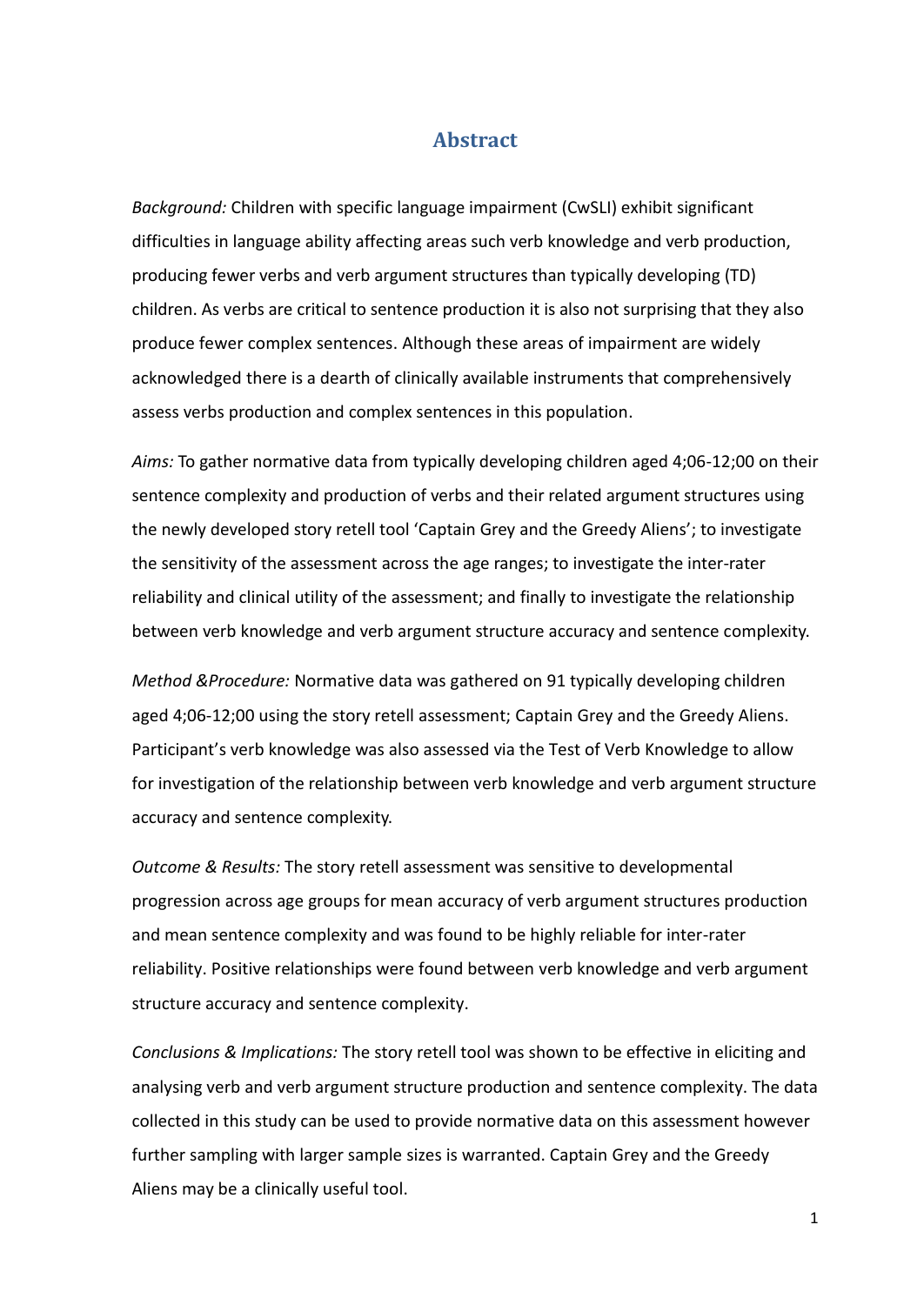## <span id="page-5-0"></span>**1.0 Introduction**

Children with specific language impairment (CwSLI) exhibit significant difficulties in language ability affecting areas such as; syntax, morphology, semantics and pragmatic skills which may persist into adolescence (Schwartz 2009; IASLT 2007; Leonard 2000). One area of particular difficulty is sentence production; CwSLI produce sentences that are frequently shorter and less complex than their typically developing (TD) age matched peers (Thordardottir and Weismer 2002; King and Fletcher 1993). There is increasing evidence that verbs are central in language development and sentence production, as verbs dictate sentence structure through obligatory arguments and assignment of thematic roles (Conti- Ramsden and Jones 1997; Tomasello 1992). Verb driven models of sentence production such as Garrett's model (Chiat *et al* 1997) recognise that both syntactic and semantic weaknesses may result in sentence production errors. Errors may arise at the semantic level due to inaccurate verb semantics or at the positional level due to inaccurate selection of syntactic forms. Research conducted on this area to date has resulted in mixed findings due to variety of assessment methods used (Owen Van Horne and Lin 2011; Thordardottir and Weismer 2002,).

## <span id="page-5-1"></span>**1.1 Typically Developing Children**

In order to identify areas of language difficulty for CwSLI it is important to be aware of typical development. This section will outline; the acquisition of verb knowledge, verb production and argument structures and the development of complex sentences of typically developing (TD) children.

### <span id="page-5-2"></span>**1.1.1 Typically developing verb knowledge**

The acquisition of verb semantics is more challenging than the acquisition of nouns as evident in early language productions which contain more nouns than verbs (Goldfield 2000; Fenson *et al* 1994). Verbs are more complex than nouns as they refer to actions and events which only last for a short space of time limiting the time a child has to associate the spoken word with the observable action (Rowland 2014). As children developed greater syntactic knowledge they are able to increase their verb knowledge through the use of syntactic bootstrapping. This allows children to use word order, function words and inflections to increase their semantic verb knowledge (Rowland 2014; McGregor 2009).

While some verbs have observable events or actions others do not which can impact on the saliency of their meaning and make acquiring them more difficult (Nils Johnston and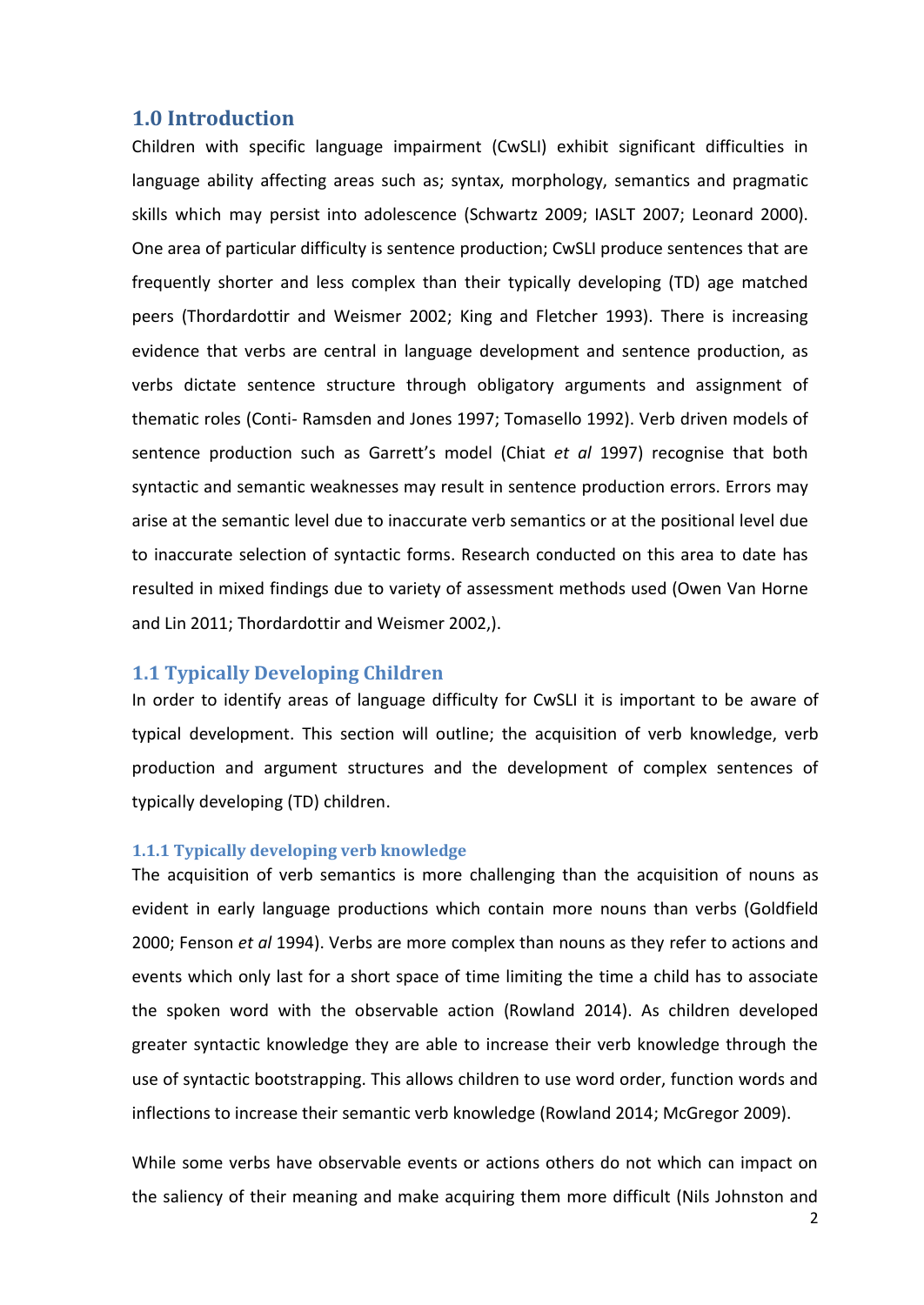Wellman 1980). Examples of such verbs are cognitive state verbs which are more difficult to acquire as they are semantically abstract in nature and are complex at syntactic level as they often co-occur with compliment clauses (Owen van Horne and Lin 2011; Nixon 2005; Diessel and Tomasello 2001). Although they are reportedly more difficulty to acquire according to Nixon (2005) (n=40, 4;0-4;2) they appear at a relatively young age; all participants in the study produced at least one CSV in 15 minute language samples of child-caregiver interactions.

#### <span id="page-6-0"></span>**1.1.2 Typically developing verb argument structure**

Verb argument structure has shown to be an area of continued development for TD children, with full acquisition of structures for complex verbs continuing into adolescence (Thordardottir and Weismer 2002; Naigles *et al* 1990).

Overgeneralizations of verb argument structures are common in TD children's productions. According to Bowerman (1974) children first overgeneralise the causative alternation (when change of state verbs can be used both intransitively and transitively) to fixed intransitive verbs at approximately 2;04 and continue to do so at 11 years of age. Overgeneralisations decrease with age as shown by Brooks *et al* (1999) in their study of 3 groups of TD children; Group 1 (3;01-3;07), Group 2 (4;06-5;07) and Group 3 (7:11-9;00). Similar findings were reported by Ambridge *et al* (2008) (n=93) in participants rating of grammatical acceptability of overgeneralised sentences using the transitive causative of real and novel verbs. Overgeneralizations are associated with frequency with low frequency verbs being overgeneralized more often (Ambridge *et al* 2008; Brooks *et al*  1999).

In order for children to accurately produce verb argument structures they must be able to accurately map the verb semantic properties to their syntactic structures (McKoon and McFarland 2000); inability can result in argument structure errors. Change-of-state verbs are typically achieved later than other verbs due to mapping errors (Pinker 2013; Gentner 1978). When change-of-state verbs included both motion and state change children are more likely to interpret the meaning as the motion change as it is more salient (Gentner 1978).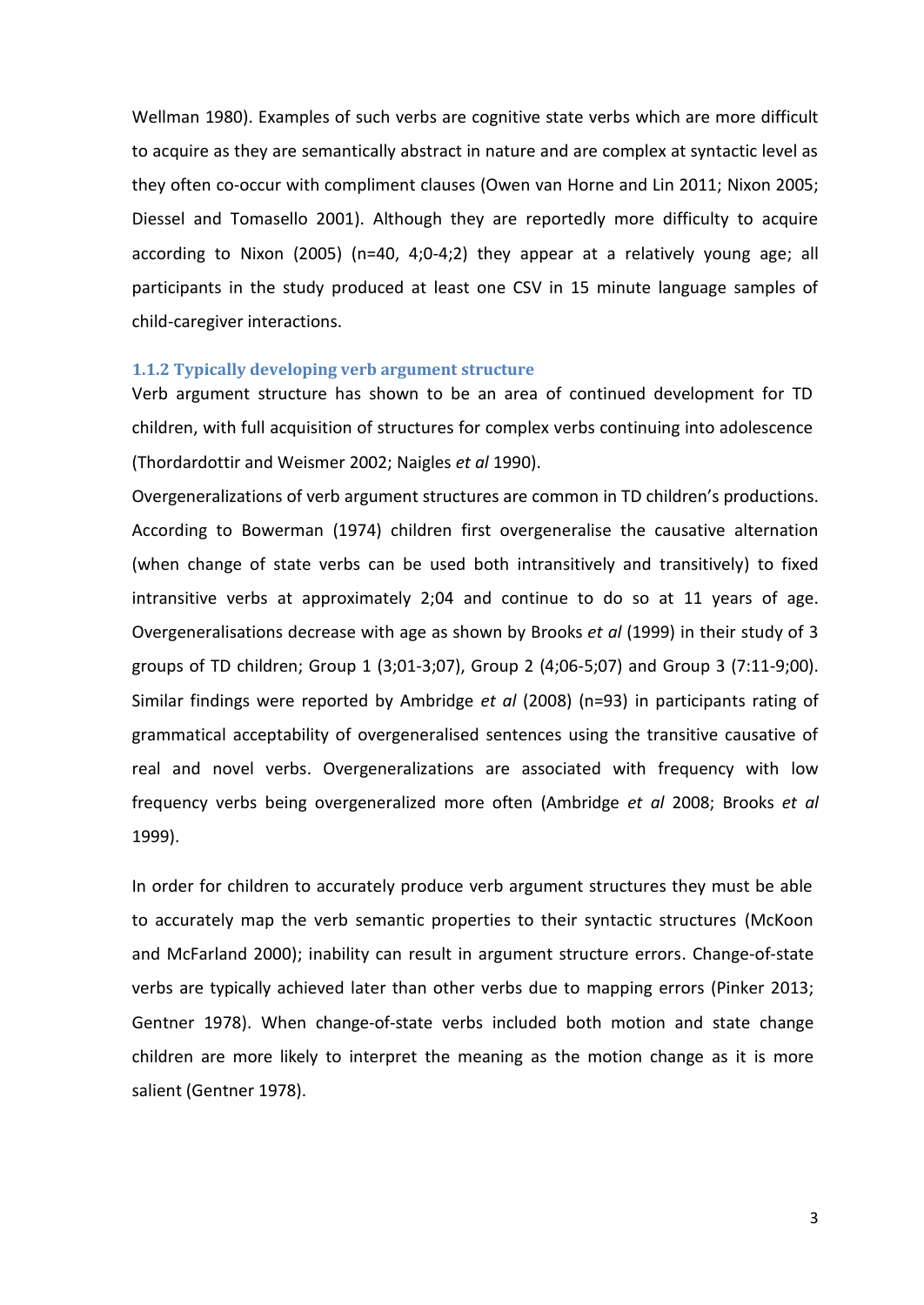#### <span id="page-7-0"></span>**1.1.3 Typically Developing Sentence Complexity**

Complex sentences are sentences which contain more than one verb phrase and are produced through the use of embedding and co-ordination (Paul and Norbury 2012; Bowerman 1979). According to Miller (1981) the emergence of complex sentences occurs as follows; children begin to use simple conjoining between 3;00-3;06 years, embedding with/without simple conjoining in the one sentence between 3;06-4;00, relative clauses appear between 5-6 years and complex conjoining for example 'because, so, when' appear around this time also. The emergence of complex sentences allows children to convey more complex information and increases their generative language ability (Fletcher 2009; Bowerman 1979).

#### <span id="page-7-1"></span>**1.2 Children with Specific Language Impairment**

The following will examine the current knowledge available on language difficulties of CwSLI in relation to; verb knowledge, verb argument structure and sentence complexity.

#### <span id="page-7-2"></span>**1.2.1 Verb Knowledge and CwSLI**

CwSLI have delayed receptive vocabulary (Leonard *et al* 1999; Thal *et al* 1999) which according to Windfuhr *et al* (2002) includes delayed acquisition of verb knowledge. Windfuhr *et al* (2002) (n=56) compared novel verb learning of CwSLI (4;04-5;10) to TD children (2;04-3;07) matched by the number of regular verbs in their lexicon. The participants were exposed to four novel verbs during naturalistic play sessions over a two week period (4 sessions, 40 exposers to each verb). CwSLI learned the novel verbs at a slower rate, requiring twice as many exposers than younger TD children before using them spontaneously. Riches *et al* (2005) and Rice *et al* (1994) both found that CwSLI had a faster rate of forgetting newly acquired novel verbs than TD language-matched children. Faster forgetting rates may be due to CwSLI having poor working memory impairing their ability to retain verb knowledge in their short term memory while developing the meaning and successfully mapping it into their long term memory (McGregor 2009).

Due to the apparent lexical verb weaknesses of CwSLI the semantics of more complex verbs such as cognitive state verbs (CSV) may pose a challenge (King & Fletcher 1993). However studies have shown that when matched on language no differences have been found between TD and CwSLI (Oven van Horne and Lin 2011; Johnston *et al* 2001). CwSLI do however continue to lag behind their age-matched peers according to Johnston *et al*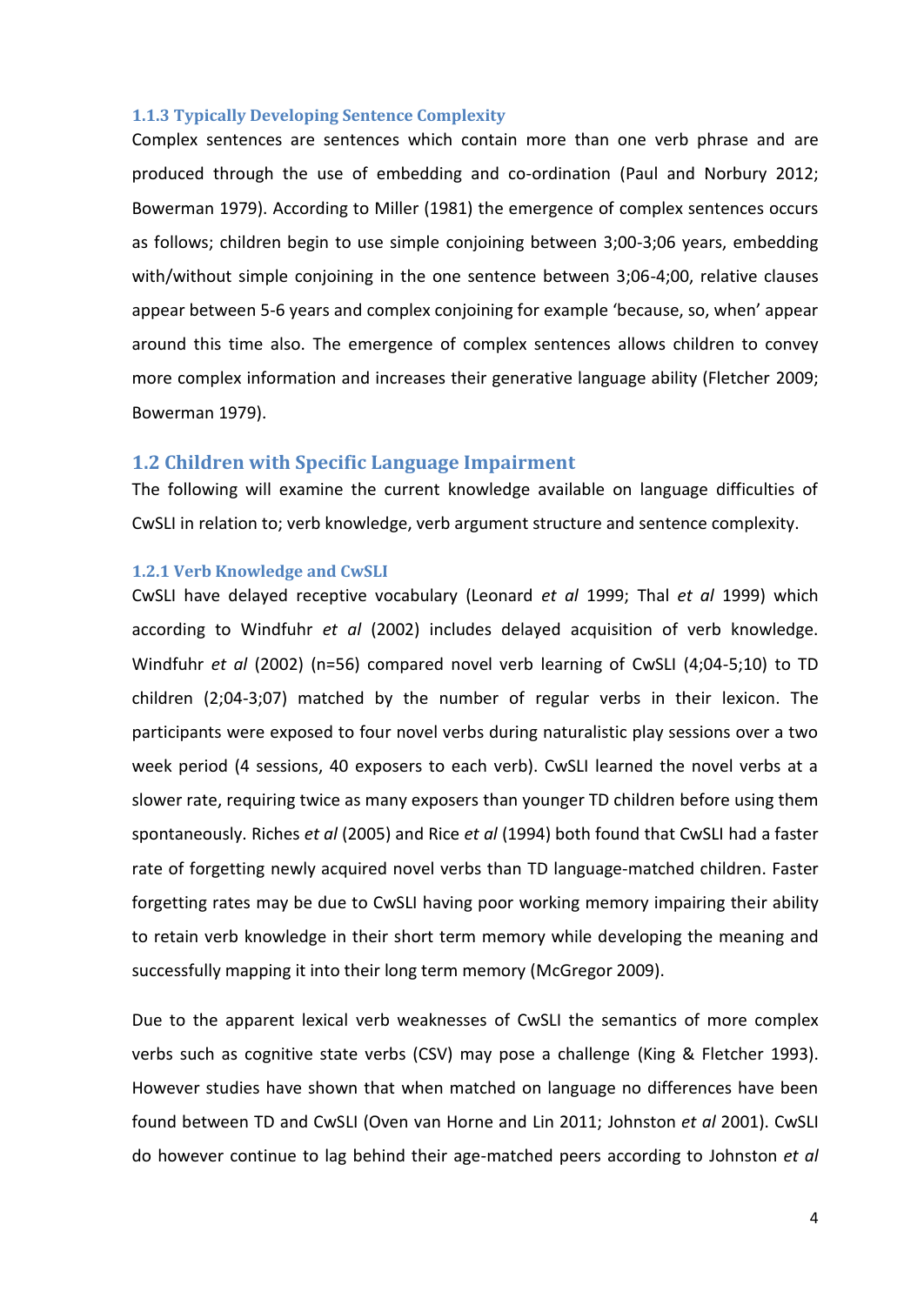(2001) who examined CSV productions of CwSLI over a 4 year longitudinal study (aged 4;4 at time 1,n=26) and a cross sectional study (4-6 years).

#### <span id="page-8-0"></span>**1.2.2 Verb argument structure and CwSLI**

Verb knowledge is a prerequisite to verb production therefore it is unsurprising given CwSLI's delayed verb knowledge that they present with verb argument structure difficulties (Goldfield 2000; King and Fletcher 1993). Murphy (2013) found that the incidence of verb argument structure errors and omissions was higher among a group of CwSLI (n=20, age range 6;05-10;01) than in TD children (n=92, age range 3;02-10;10) on sentence generation data. Ebbels 2005 (cited in Ebbels 2007) found obligatory argument omissions continue to be an area of difficulty for CwSLI into adolescence (11;00-14;11) with CwSLI omitting more arguments than age-matched and vocabulary-matched controls for ditransitive verbs. Ditransitive verbs require three verb arguments increase processing demands which may account for argument omissions due to CwSLI having poor working memory. Thordardottir and Weismer (2002) (n=11) found that CwSLI (5;05-9;08) used fewer verb argument structures and verb argument types than age-matched controls, similar findings were also reported in a study by Conti-Ramsden and Jones (1997).

As the accurate production of verb argument structure is dependent on the accurate mapping of verb semantic properties to syntactic structures (McKoon and McFarland 2000) lexical verb semantic deficits in CwSLI may result in a greater number of errors for complex verb arguments. Ebbels et al (2012), n=70, examined the ability of CwSLI (11;03- 14;10) and TD children matched on; age, vocabulary and grammar to use change-of-state and change-of-location verbs which undergo the locative alteration. CwSLI did not differ from any other group on their production of change-of-location verbs however they performed significantly worse for change-of-state verbs than all controls. Similar to TD children CwSLI make more verb semantic errors if motion changes are more salient than state change (Ebbels *et al* 2012; Shulman and Gudeman 2007; Van der Lely 1994).

#### <span id="page-8-1"></span>**1.2.3 Sentence Complexity in Specific Language Impairment**

The production of complex sentences is an area of difficulty for CwSLI which has been found to persist into adolescence (Levy and Friedmann 2009; Marinelle 2004; Scheule and Nicholls 2000). A study by Marinelle (2004) (n=30) found that CwSLI (mean age 10;08) produced fewer complex sentences, fewer combined complex sentences and less clauses per utterance than their TD age-matched peers in a 100 utterance conversational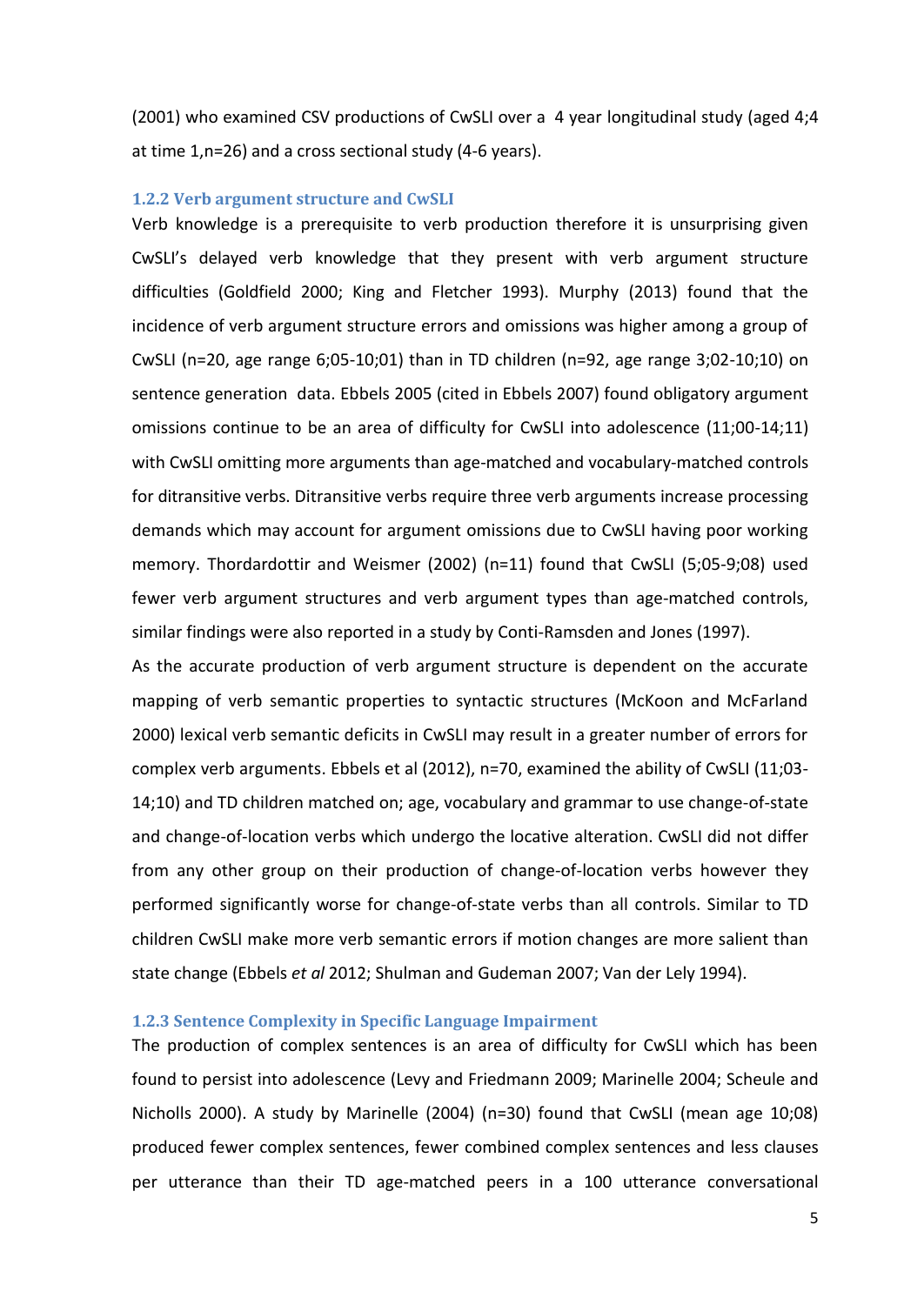language sample. A single subject longitudinal study of CwSLI from 3;03-7;10 conducted by Schuele and Dykes (2005) found that evidence of complex sentence productions did not emerge until 4;08 which is delayed according to Miller's (1981) stages of development. Although complex complex language forms were delayed they emerged according to the typical stages of emergence outlined by Miller (1981).

## <span id="page-9-0"></span>**1.3 Elicitation Techniques**

Method of elicitation can affect language output. While spontaneous speech samples may give a more realistic view of participant's everyday language use it may not provide a true representation of the participant's most complex language ability (Owen Van Horne and Lin 2011; Johnston *et al* 2001). According to Owen van Horne and Lin (2011) interview style conversations, story retells and personal narratives may provide longer utterances and greater complexity which in turn may elicit a greater number of errors. Story retell may be more effective than other methods such as spontaneous speech and story generation tasks for analysing verb and sentence production as stimulus input can be controlled to target specific verbs (Hesketh 2004; Gazella and Stockman 2003). However this elicitation method may be difficult for younger TD children as they have been found to produce shorter narratives, due to levels of attention, memory and retrieval (Gazella and Stockman 2003).

## <span id="page-9-1"></span>**1.4 Current Assessments**

Many currently used standardised language assessments include some verbs in their subtests, for example the Clinical Evaluation of Language Fundamentals 4<sup>th</sup> edition (CELF 4) (Semel *et al* 2006) and The New Reynell Developmental Language Scales 4<sup>th</sup> edition (NRDLS) (Edwards *et al* 2011). However none provide a comprehensive assessment of verbs and verb argument structures. The NRDLS, which includes an assessment of production of simple verb argument structures is standardised only up to children aged 7;06 years. Tests for verb argument production developed by Ebbels *et al* (2007) and Loeb *et al* (1996) assess a wide variety of verbs but are not widely available for clinical use.

'Captain Grey and the Greedy Aliens' (Murphy 2013) may fill this current gap in sentence and verb production assessments for children. Murphy (2013) previously trialled the assessment on a small number of TD children and CwSLI as a baseline for an intervention study. Since then additional scenes have been added to target cognitive state verbs. Loeb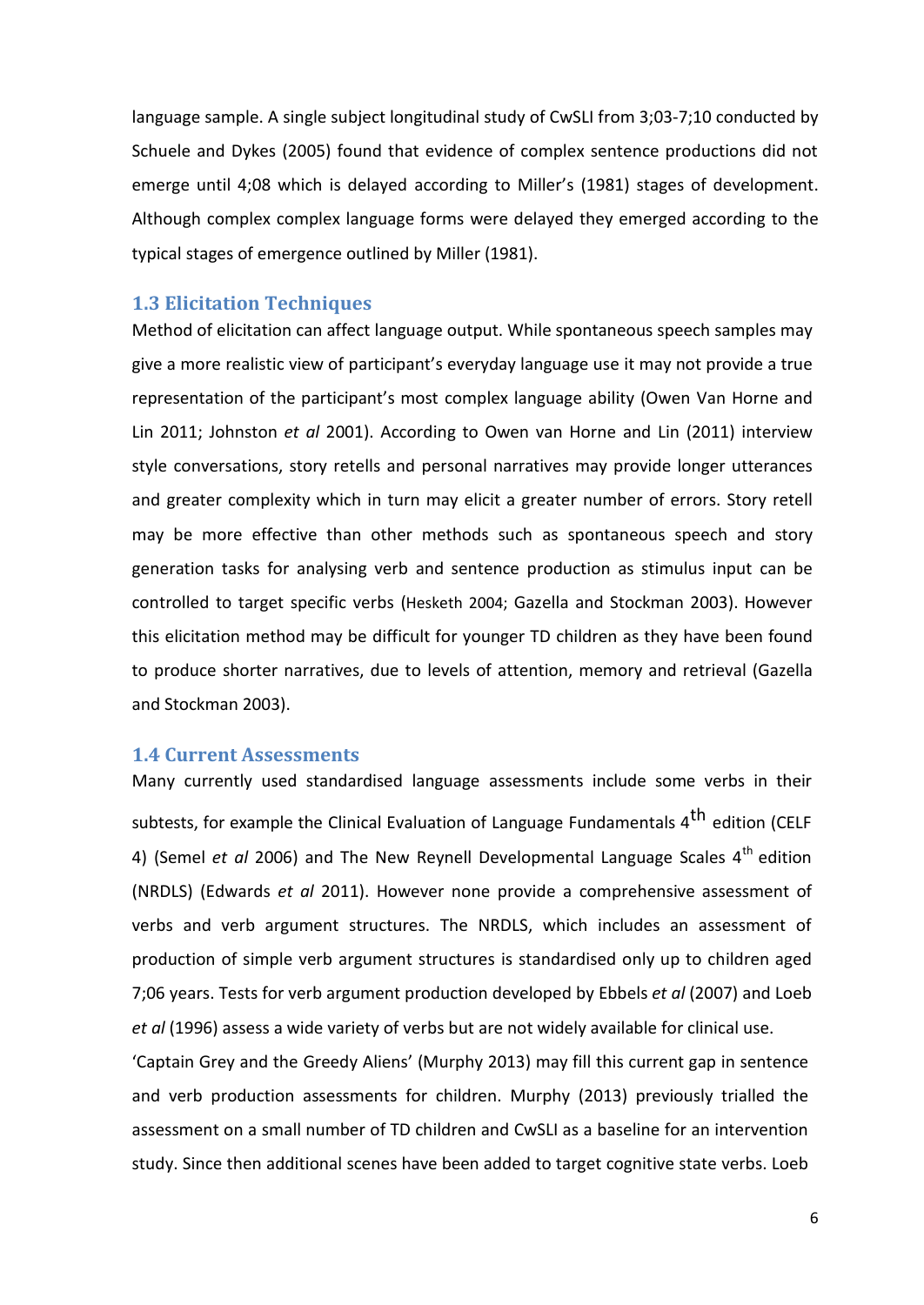*et al* (1996) have cited the need to include these verbs in assessment due to their importance in children repertoires.

# <span id="page-10-0"></span>**1.5 Current Study**

It is apparent that there is a need for clinicians to have a comprehensive, clinically useful assessment of verbs and their argument structures for CwSLI. The aim of the current study is to gather normative data for 'Captain Grey and the Greedy Aliens' from TD children aged 4;06-12;00 years on their mean length of sentence, production of verbs and their associated structures. Other objectives are to assess the sensitivity of the assessment tool across the age range, to consider clinical utility and to assess the inter-rater reliability of the assessment tool.

In light of the observed relationship between verb semantic knowledge in the literature, we also aim to investigate the relationship between stored verb knowledge, as determined using a verb comprehension assessment, and sentence production length and accuracy as determined from the Story Retell tool.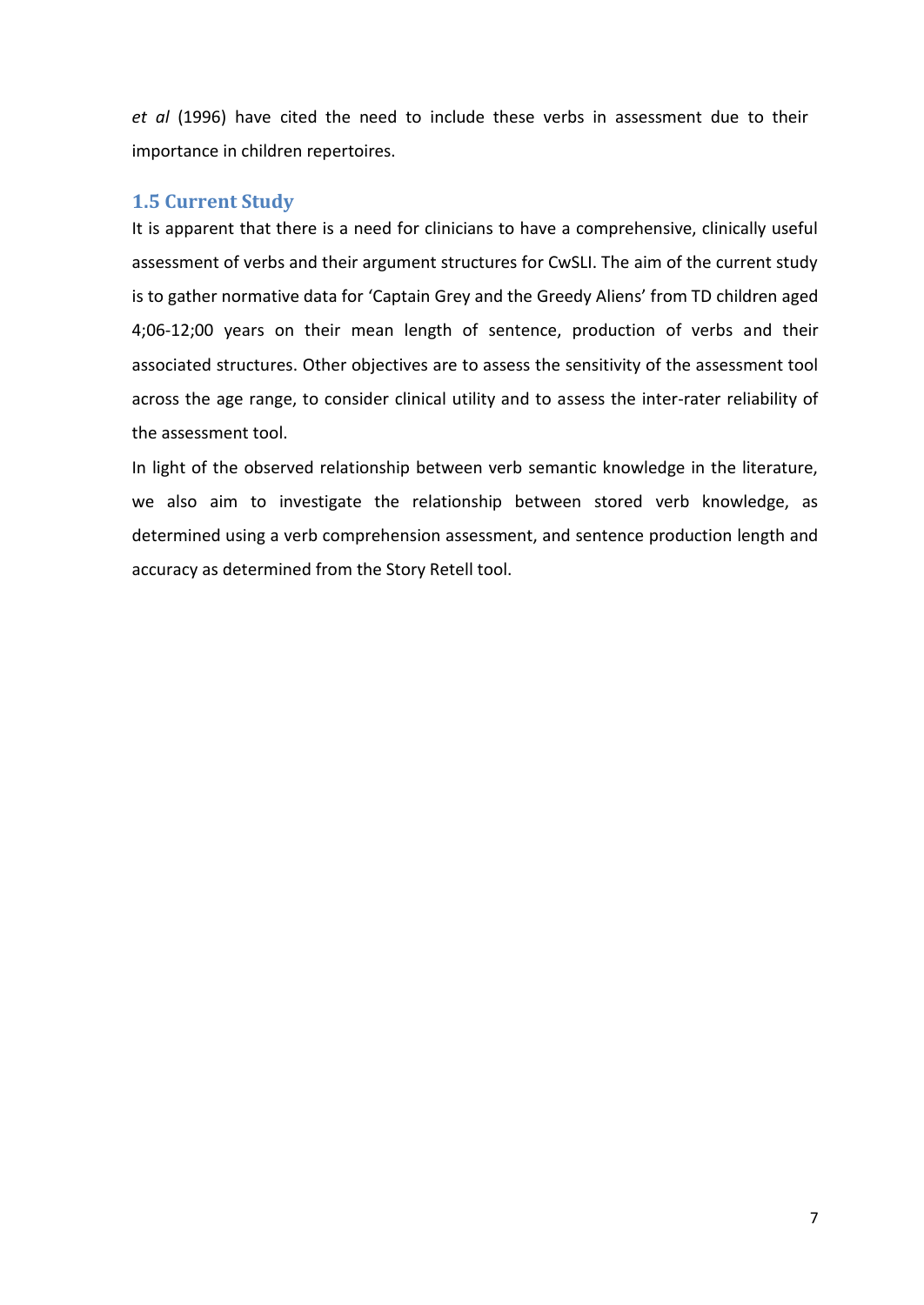# <span id="page-11-0"></span>**2.0 Methodology**

#### <span id="page-11-1"></span>**2.1 Ethics**

Ethical approval for this study was received from the Faculty of Education and Health Sciences Research Ethics Committee of the University of Limerick. All participants and their parents/guardians were provided with information regarding the study prior to it being carried out. Written parental consent was obtained for those who expressed interest in the study, written child consent was also obtained where possible, and only those who provided written parental consent were included in the study.

#### <span id="page-11-2"></span>**2.2 Participants**

The proposed sample for this study was as follows; 85 typically developing children across the following age bands; 4;06-5;06 (n=20), 5;07-6;06 (n=15), 6;07-7;06 (n=15), 7;07-8;06  $(n=15)$  and 8;07- 12;00 (n=20). These age bands were chosen as they represented the age groups of children across primary school years.

Participants were recruited from 4 primary schools in the South of Ireland from counties from both suburban and rural areas. The schools were selected for convenience with the principals of each school being known to either the primary researcher or student researchers. School principals were sent explanatory letters, with information sheets and consent forms.

Inclusion criteria for participants was as follows; English as their first language, no diagnosis of an intellectual disability, no previous or current speech and language therapy involvement or suspected speech and language difficulty, no hearing impairment.

The obtained sample from this recruitment process comprised of 93 children aged between 58 and 144 months. Two participants were omitted from the study, one due to suspected language difficulties and the other due to lack of responses to prompting. This resulted in a final sample of 91 children. The sample consisted of 38 males and 52 females. The participants were grouped according to the age bands (see Table 1). The age bands were revised and altered from the original proposed age bands as fewer participants were gathered for the (4;06-5;05) group and a larger than expected number of the (8;07-12;00) age group were recruited. The lower numbers in the (4;06-5;05) group arose due to the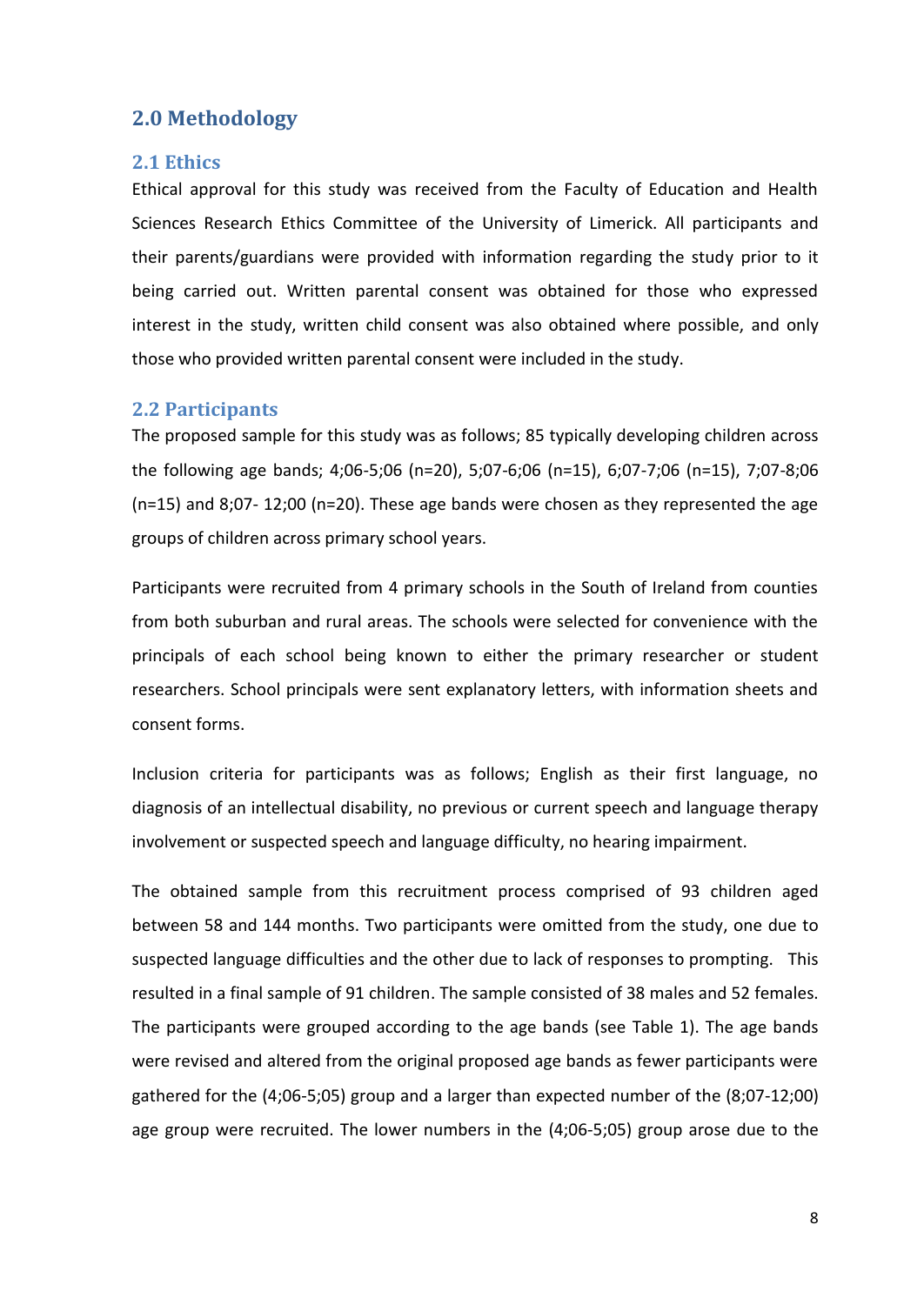time of data collection which began in the second school semester (i.e. Jan-May) meaning many children in Junior Infants had moved up this age band.

| <b>Age Bands</b>       | N  | Mean Age (months)<br>(SD) | Range (months) | of<br>Percentage<br>the sample |
|------------------------|----|---------------------------|----------------|--------------------------------|
| 4;06-5;05              | 7  | 62.1(2.4)                 | 58-65          | 7.69%                          |
| 5;06-6;05              | 17 | 71.6(3.4)                 | 65-77          | 18.68%                         |
| 6;06-7;05              | 17 | 82.6(4.2)                 | 78-89          | 18.68%                         |
| 7;06-8;05              | 9  | 94.6(4.3)                 | 90-101         | 9.89%                          |
| 8;06-9;05              | 9  | 109.0 (4.2)               | 102-113        | 9.89%                          |
| 9;06-10;05             | 12 | 119.3(3.7)                | 114-125        | 13.18%                         |
| 10;06-12;00            | 20 | 133.3 (6.0)               | 127-144        | 21.97%                         |
| <b>Combined sample</b> | 91 | 98.7 (25.4)               | 58-144         | 100%                           |

**Table 1 Mean age and age range for participants according to age groups**

## <span id="page-12-0"></span>**2.3 The assessors**

Five post-graduate speech and language therapy students carried out the assessments. Testers were given instruction on how to administer the assessments used in data collection including details on elicitation techniques, prompting, recording of responses and scoring of the assessments. Testers followed specific guidelines to ensure consistency and fidelity of administration.

#### <span id="page-12-1"></span>**2.4 Design and Materials**

The study was conducted using a cross sectional study design. This design was deemed appropriate for this study as the aims of the study require data to be collected from typically developing children across different age bands from one point in time and it has been used in other similar studies of normative data collection (Conti-Ramsden *et al* 2011; Dodd *et al* 2003). The participants were assessed using two assessments; a verb comprehension assessment, the Test of Verb Knowledge and a story retell tool designed to elicit targeted verbs and their argument structures as well as sentence complexity; Captain Grey and the Greedy Aliens.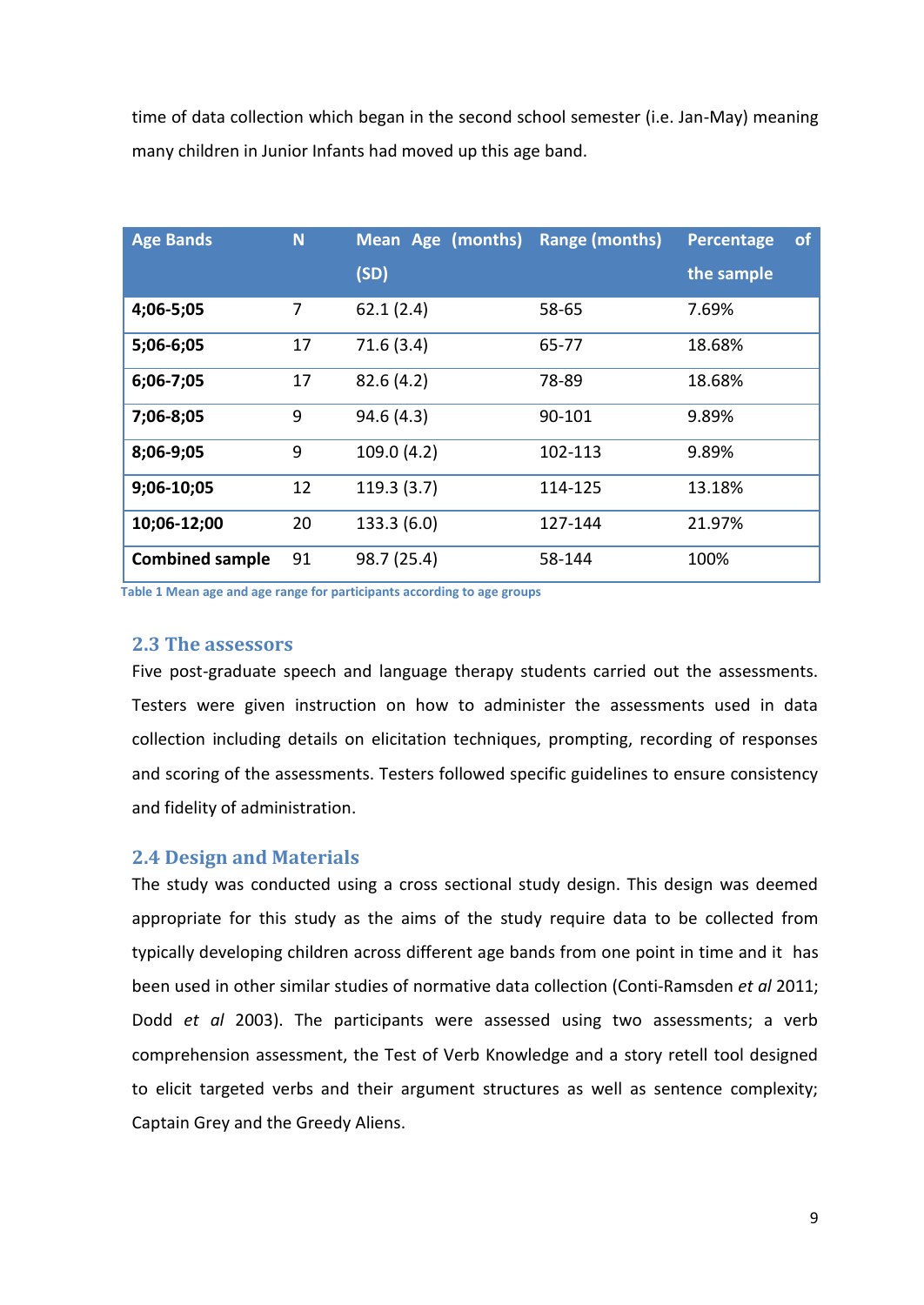### <span id="page-13-0"></span>**2.5 Instrument Development**

#### <span id="page-13-1"></span>**2.5.1 Captain Grey and the Greedy Aliens**

The story retell tool 'Captain Grey and the Greedy Aliens' was developed as a method of assessing verb argument structure production and sentence complexity of CwSLI. The assessment was developed as a story retell tool, a constrained task which allows for control over the verbs elicited. A story retell task also provides a more representative sample of what the child is likely to produce in a spontaneous speech sample than would be provided by a de-contextualised structured task such as the Clinical Evaluation of Language Fundamentals (CELF-4) (Epstein and Phillips 2009; Gazella & Stockman 2003).

The verbs included in the story retell tool were chosen to capture a variety of verb types; transitive, optionally transitive, intransitive and di-transitive verbs. Different semanticsyntactic classes of verbs were also covered, such as change of state, change of location, manner of motion, direct motion, verbs of communication and cognitive state verbs. Verbs were both high and low frequency based on the BNC spoken corpus (Leech *et al* 2001) (See Appendix 1 for a full list of target verbs).

The story used in the assessment was written to have a simple transparent plot which was accompanied by a wordless picture book with colourful drawings depicting different scenes of the story.

#### <span id="page-13-2"></span>**2.5.2 Test of Verb Knowledge**

The Test of Verb Knowledge is a verb comprehension assessment encompassing 36 test verbs and three trial items. The assessment is a picture pointing task; the child must select the correct verb from a choice of four pictures depicting different actions with two related and one unrelated distractors.

### <span id="page-13-3"></span>**2.6 Procedure**

Each child was assessed individually. They were seen in their school, in a quiet area outside of the classroom. Two testers were present for each assessment; one administered the assessments while the other recorded responses.

#### <span id="page-13-4"></span>**2.6.1 Test of Verb Knowledge**

The Test of Verb Knowledge (TOVK) was administered first as it required no verbal response and therefore placed no pressure on the child to verbalise in the initial part of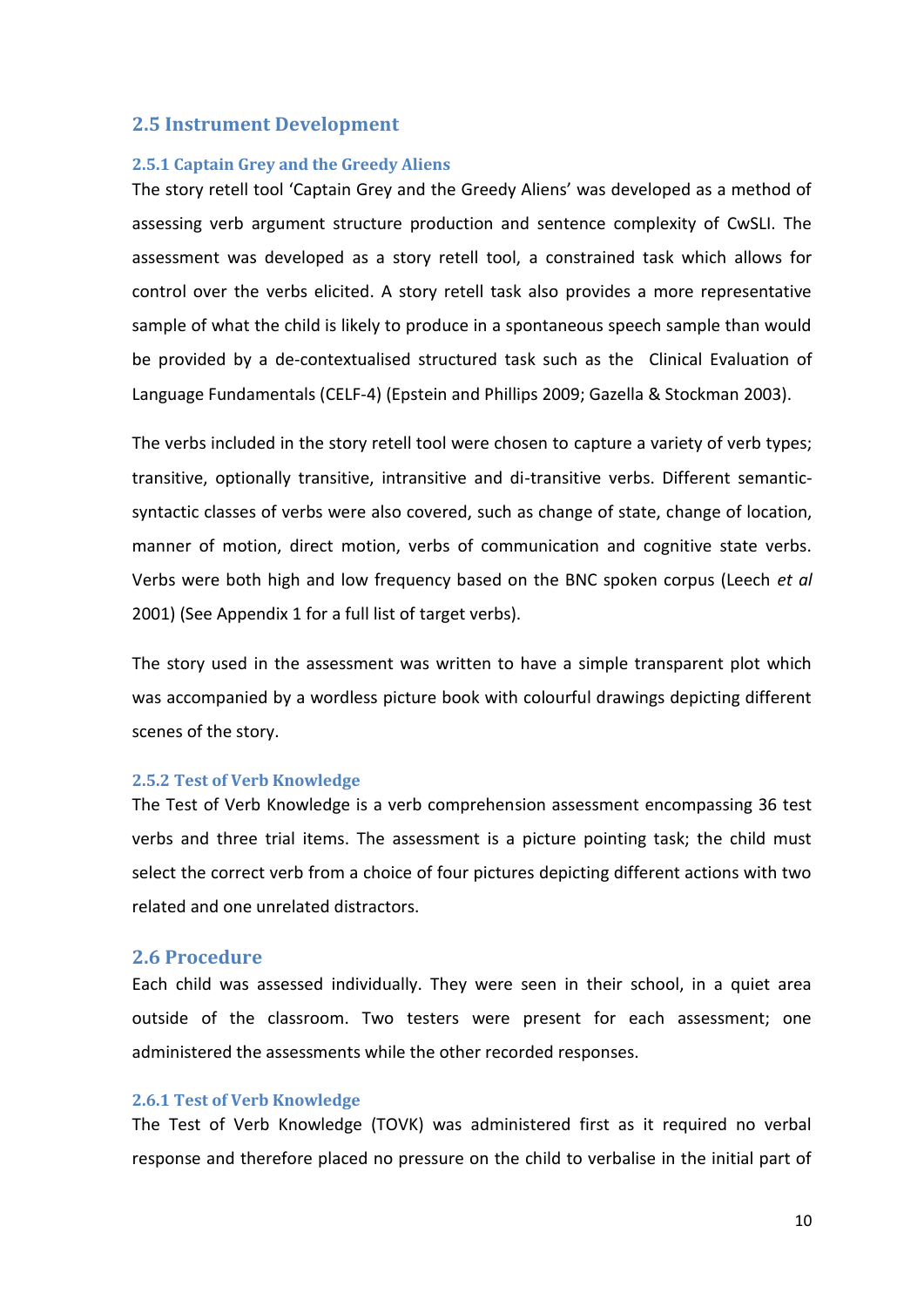the session allowing them to relax and become familiar with the testers. Each participant's responses were calculated for the total number of items answered correctly.

#### <span id="page-14-0"></span>**2.6.2 Captain Grey and the Greedy Aliens**

Captain Grey and the Greedy Aliens, was administered second, administration was as follows;

- 1. The tester told the child the story using the script provided to ensured consistency and fidelity across administrators while the child looked at the wordless picture book depicting the story.
- 2. The child then retold the story with the use of the picture book, one tester recorded the responses. Responses were also audio-recorded.
- 3. Any target verb not spontaneously produced was prompted by the tester as follows:
	- a. Directing the child's attention to the relevant scene and asking the child the following: "Can you tell me about this picture?"
	- b. If this was unsuccessful the child would be given the target verb and asked: "Can you make a sentence about this picture with the word ' '?"

Each assessment was audio recorded using a Dictaphone. As soon as possible after each assessment the audio recordings were uploaded to a password protected laptop and deleted from the Dictaphone. Audio recordings were kept on the password protected laptop for the duration of the study. Once responses were transcribed they were scored for the following; verb and verb argument structure accuracy and mean sentence complexity.

#### *2.6.2.1 Verb Argument Structure Accuracy*

The verb argument structure production of the target verbs was scored either correct or incorrect, scoring 1 or 0 respectively. An incorrect score was given if the participant omitted an obligatory argument, produced a mapping error or an argument ordering error. An exception to the omission of an obligatory argument was on some occasions when the subject argument was omitted, where the subject was judged to be implied its omission was not counted as an error (Thordardottir and Weismer 2002). If the participant produced the verb as a noun e.g. 'email' or misunderstood the meaning of the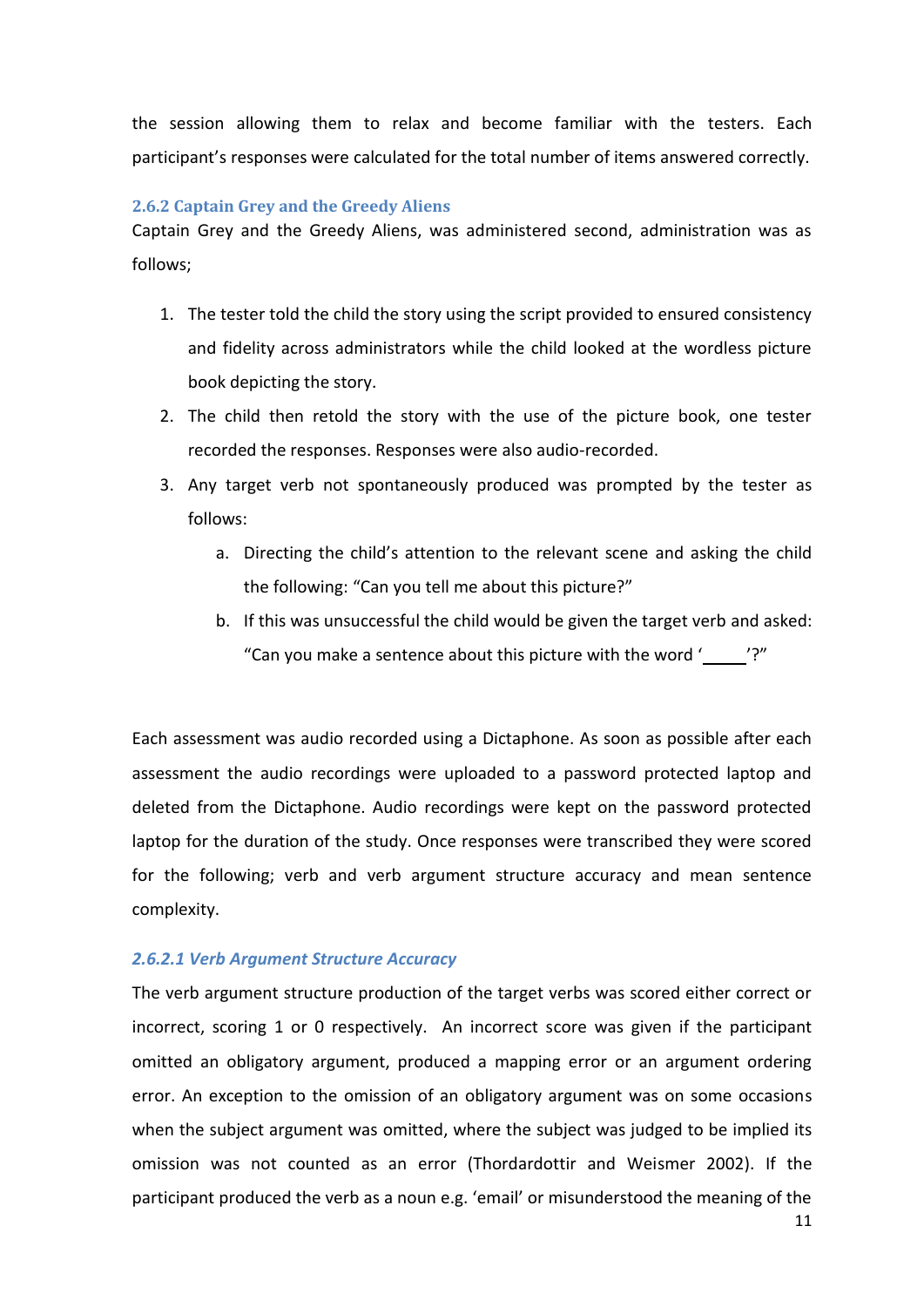verb or a verb was inadvertently not elicited due to tester omission it was omitted from the scoring. The total number of verbs produced with the correct argument structure by each participant was calculated as a percentage of the total verbs elicited.

| Examples of verb argument structures errors: |                                                    |  |  |  |  |  |  |
|----------------------------------------------|----------------------------------------------------|--|--|--|--|--|--|
| Omission of obligatory argument              | 'The alien cleared the food', '                    |  |  |  |  |  |  |
| Mapping error                                | 'Captain Grey filled the petrol into the spaceship |  |  |  |  |  |  |
| Examples of omissions from scoring:          |                                                    |  |  |  |  |  |  |
| Verb produced as a noun (target: email)      | 'He sent an email to the soldiers'                 |  |  |  |  |  |  |
| Misinterpretation (target: bet)              | 'Captain Grey beat the aliens'                     |  |  |  |  |  |  |

**Table 2 Examples of errors and omissions from the scoring of verb argument structure accuracy**

## *2.6.2.2 Mean Sentence Complexity*

To calculate Mean Sentence Complexity each sentence was given a score from 1-6 for complexity (see Table 2.); the total score for all sentences was calculated and divided by the number of sentences produced. The rubric for mean sentence complexity was developed by Murphy (2013) based on a previous study by Webster *et al* (2007) and the literature on developmental progression in sentence complexity in children.

| <b>Score</b> | <b>Example</b>                                                                                            |
|--------------|-----------------------------------------------------------------------------------------------------------|
| $1 - 3$      | One to three arguments/adjuncts with verb                                                                 |
| 4            | 2 arguments $+$ 2 adjuncts; 3 arguments $+$ adjunct; simple infinitive<br>sentences and simple conjoining |
| 5            | Subordination/embedding, unmarked infinitives, relative clauses                                           |
| 6            | Conjoining and embedding occurring in the same utterance or<br>multiple embedding                         |

**Table 3 Mean Sentence Complexity scoring rubric**

## <span id="page-15-0"></span>**2.6.3 Verb Error Analysis**

The number of times each target verb was produced in error across the entire data set of children, was recorded to allow for the analysis of the difficulty of different verbs and highlight those that were less and more problematic.

# <span id="page-15-1"></span>**2.7 Inter-rater Reliability**

To examine the reliability of scoring agreement for Captain Grey and the Greedy Aliens, 20% of the transcripts from younger participants and 10% of the transcripts from older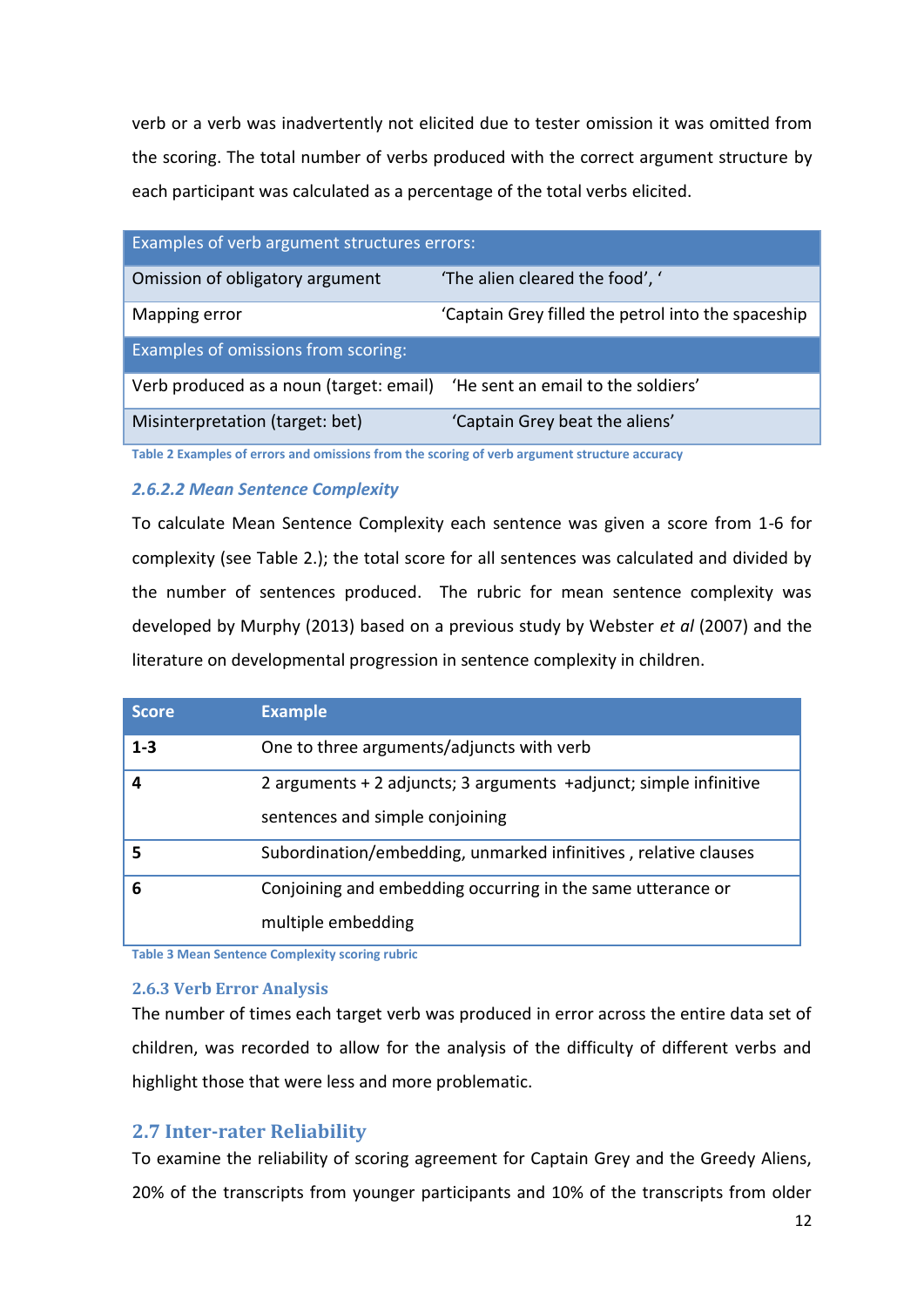<span id="page-16-0"></span>participants were independently analysed by two scorers. Inter-rater reliability was calculated using the equation  $(X/Y)$  x 100 where X and Y were the scores obtained by the two scores, with X being the smaller value.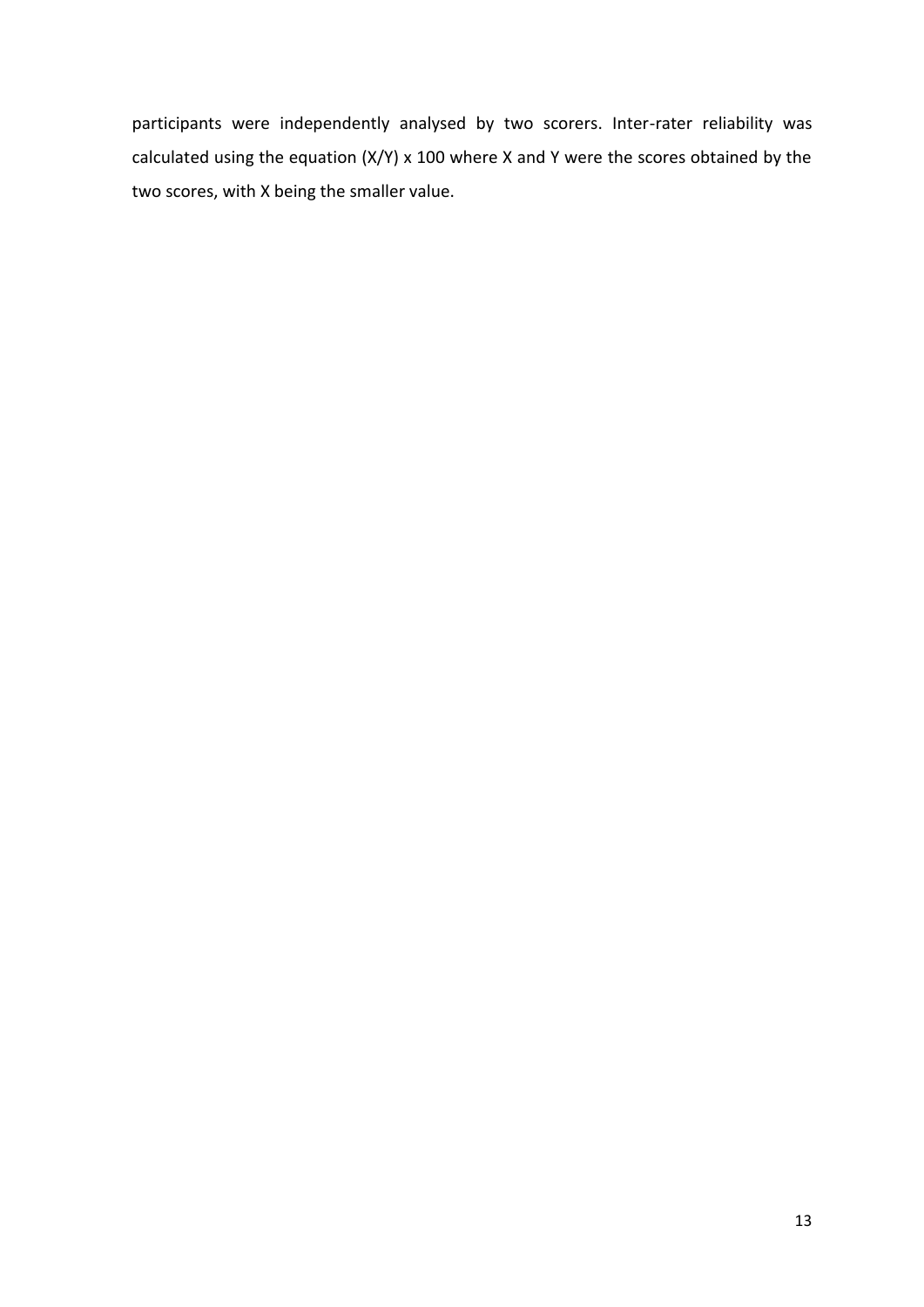## **3.0 Results**

The following variables were analysed using IBM SPSS Statistics 20; the percentage of verb argument structure accuracy (VAS) and mean sentence complexity (MSC) as gathered from Captain Grey and the Greedy Aliens and the Test of Verb Knowledge scores (TOVK).

| <b>Variable</b> | N  | <b>Mean</b> | <b>Standard</b>  | 5%          | Range     | <b>Skewness</b> | <b>Test of</b> |
|-----------------|----|-------------|------------------|-------------|-----------|-----------------|----------------|
|                 |    |             | <b>Deviation</b> | Trim.       |           |                 | Normality      |
|                 |    |             |                  | <b>Mean</b> |           |                 |                |
| <b>VAS</b>      | 91 | 92.22       | 10.67            | 93.73       | 27-100    | $-3.321$        | .000           |
| <b>MSC</b>      | 91 | 2.83        | .425             | 2.85        | $1.33 -$  | $-.705$         | .012           |
|                 |    |             |                  |             | 3.61      |                 |                |
| <b>TOVK</b>     | 91 | 29.35       | 3.40             | 29.50       | $21 - 36$ | $-.608$         | .001           |

<span id="page-17-0"></span>**Table 4 Analysis of the scores for Verb argument structure accuracy, Mean Sentence Complexity and the Test of Verb Knowledge for the entire data set**

## **3.1 Verb Argument Structure Production Accuracy**

Verb argument structure accuracy (Md= 95.83, IQR: 88.8, 97.92) scores did not follow normal distribution and violated the Shapiro-Wilks Test of normality (p = .000), strong negative skew is apparent from inspection of the Histogram (Figure 1a). A number of outliers were present in the data with three outliers more than three box lengths from the edge of the box (Figure 1b), as the Mean and 5% Trimmed Mean are similar the cases were retained.



Figure 1a Distribution of raw scores for Verb argument Figure 2b Boxplot of raw scores for Verb argument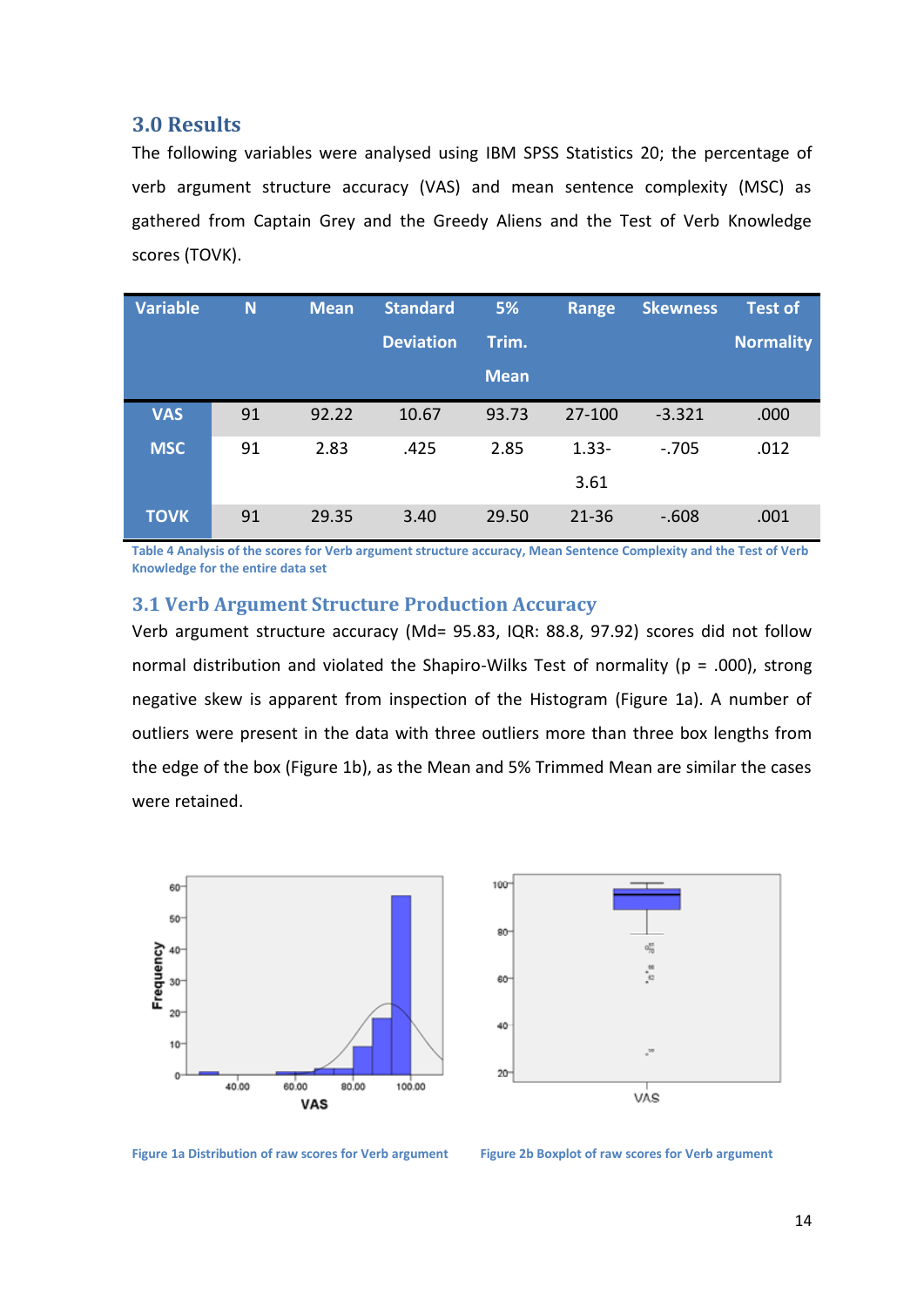#### <span id="page-18-0"></span>**3.1.1 Verb argument structure accuracy scores according to Age Bands**

The participants were divided into age bands and argument structure accuracy (VAS) analysed for each Age group (see table 5). Mean scores increased for each age range from; (4;06-5;05) to (9;06-10;05) with the oldest age range (10;06-12;00) showing a decrease. The range of scores decreased as ages increased from the ages (4;06-5;05) to (7;06-8;05), the later having the lowest range of scores across all ages.

| <b>Age Range</b> | N  | <b>Mean</b> | <b>SD</b> | <b>Range</b> | <b>CI for Mean</b> | <b>Median</b> | % at Ceiling |
|------------------|----|-------------|-----------|--------------|--------------------|---------------|--------------|
| 4;06-5;05        | 7  | 74.15       | 24.68     | 27.1-95.74   | 51.32-96.96        | 80.43         | <b>None</b>  |
| $5;06-6;05$      | 17 | 87.65       | 9.25      | 62.5-100     | 82.89-92.40        | 89.58         | 5.9          |
| $6;06-7;05$      | 17 | 91.20       | 7.53      | 78.72-100    | 88.32-96.06        | 95.83         | 17.6         |
| 7;06-8;05        | 9  | 95.51       | 3.61      | 91.11-100    | 92.74-98.28        | 95.83         | 22.2         |
| 8;06-9;05        | 9  | 95.59       | 5.15      | 83.33-100    | 91.63-99.55        | 97.91         | 11.1         |
| 9;06-10;05       | 12 | 97.65       | 3.24      | 88.63-100    | 95.58-99.71        | 97.91         | 41.66        |
| 10;06-12;00      | 20 | 96.19       | 4.41      | 86.95-100    | 94.12-98.25        | 97.91         | 35.0         |

**Table 5 Mean scores for Verb argument structure according to age groups**.

Some early developmental progression of VAS scores with age can be seen in the scatter plot (Figure 2). Due to non-normal distributions, the relationship between Verb argument structure accuracy and age was investigated using Spearman's rho; there was a strong positive correlation (r=.53, p<.001, 2 tailed) between the two variables suggesting that the test reflects developmental progression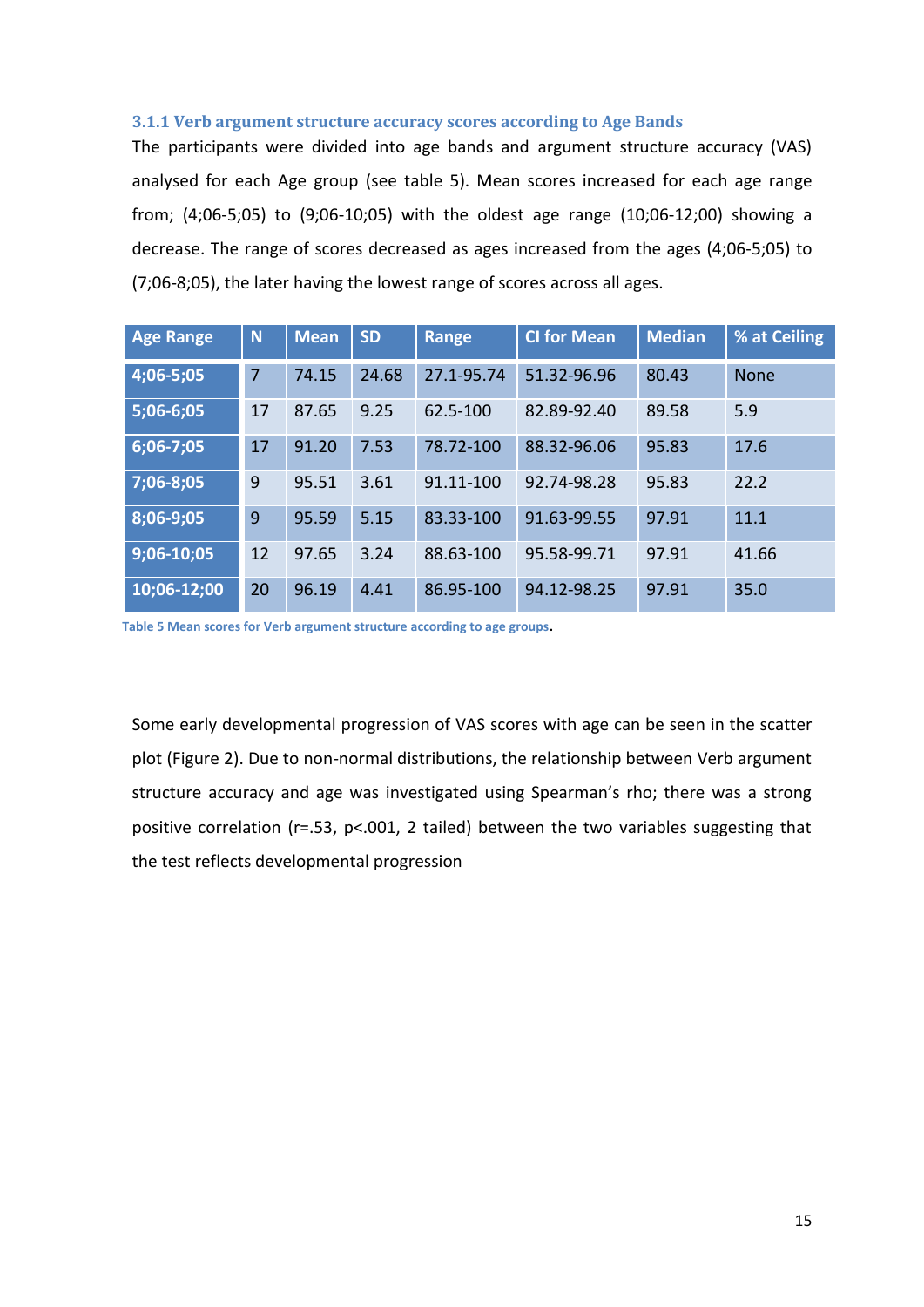

**Figure 2 Scatter plot of raw verb argument structure scores**





Ceiling scores of 100% accuracy was achieved by 20.9% of participants with children in the age range (10;06-12;00) accounting for the largest of this percentage (7.7%). No floor effects were observed as all participants engaged in the task and no child obtained a score of 0. There was an increase in the percentage of participants at ceiling within each group with children at ceiling from the (5;06-6;05) age range onward.

#### <span id="page-19-0"></span>**3.1.2 Verb Knowledge as a predictor of Verb Argument Structure accuracy**

Partial Correlation was used to explore the relationship between verb knowledge (as assessed using the Test of Verb Knowledge) and verb argument structure accuracy while controlling for the influence of age. The strength of the relationship between verb knowledge and verb argument structure decreased from a large strength positive correlation (r=.55, n=91, p<0.001) when age was not controlled for to a medium strength positive correlation (r=.37, n=91, p<0.001).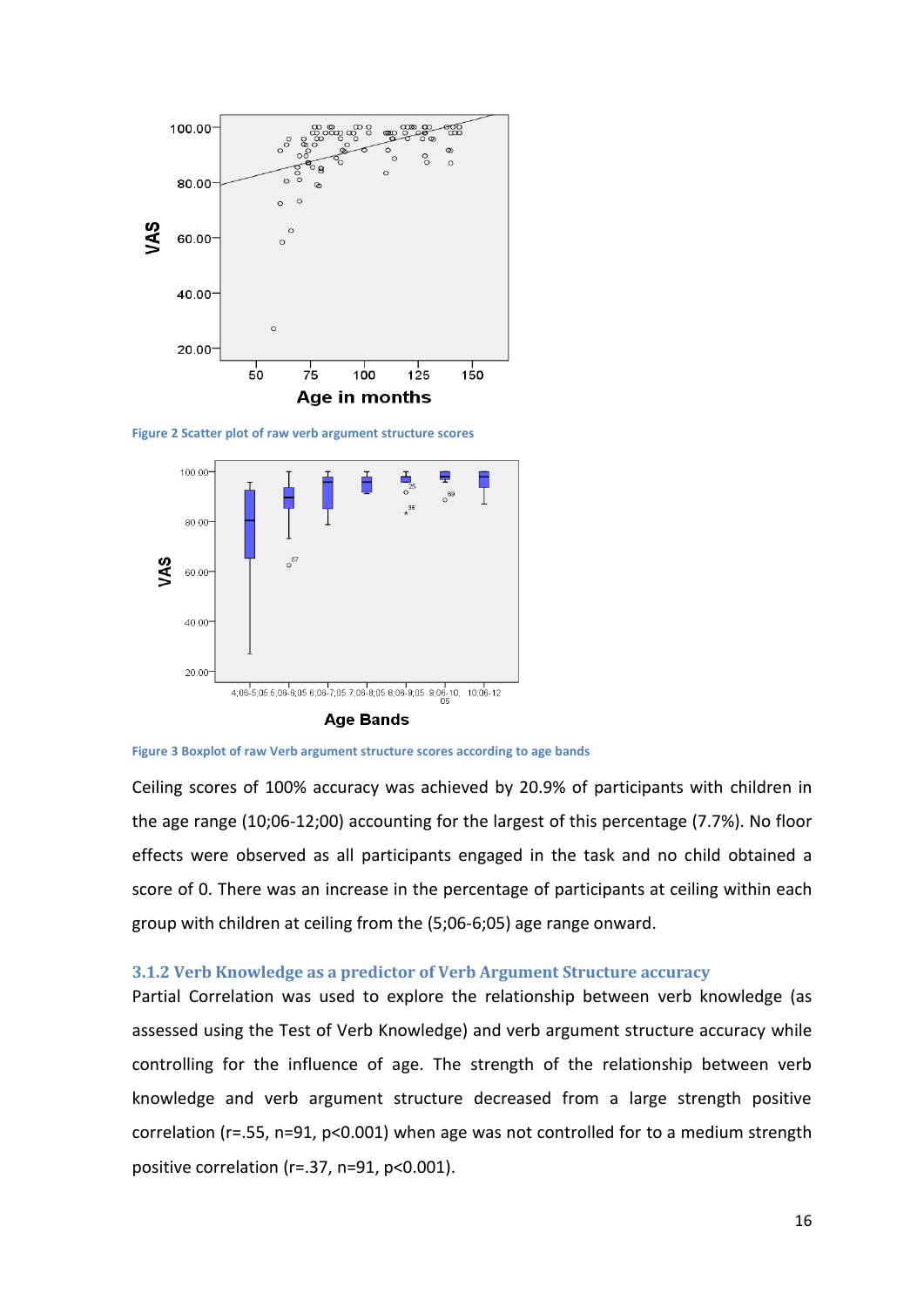Standard Multiple Regression was used to explore how much of the variance in the dependent measure (verb argument structure accuracy) can be explained by verb knowledge (TOVK) and Age. One outlier, with a Cook's Distance value exceeding 1 was detected in this analysis resulting in this outlier being removed and the test rerun.

Using the enter method with verb knowledge and age as the predictor variables, the model which emerged was significant at the 5% level: F  $(2, 87)$ = 20.079, p<.001, explaining 30% of the variance (Adjusted R squared = .300). Table 6 provides information regarding the different predictor variables entered into the model. Verb Knowledge made the strongest unique contribution according to the Beta Values (TOVK=.36 and Age=.26).

| <b>Variables</b> | <b>VAS</b> | Age  | <b>Standardized</b><br><b>TOVK</b><br>coefficients<br><b>Coefficients</b> |        | <b>Unstandardized</b> |           |
|------------------|------------|------|---------------------------------------------------------------------------|--------|-----------------------|-----------|
|                  |            |      | B                                                                         | Stand. | <b>Beta</b>           |           |
|                  |            |      |                                                                           |        | <b>Error</b>          |           |
| Age              | .490       |      | .642                                                                      | .084   | .037                  | $.260**$  |
| <b>TOVK</b>      | .525       | .642 |                                                                           | .888   | .286                  | $.359***$ |

**Table 6 Standard Multiple Regression of age and verb knowledge (TOVK) on Verb argument structure accuracy**  \*\*P<0.05

#### <span id="page-20-0"></span>**3.2 Mean Sentence Complexity**

Mean sentence complexity (MSC) (Md=2.83, IQR: 2.57, 3.2) scores did not follow normal distribution and violated the Shapiro-Wilks Test of normality (Sig. = .012), negative skew is apparent from inspection of the histogram (fig. 4). An outlier was present in this data set. As the Mean and 5% Trimmed Mean were similar the case was retained. Due to the skew of the data non-parametric tests were utilised.





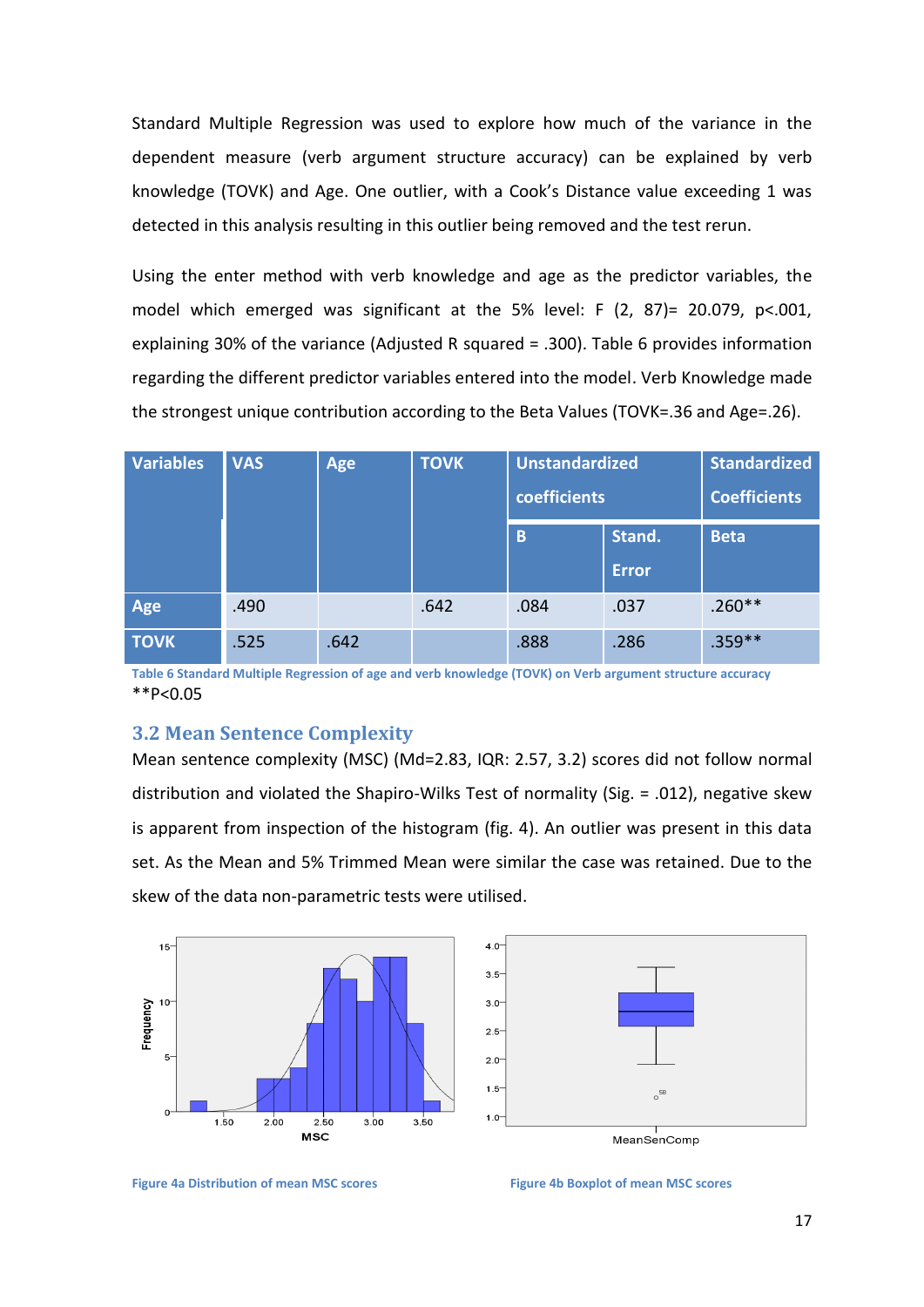#### <span id="page-21-0"></span>**3.2.1 MSC according to Age Bands**

The mean sentence complexity scores according to age ranges were analysed, mean scores increased from the age groups (4;06-5;05) to (8;06-9;05). The mean scores for age groups (9;06-10;05) and (10;06-12;00) were lower than the (8;06-9;05) age group. A number of outliers are present both in the scatter plot and in the box plot for Age Bands (Fig. 5a, Fig. 5b). The relationship between MSC and Age was investigated using Spearman's rho. There was a strong positive correlation (r=.65, p<.001, 2 tailed) between the two variables.

| <b>Age Range</b> | N  | <b>Mean</b> | <b>SD</b> | <b>Range</b> | <b>CI for Mean</b> | 5%Trim. | <b>Median</b> |
|------------------|----|-------------|-----------|--------------|--------------------|---------|---------------|
|                  |    |             |           |              |                    | mean    |               |
| 4;06-5;05        | 7  | 2.28        | .61       | 1.33-3.13    | 1.71-2.84          | 2.28    | 2.1           |
| 5;06-6;05        | 17 | 2.50        | .28       | $2.0 - 3.02$ | 2.35-2.64          | 2.50    | 2.5           |
| 6;06-7;05        | 17 | 2.67        | .31       | 1.91-3.29    | 2.51-2.82          | 2.68    | 2.69          |
| 7;06-8;05        | 9  | 2.97        | .42       | 2.47-3.41    | 2.64-3.28          | 2.97    | 3.14          |
| 8;06-9;05        | 9  | 3.25        | .26       | 2.83-3.61    | 3.04-3.44          | 3.25    | 3.25          |
| $9;06-10;05$     | 12 | 3.04        | .24       | $2.6 - 3.29$ | 2.88-3.19          | 3.05    | 3.06          |
| 10;06-12;00      | 20 | 3.07        | .24       | 2.59-3.45    | $2.97 - 3.17$      | 3.08    | 3.09          |

**Table 7 Mean scores for Mean Sentence Complexity according to age groups**



Figure 5a Scatter plot of MSC raw scores and Age Figure 5b Boxplot of MSC according to Age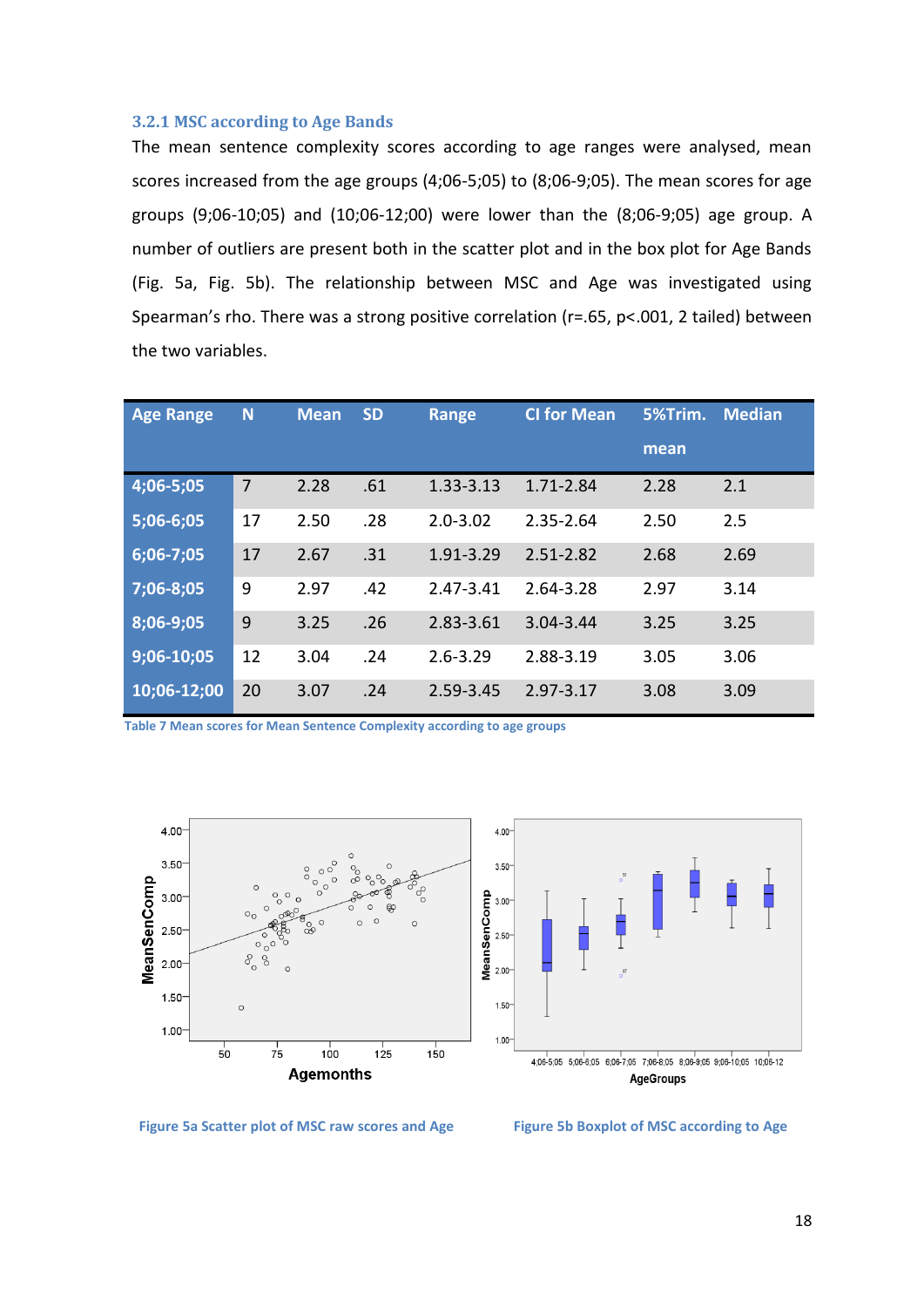Due to the nature of Mean Sentence Complexity there are no ceiling scores to report. However 42.9% of participants scored at or above 3.0. The oldest age band (10;06-12;00) accounted for 15.4% of the participants who scored at or above 3.0, (9;06-10;05); 9.9%, (8;06-9;05); 7.7%, (7;06-8;05) 5.5%, (6;06-7;05); 2.2%, (5;06-6;05); 1.1% and (4;06-5;05); 1.1%. The higher mean sentence complexity scores achieved by the older participants is due to their greater use of complex sentences for example: "Then the soldier opened his eyes and told Captain Grey the story about how the aliens had stolen his lunch".

#### <span id="page-22-0"></span>**3.2.2 Verb Knowledge as a predictor of Mean Sentence Complexity**

Partial Correlation was used to explore the relationship between verb knowledge (as assessed using the Test of Verb Knowledge) and Mean Sentence Complexity while controlling for Age. The strength of the relationship between verb knowledge and Mean Sentence Complexity decreased from a large strength positive correlation (r=.62, n=91, p<0.001) when age was not controlled for to a medium strength positive correlation (r=.35, n=91, p=.001) when age was controlled.

Standard Multiple Regression was used to explore how much of the variance in the dependent measure (mean sentence complexity) can be explained by verb knowledge and Age.

Using the enter method with verb knowledge (TOVK) and age as the predictor variables, the model which emerged was significant at the 5% level: F  $(2, 88) = 39.449$ , p<.001, explaining 46.1% of the variance (Adjusted R squared = .461). Table 8 provides information regarding the different predictor variables entered into the model. Age made the strongest unique contribution according to the Beta Values with Verb Knowledge contributing slightly less.

| <b>Variables</b> | <b>MSC</b> | Age  | <b>Standardized</b><br><b>Unstandardized</b><br><b>TOVK</b><br>coefficients<br><b>Coefficients</b> |      |              |             |
|------------------|------------|------|----------------------------------------------------------------------------------------------------|------|--------------|-------------|
|                  |            |      |                                                                                                    |      |              |             |
|                  |            |      |                                                                                                    | B    | Stand.       | <b>Beta</b> |
|                  |            |      |                                                                                                    |      | <b>Error</b> |             |
| Age              | .631       |      | .655                                                                                               | .007 | .002         | $.394**$    |
| <b>TOVK</b>      | .620       | .655 |                                                                                                    | .045 | .013         | $.362**$    |

**Table 8 Standard Multiple Regression of age and verb knowledge (TOVK) on Mean Sentence Complexity.** p<.05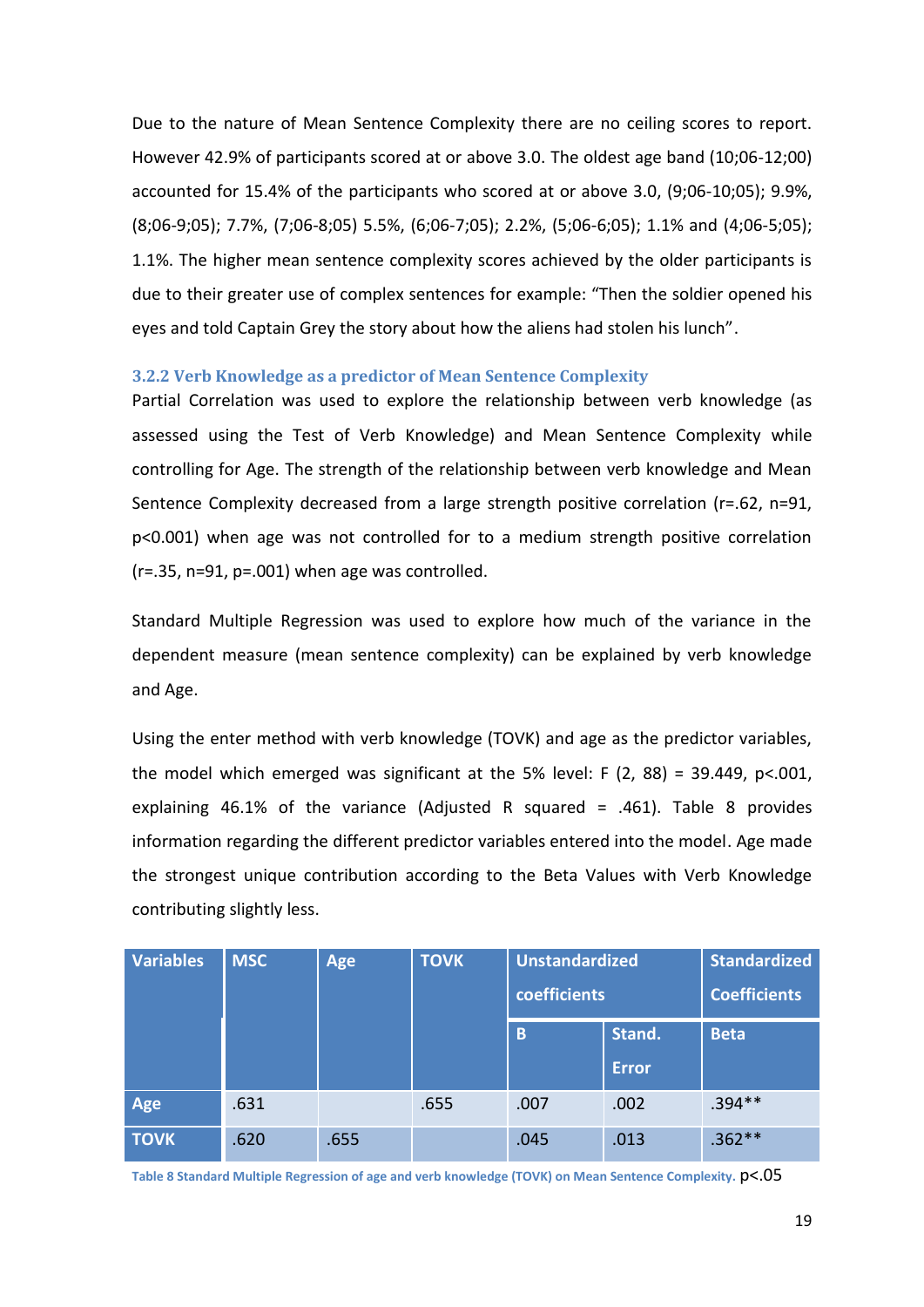## <span id="page-23-0"></span>**3.3 Standardisation of the Test Data**

The scores for Verb Argument Structure accuracy and Mean Sentence Complexity were standardised by transforming the variables to z-scores using SPSS producing each participants (n=91) standard deviation from the mean score for each variable. From visual inspection the z-scores for Mean Sentence Complexity and Verb argument structure accuracy became more positive as age increased, indicating that both Mean Sentence Complexity and Verb Argument Structure accuracy increase with age.

The mean and standard deviation scores (SD) were also calculated for both Verb Argument Structure accuracy and Mean Sentence Complexity within each age group;

| <b>Age Bands</b> | $-3SD$ | $-2SD$ | $-1.5SD$ | $-1SD$ | <b>Mean</b> | $+1SD$ | $+1.5$ SD | $+2SD$ |
|------------------|--------|--------|----------|--------|-------------|--------|-----------|--------|
| 4;06-5;05        | 0.11   | 24.79  | 37.13    | 49.47  | 74.15       | 98.83  | 100       | 100    |
| 5;06-6;05        | 59.9   | 69.15  | 73.78    | 78.4   | 87.65       | 96.90  | 100       | 100    |
| $6;06-7;05$      | 68.61  | 76.14  | 79.91    | 83.67  | 91.2        | 98.73  | 100       | 100    |
| 7;06-8;05        | 84.68  | 88.29  | 90.10    | 91.9   | 95.51       | 99.12  | 100       | 100    |
| 8;06-9;05        | 80.14  | 85.29  | 87.87    | 90.44  | 95.59       | 100    | 100       | 100    |
| 9;06-10;05       | 87.93  | 91.17  | 92.79    | 94.41  | 97.65       | 100    | 100       | 100    |
| $10;06-$         | 82.96  | 87.37  | 89.58    | 91.78  | 96.19       | 100    | 100       | 100    |
| 12;00            |        |        |          |        |             |        |           |        |

**Table 9 VAS percentage correct raw scores by standard deviations from the mean for each age group**

| <b>Age Bands</b> | $-3$      | $-2SD$ | $-1.5SD$ | $-1$      | <b>Mean</b> | $+1SD$ | $+1.5$ SD | $+2SD$ | $+3SD$ |
|------------------|-----------|--------|----------|-----------|-------------|--------|-----------|--------|--------|
|                  | <b>SD</b> |        |          | <b>SD</b> |             |        |           |        |        |
| 4;06-5;05        | 0.45      | 1.06   | 1.37     | 1.67      | 2.28        | 3.5    | 3.81      | 4.11   | 4.72   |
| $5;06-6;05$      | 1.66      | 1.94   | 2.08     | 2.22      | 2.5         | 2.78   | 2.89      | 3.06   | 3.34   |
| $6;06-7;05$      | 1.74      | 2.05   | 2.21     | 2.36      | 2.67        | 2.98   | 3.14      | 3.29   | 3.6    |
| 7;06-8;05        | 1.71      | 2.13   | 2.34     | 2.55      | 2.97        | 3.39   | 3.6       | 3.81   | 4.23   |
| 8;06-9;05        | 2.47      | 2.73   | 2.86     | 2.99      | 3.25        | 3.51   | 3.64      | 3.77   | 4.03   |
| 9;06-10;05       | 2.32      | 2.56   | 2.68     | 2.8       | 3.04        | 3.28   | 3.4       | 3.52   | 3.76   |
| $10;06-$         | 2.35      | 2.59   | 2.71     | 2.83      | 3.07        | 3.31   | 3.43      | 3.55   | 3.79   |
| 12;00            |           |        |          |           |             |        |           |        |        |

**Table 10 MSC raw scores by standard deviation from the mean for each age group**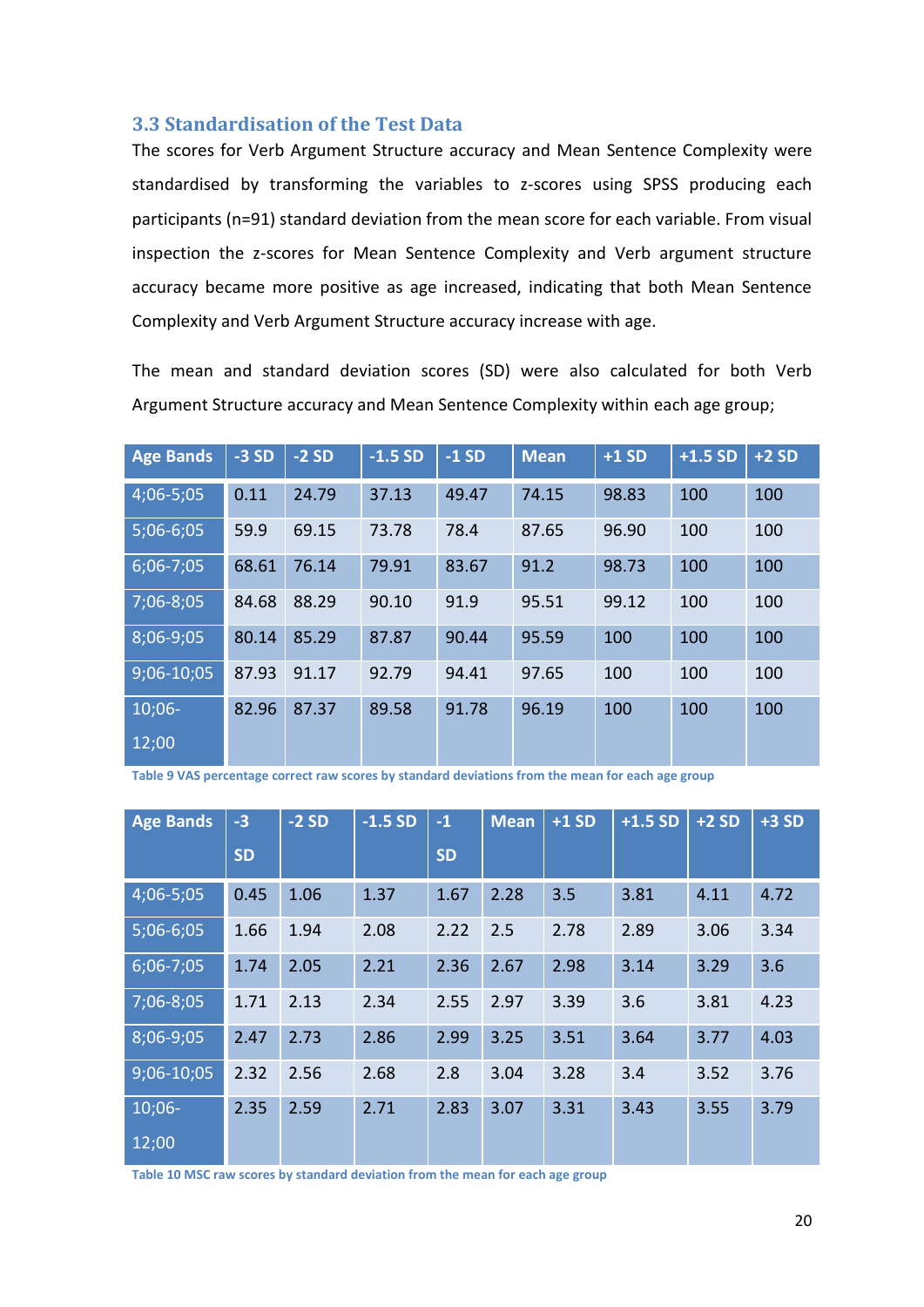These tables are the normative scores for standard deviations from the mean of both Verb argument structure accuracy and Mean sentence complexity from the results of the data collected in this study (see Appendix 2 for the equivalent in percentile ranks for each age group). These tables, (subject to any future modifications of the tool) could be used to identify where future children's results place them in relation to the scores of children in this study for example if a child of 6;09 scored 77.5% for VAS they would be between-1.5 and -2 SD's from the mean and between the  $25<sup>th</sup>$  and  $10<sup>th</sup>$  percentile.

## <span id="page-24-0"></span>**3.4 Error Analysis**

The total number of times each verb was produced in error was analysed to determine which verbs were most problematic. The five most problematic verbs were; clear (24), pour (21), fill (17), bet (17) and told (12) (See Appendix 2 for the entire list of verbs and their number of errors). "Clear", "pour" and "fill" were all targeted as di transitive verbs requiring three arguments in the retell narrative. The verbs "pour" and "fill" are reverse role verbs "Bet" and "tell" are two cognitive state verbs requiring a sentence complement with two arguments.

| <b>Verb</b> | <b>Most frequent error</b>                                         | <b>Example</b>                          |
|-------------|--------------------------------------------------------------------|-----------------------------------------|
| Clear       | Obligatory argument omission                                       | the aliens cleared the food             |
| Pour        | Obligatory argument omission                                       | Captain Grey poured water               |
| Fill        | Mapping error                                                      | Captain Grey filled the petrol into the |
|             |                                                                    | ship                                    |
| <b>Bet</b>  | Misunderstood meaning as the verb 'to Captain Grey beat the aliens |                                         |
|             | beat'                                                              |                                         |
| <b>Told</b> | Obligatory argument omission                                       | The soldier told about the aliens       |

**Table 11 Examples of Verb Errors**

## <span id="page-24-1"></span>**3.5 Inter-rater reliability**

<span id="page-24-2"></span>The inter-rater scoring reliability for both VAS and MSC was found to be high, with 97.34% and 95.54% agreement respectively as calculated on 20% of the transcripts from younger children (4;06-8;00) and 10% of older children (8;01-12;00). The scoring agreement for Test of Verb Knowledge was 100%. Items with scores which did not agree were discussed with the PI to agree scoring and ensure consistency across the samples.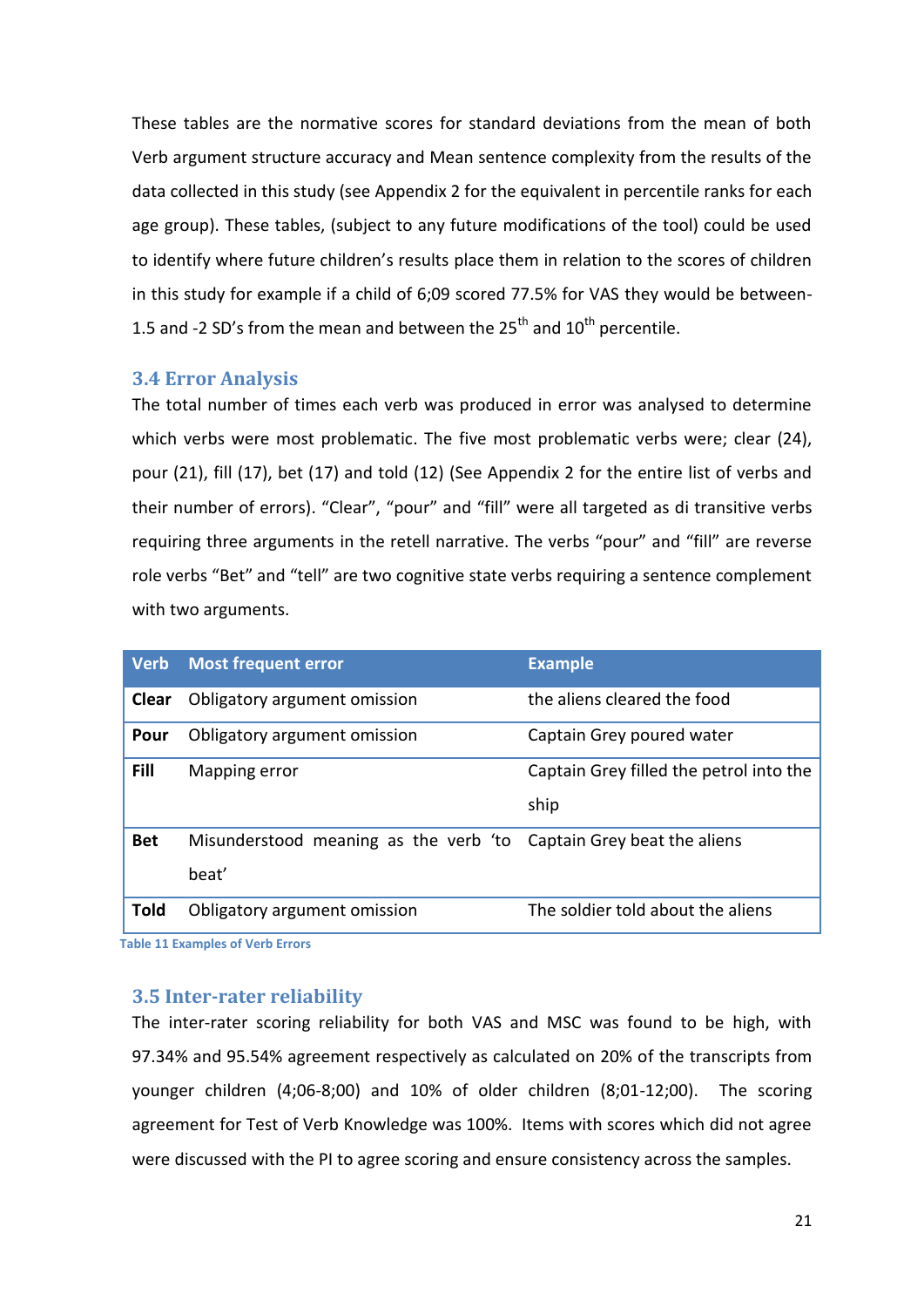## **4.0 Discussion**

Normative data was gathered from TD children aged 4;06-12;00 using the story retell tool 'Captain Grey and the Greedy Aliens'. The data gathered was used to analyse children's production of the target verbs and their associated argument structures and sentence complexity to identify if the assessment was suitably sensitive to capture developmental progression. Verb comprehension was also assessed using the Test of Verb Knowledge to investigate the relationship between verb comprehension and verb argument structure accuracy and sentence complexity. The inter-rater reliability of the story retell assessment was also examined and found to be highly reliable for verb argument structure and Mean Sentence Complexity; 97.34% and 95.54% respectively.

### <span id="page-25-0"></span>**4.1 Verbs and Verb Argument Structure**

The findings of this study show that the verb argument structure accuracy increases with age. Mean scores across the age groups increased until the (9;06-10;05) with a decrease shown for the oldest age group (10;06-12;00). Statistical analysis indicated a positive correlation between Verb argument structure accuracy and age. The findings are supported by evidence that children produce less verb argument structure errors as they get older (Ambridge *et al* 2008, Pinker 2013). The set of standardised scores generated for this measure could be used as a developmental index for other children but with some caveats. The mean score for the oldest age group (10;06-12;00) being lower than the preceding group (9;06-10;05) was unexpected. Rather than lower scores representing a decline in verb argument structure accuracy for this age group the finding may reflect a sampling error. As the number in this age group was small the sample of participants may be under representative of this population as a whole with an unusually high proportion of low scores.

Verb argument structure accuracy was high across all age bands. The majority of participants scored at 80% or above for accuracy with only 7 participants scoring lower; of whom were within or below the (6;06-7;05) age group. This finding indicates that children develop a high degree of verb argument structure accuracy at a relatively young age.

Although verb accuracy is relatively high it is apparent that some verbs and verb types continue to cause difficulty into late childhood as only 35% of participants in the oldest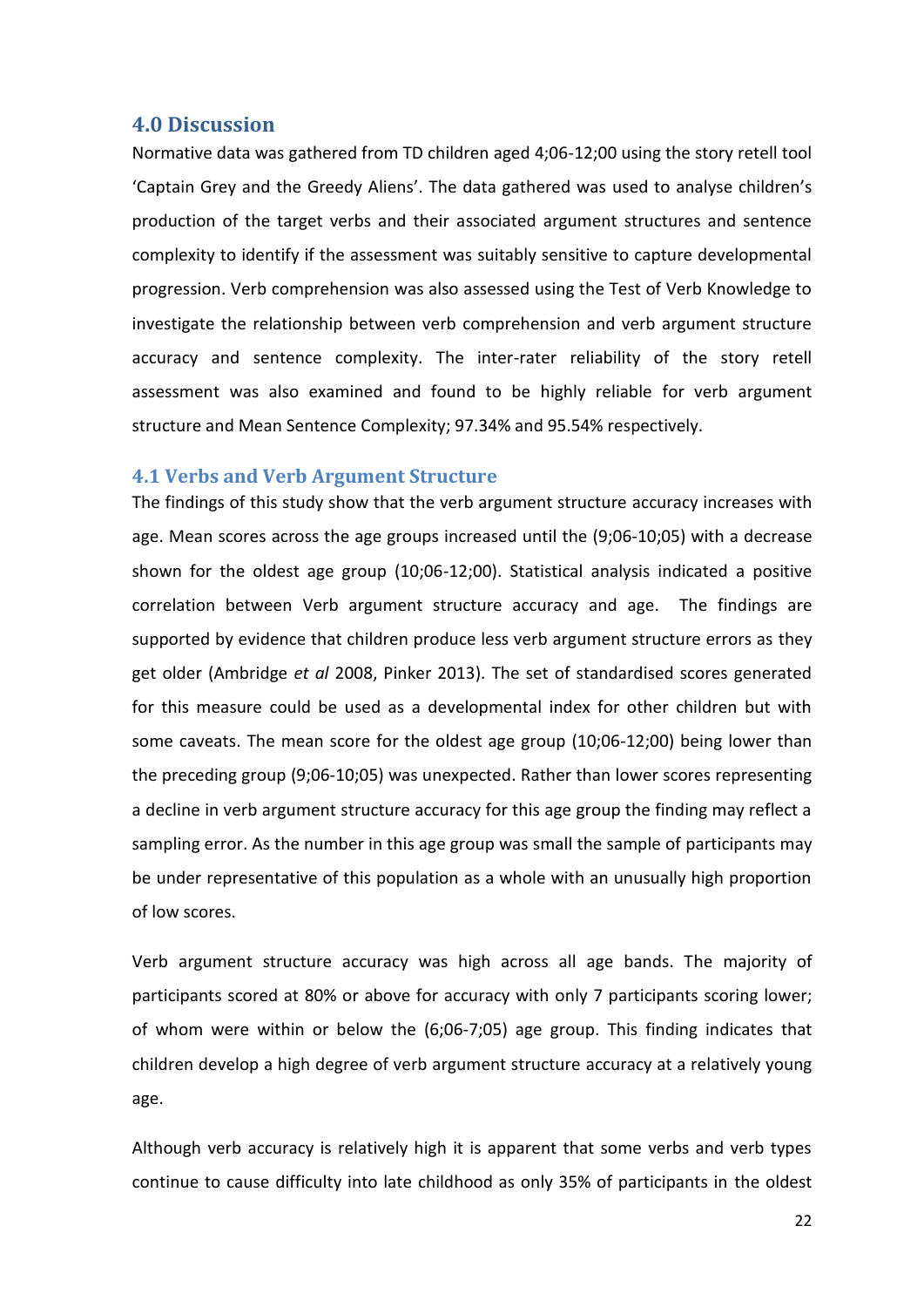age group (10;06-12;00) reached ceiling. This is consistent with research by Ebbels (2012) who found that TD children (5;04-14;10) continued to make verb argument structure errors for change-of-state verbs even in the older age ranges.

Overall the small sample size may impact on the reliability of the mean scores and reduce the power of the assessment as an index of developmental progression (Paul and Norbury 2012). Larger sample sizes are required.

#### <span id="page-26-0"></span>**4.2 Mean Sentence Complexity**

The complexity of sentences produced by the participants during their retelling of Captain Grey and the Greedy Aliens was assessed by calculating their Mean Sentence Complexity. As expected the mean scores for Mean Sentence complexity increased positively with the age. The Mean scores for Mean Sentence Complexity increased from the (4;06-5;05) to the (8;06-9;05) age group providing evidence of developmental progression in sentence complexity. The increase in Mean Sentence Complexity scores is expected as TD children produce a higher percentage of complex sentences per total number of sentences as they age (Paul and Norbury 2012; Bowerman 1979). The mean scores for Mean Sentence Complexity was unexpectedly lower for the two oldest age groups; (9;06-10;05) and (10;06-12;00) compared to the (8;06-9;05) age group. Similar to the findings in verb argument structure accuracy the low scores for these age groups may reflect a sampling error. The numbers in these age groups were small and therefore the sample of participants may be under representative of this population as a whole. Another possible explanation is that some participants may not be performing to the best of their ability; due to the nature of the assessment complex language is not required for the task to be completed (Hesketh 2004; Hadley 1998).

Age was found to make the largest contribution to the variation of scores for Mean Sentence Complexity when compared to verb knowledge. This provides further evidence that Mean sentence complexity is appropriately sensitive to the developmental progression of sentence complexity and supports the use of Mean sentence complexity mean scores to produce a developmental index. However these findings should be interpreted with caution due to the small sample size which may negatively impact on the reliability of the mean scores and reduce the power of the assessment as an index of developmental progression (Paul and Norbury 2012). Larger sample sizes are required.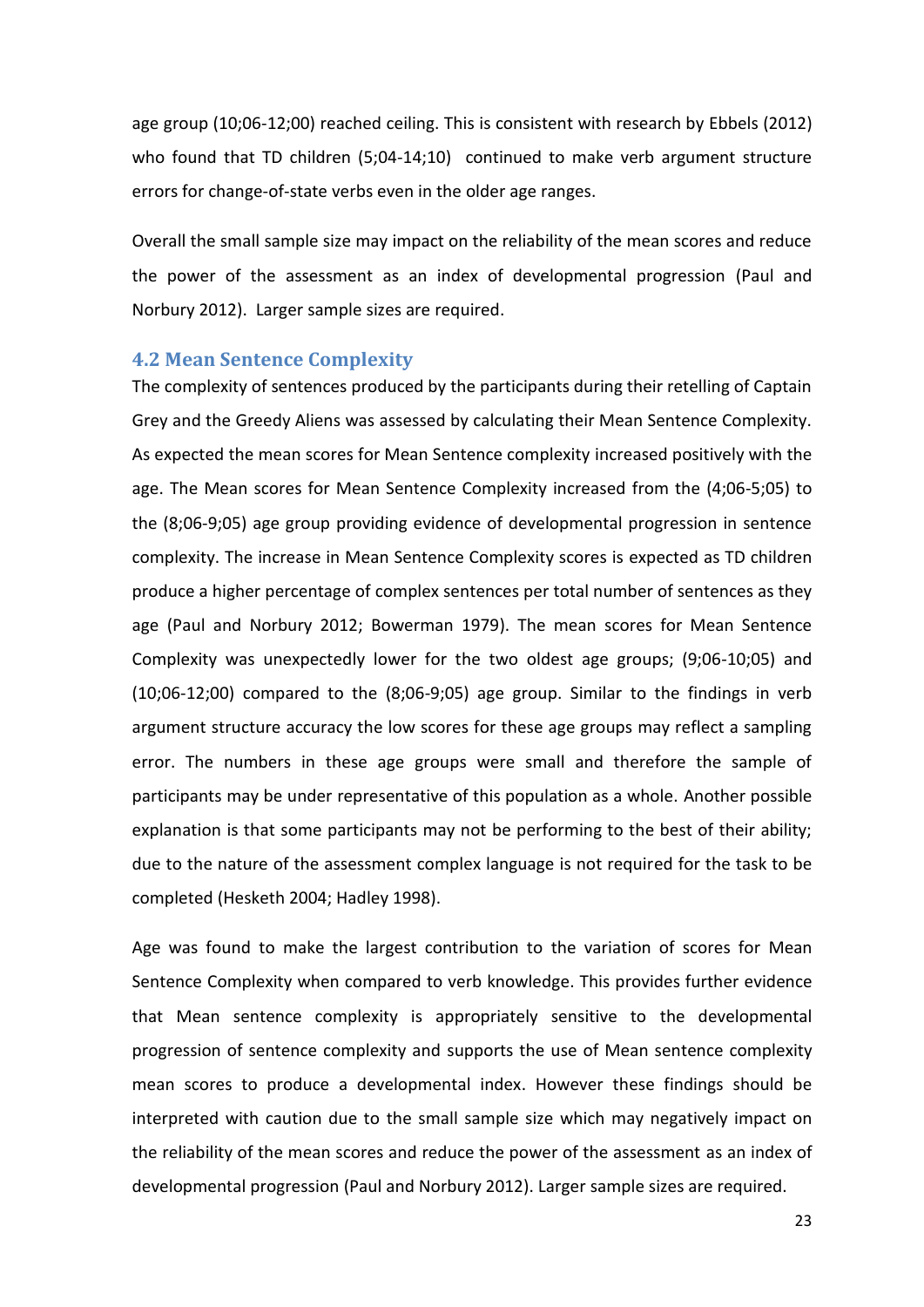#### <span id="page-27-0"></span>**4.3 Verb Error Analysis**

As expected some verbs had higher rates for accuracy of argument structure production than others, indicating that they are mastered earlier than other more complex verbs. Only one target verb "fall" was never produced in error indicating that all children have mastered this verb. Fall is an intransitive verb of high frequency (Leech *et al* 2001) and belongs to the semantic-syntactic class of 'manner of movement'. Other intransitive, manner of movement verbs targeted in the assessment were; fly, jump and crawl, these also had low total errors indicating that intransitive verbs of manner of motion are mastered in early childhood.

Some verbs had high error rates; clear, fill, pour, bet and tell indicating that they are more difficult to master. The verb produced in error most frequently; clear (24 errors) may be a di-transitive verb in the context due to with complex mapping between the verb semantics and sentence structure. Hence if the child produced "the aliens cleared the food", it would be incorrect as the sentence requires the source to be specified in this instance, and on the other hand "they cleared the shelves" is correct. The majority of errors for this verb were due to obligatory argument omissions when food occupied the sentence object position and was the patient of the verb. Mapping errors or omissions were also common for the verb "fill" which is also a di-transitive verb. The majority of errors were due to argument mapping errors for example "Captain Grey filled the petrol into the spaceship". Mapping errors for "fill" appear to be due to the overgeneralisation of the argument structure for "pour". "Fill" and "pour" are reverse role verbs as they describe the same event but from different thematic perspectives (Marshall 2002) which can influence the occurrence of overgeneralisations. Similar to "clear", "pour" may be a di-transitive verb in the context due to with complex mapping between the verb semantics and sentence structure. Errors were due to obligatory argument omissions for example "poured the water into bottles" which may have been due to the complexity of the verb increasing capacity demands resulting in high frequency of omission (Grela and Leonard 2000). "Bet" and "tell" are both cognitive state verbs that take sentence complements and require two argument structures. Difficulty with cognitive state verbs is in keeping with the literature which cites cognitive state verbs are more difficult to acquire (Owen van Horne and Lin 2011, Diessel and Tomasello, 2001, Nixon 2005). All five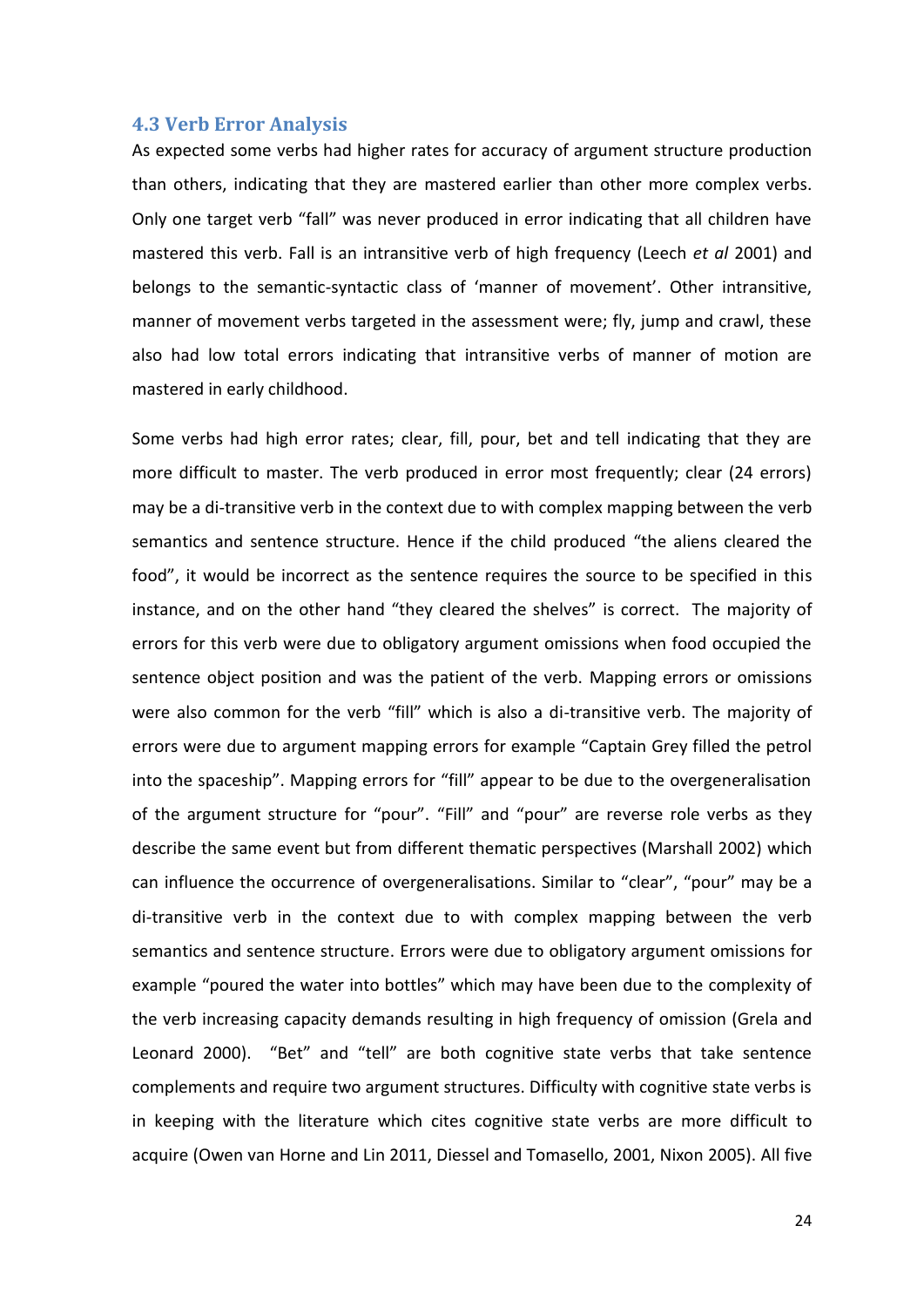verbs were low frequency which may have contributed to the high error rate according to the findings of Ambridge *et al* (2008) and Brooks *et al* (2008).

# <span id="page-28-0"></span>**4.4 Verb Knowledge as a predictor of Verb argument Production accuracy and Sentence Complexity**

This study also explored the relationship between stored verb knowledge and sentence complexity and verb production. Stored verb knowledge was assessed via the Test of Verb Knowledge.

Verb knowledge had a medium strength positive correlation with verb argument structure accuracy when the effects of age were controlled for and was found to be the largest contributor to variance in verb argument structure accuracy when compared to age. Indicating that stored verb knowledge can be used to predict verb argument structure accuracy. The relationship between verb knowledge and accurate production of verb argument structures is also evident in the results of Ebbels *et al's* (2012) study on verb argument structure production, CwSLI were compared to Grammar-matched (Test for Reception of Grammar, TROG) and Age-matched controls, Age-matched controls scored higher on the TROG than Grammar-matched and also achieved higher verb argument structure accuracy. In light of the indication of poor lexical verb knowledge in children with SLI (Windfuhr *et al* 2002), this aspect of their development is clinically important. Where a child does poorly in sentence production with respect to verb argument structure accuracy, further assessment of verb semantic knowledge may be warranted. Alternatively, where a child does poorly on an assessment of verb semantic knowledge, they may be considered at risk for verb argument structure production difficulties and intervention may need to be directed at this area. Intervention targeted at this area may be focused on increasing knowledge of verb semantic features as therapy targeted on this area was found in a study by Ebbels *et al* (2007) to be effective in increasing verb argument structure accuracy of CwSLI (11;00-16;01).

Verb knowledge was also found to have a medium strength positive correlation with Mean Sentence Complexity when the effects of age were controlled for, however unlike Verb Argument production although verb knowledge was a significant contributor age was the largest contributor to the variance in Mean sentence complexity. Therefore age is a better predictor of sentence complexity than stored verb knowledge. This is not

25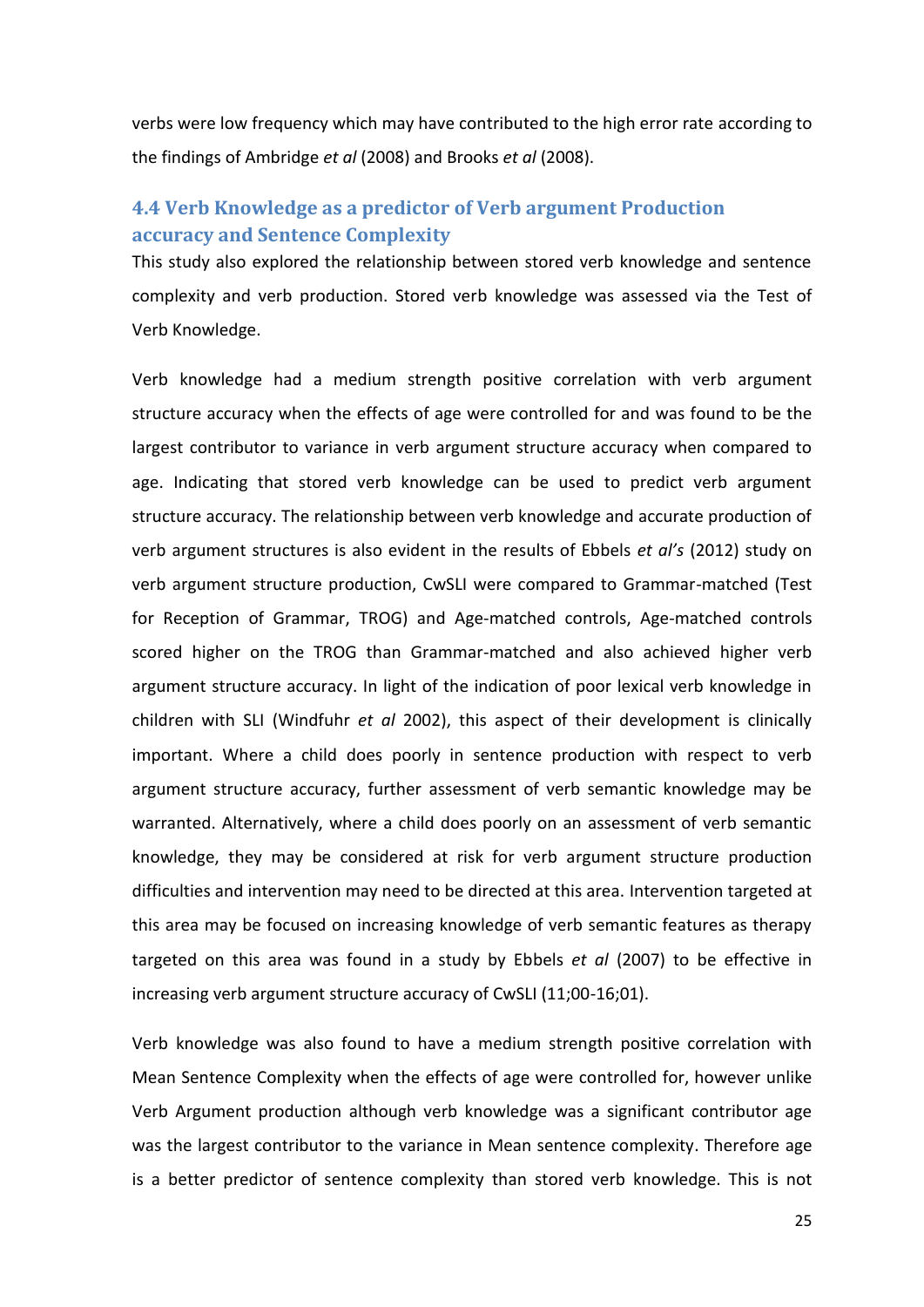surprising given that the Mean Sentence Complexity scoring rubric awards marks for complex sentences e.g. use of embedding, subordination and conjoining. Development in the use of complex sentences would call on a wide range of abilities and not just verb knowledge.

#### <span id="page-29-0"></span>**4.5 Test Related Behaviours**

Test related behaviours are import factors which may have affected the reliability of the findings and also may have implications for future development and clinical utility (Bishop 2014). Some participants required additional explanation of the task and examples of target verb use to comprehend what was expected of them when given the  $2<sup>nd</sup>$  prompt (child is provided with the target word to put in a sentence). A number of children made a sentence unrelated to the scene for example 'The baby crawled'. One participant began all sentences using second prompts using the subject 'I' but related the sentence to the scene for example 'I captured the aliens'. Some participants presented as being shy and required extra encouragement and prompting for them to retell the story. Although some children overcame this quickly it may have affected their responses and resulted in an inaccurate representation of their true language abilities.

### <span id="page-29-1"></span>**4.6 Considerations**

In the process of administering the assessment a number of assessment procedure related findings were identified which may have future implications on clinical utility and future development.

The length of the story was found to affect younger participant's attention to the task. The length of the story resulted in some younger participants requiring greater prompting in the initial retelling of the story. Difficulty in attending to the task was anticipated for the younger children due to lower levels of attention, memory and retrieval (Gazella and Stockman 2003). Splitting the story and telling half of it at a time may be effective in reducing the demands placed on younger children however this may result in longer administration time.

The length of time required for administration varied from approximately 20-50 minutes depending on the degree of prompting required. In general greater prompting was required for younger participants which may have impacted on their results due to the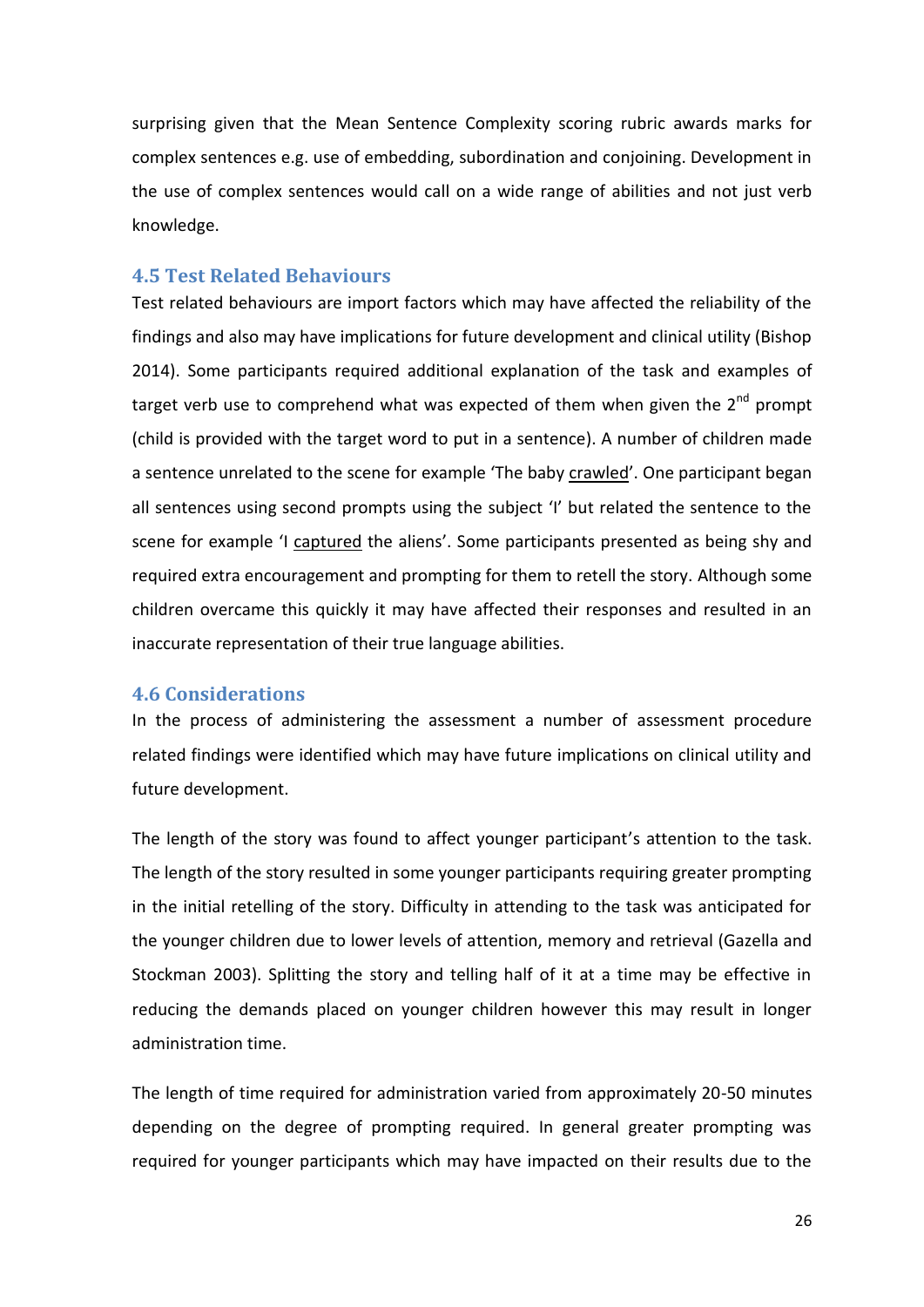aforementioned affect the length of the assessment had on their attention to task. This may be a limitation in the clinical utility of the assessment.

#### <span id="page-30-0"></span>**4.7 Limitations**

As mentioned throughout this study is limited by its small sample size. The small sample affects the ability of the mean scores for verb argument structure and mean sentence complexity to be reliably used to formulate an index of developmental progression. Further normative sampling with a larger sample size is required for the assessment to be sufficiently standardised.

Another limitation is the lack of administration of a comparable assessment to the story retell tool. Administration of a comparable assessment would have increased the validity of the story retell assessment by ensuring the assessment was accurately eliciting and assessing verb argument structure and sentence complexity of the participants (Bishop 2014). This limitation is the result of a lack of comparable appropriate assessment for this area of language for children.

#### <span id="page-30-1"></span>**4.8 Recommendations**

Further normative sampling of the story retell assessment is required for to increase the power of the study results (e.g. 100 participants per age group; Paul and Norbury 2012) and for the assessment to be sufficiently standardised.

Further research may be conducted into whether the initial story retell without prompting is a sufficiently assessment of verb argument structure and mean sentence complexity. Ability to administer the initial story retell independent of the prompts would increase clinical utility allowing clinicians to administer only part of the assessment if required due to time constraints or participant participation issues.

The level of prompting required is also an area which may benefit from future research. It was qualitatively noted that younger participants required longer administration time due to prompting.

#### <span id="page-30-2"></span>**4.9 Clinical Implications and conclusions**

The current research provides further evidence that verb knowledge is strongly associated with verb argument structure with greater verb knowledge resulting in fewer argument structure errors. To a lesser extent this research also reveals a positive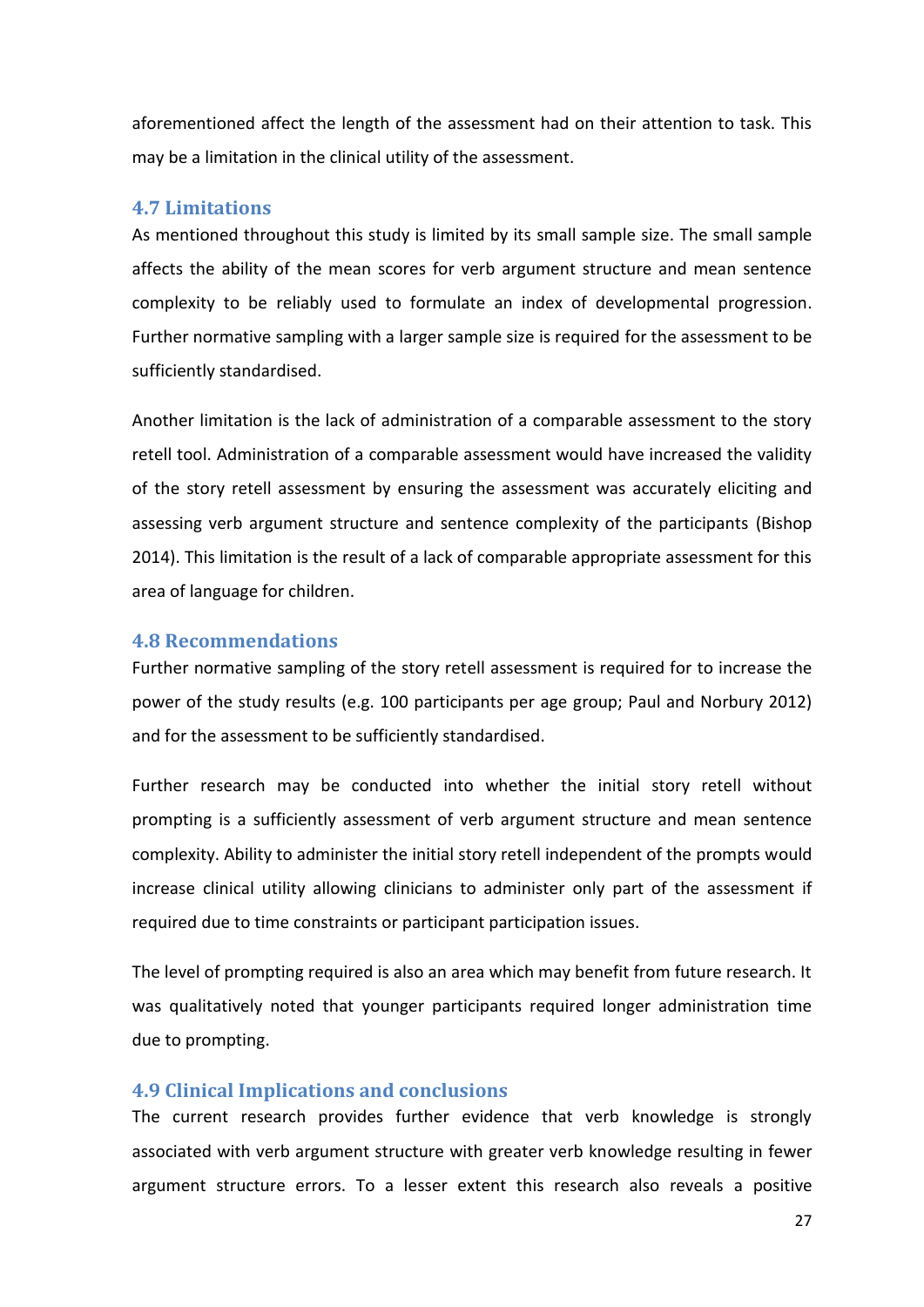relationship between verb knowledge and sentence complexity. Both of these findings are clinically important for language intervention. The story retell tool 'Captain Grey and the Greedy Aliens' has shown to be an effective method of eliciting and analysing a variety of verb and verb argument structure productions as well as sentence complexity. The findings support the sensitivity of the assessment to capture the developmental progression of verb and verb argument structure production and also sentence complexity of typically developing children from the ages of 4;06 to 12;00 years. Although further normative sampling is required the findings suggest that the assessment can be a useful tool in analysing verb production and sentence complexity in children with specific language impairment.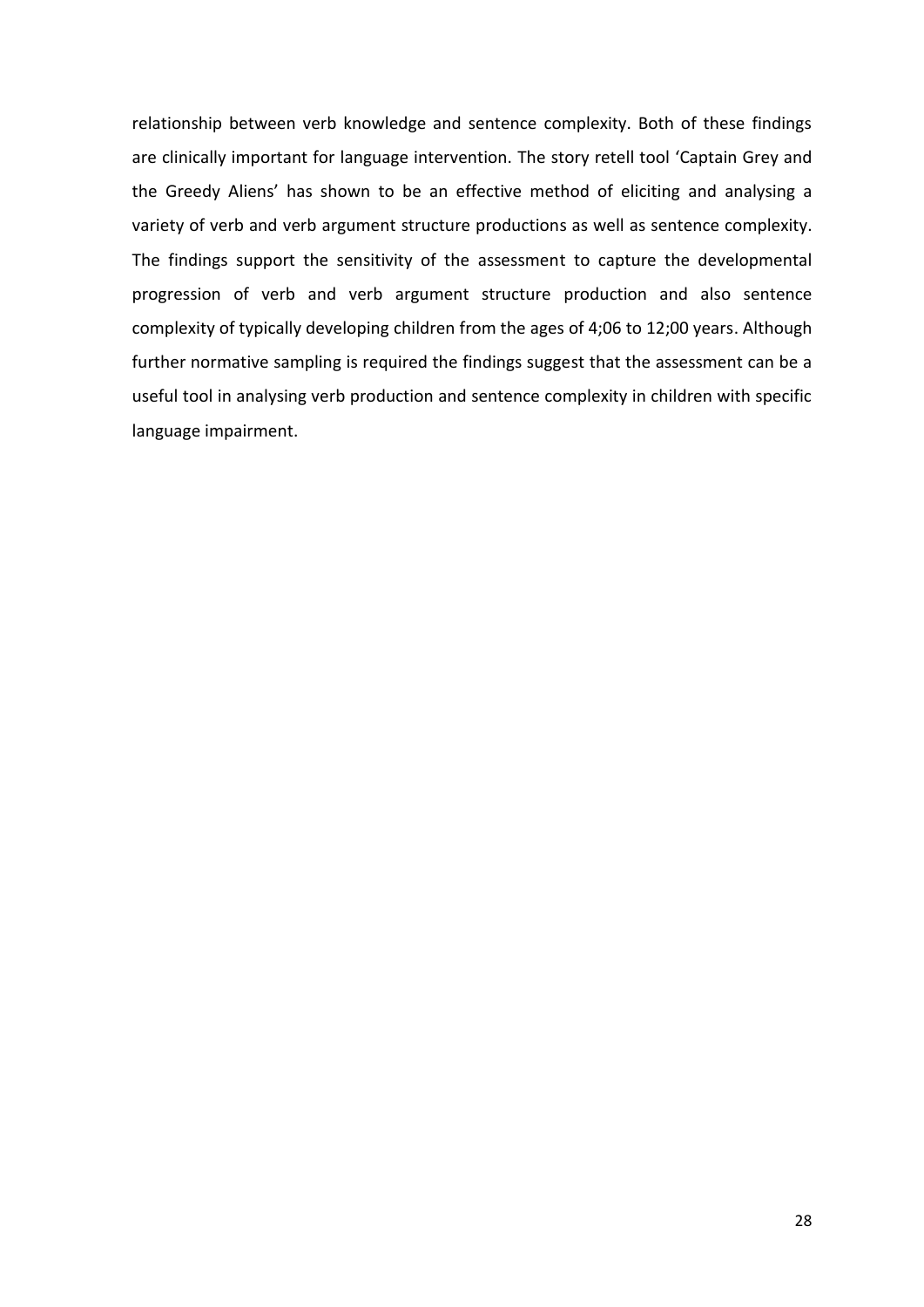# <span id="page-32-0"></span>**Reference List**

- Ambridge, B., Pine, J.M., Rowland, C.F., Young, C.R. (2008) 'The effects of verb semantic class and verb frequency (entrenchment) on children's and adults' graded judgements of argument-structure overgeneralization errors', *Cognition,* 106(1), 87-129.
- Bishop, D.V.M. (2014) *Uncommon Understanding: Development and disorders of language comprehension in children,* Classic ed., Sussex: Psychology Press.
- Bowerman, M. (1979) 'The acquisition of complex sentences' in Garman, M. and Fletcher, P., (Eds.), *Studies in language acquisition*, Cambridge: Cambridge University Press, 285-305.
- Brooks, P. J., Tomasello, M., Dodson, K., & Lewis, L. B. (1999) 'Young children's overgeneralizations with fixed transitivity verbs', *Child Development*, 70(6), 1325- 1337.
- Chiat, S., Law, J., and Marshall, J. (1997) *Language Disorders in children and adults,* London: Whurr Publishers
- Conti-Ramsden, G., and Jones, M. (1997). 'Verb use in specific language impairment', *Journal of Speech, Language and Hearing Research*, *40*(6), 1298-1313.

Conti- Ramsden, G., Durkin, K., Simkin, Z., Lum, J.A.G., and Marchman, V. (2011) 'The PTT-20: UK normative data for 5- to 11-year olds on a 20-item past-tense task', *International Journal of Language and Communication Disorders,* 46(2), 243-248.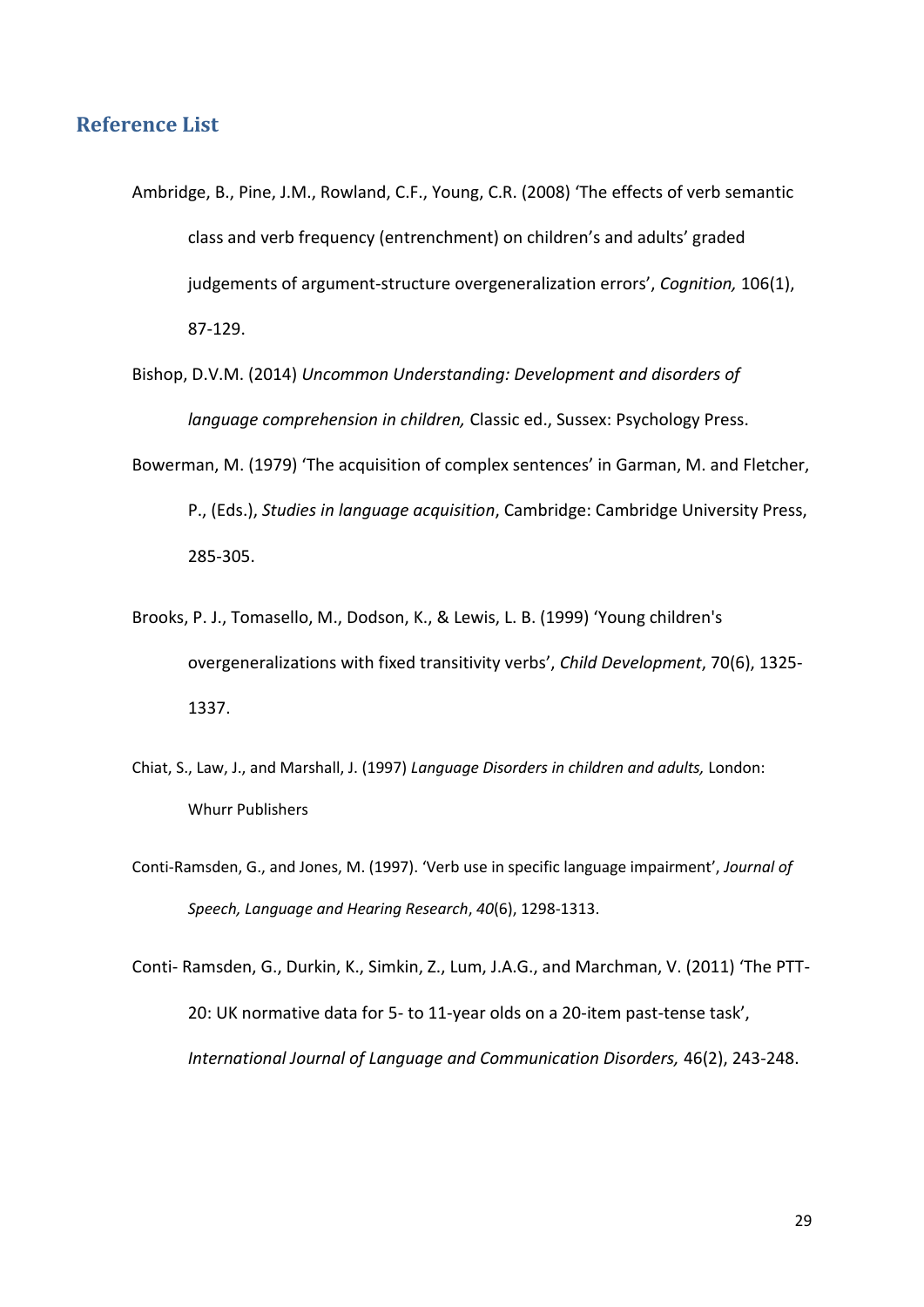- Dodd, B., Holm, A., Hue, Z., and Crosbie, S. (2003) 'Phonological development: a normative study of British English-speaking children', *Clinical Linguistics and Phonetics*, 17(8), 617-643.
- Diessel, H. and Tomasello, M. (2001) 'The acquisition of finite complement clauses in English: A corpus based analysis', *Cognitive Linguistics,* 12(2), 97-141.
- Ebbels, S.H., Van der Lely, H.K., and Dockrell, J.E. (2007) 'Intervention for Verb Argument Structure in Children with persistent SLI: A randomized control trial', *Journal of Speech, Language and Hearing Research,* 50(5), 1330-1349.
- Ebbels, S.H., Dockrell, J.E., and Van der Lely, H.K. (2012) 'Production of change-of-state, changeof-location and alternating verbs: A comparison of children with specific language impairment and typically developing children', *Language and Cognitive Processes,* 27(9), 1312-1333.
- Edwards, S., Letts, C., and Sinka, I. (2011) *The New Renell Developmental Language Scales, 4 th editions*, England: Nfer-Nelson.
- Epstein, S.A., and Phillips, J. (2009) 'Storytelling skills of children with specific language impairment', *Child Language and Teaching Therapy,* 25(3), 285-300.
- Fenson, L., Dale, P., Reznick, J. S., Bates, E., Thal, D. J. and Pethick, S. (1994) 'Variability in early communicative development', *Monographs of the Society for Research in Child Development,* 59(5), 1-185.
- Fletcher, P. (2009) 'Syntax in Child Language Disorders', in Schwartz, R.G., *Handbook of Child Language Disorders,* Hove: Psychology Press, 388-405.
- Gazella, J., and Stockman, I.J. (2003) 'Children's story retelling under different modality and task conditions: Implications for standardizing language sample procedures', *American Journal of Speech and Language Pathology,* 12(1), 61-72.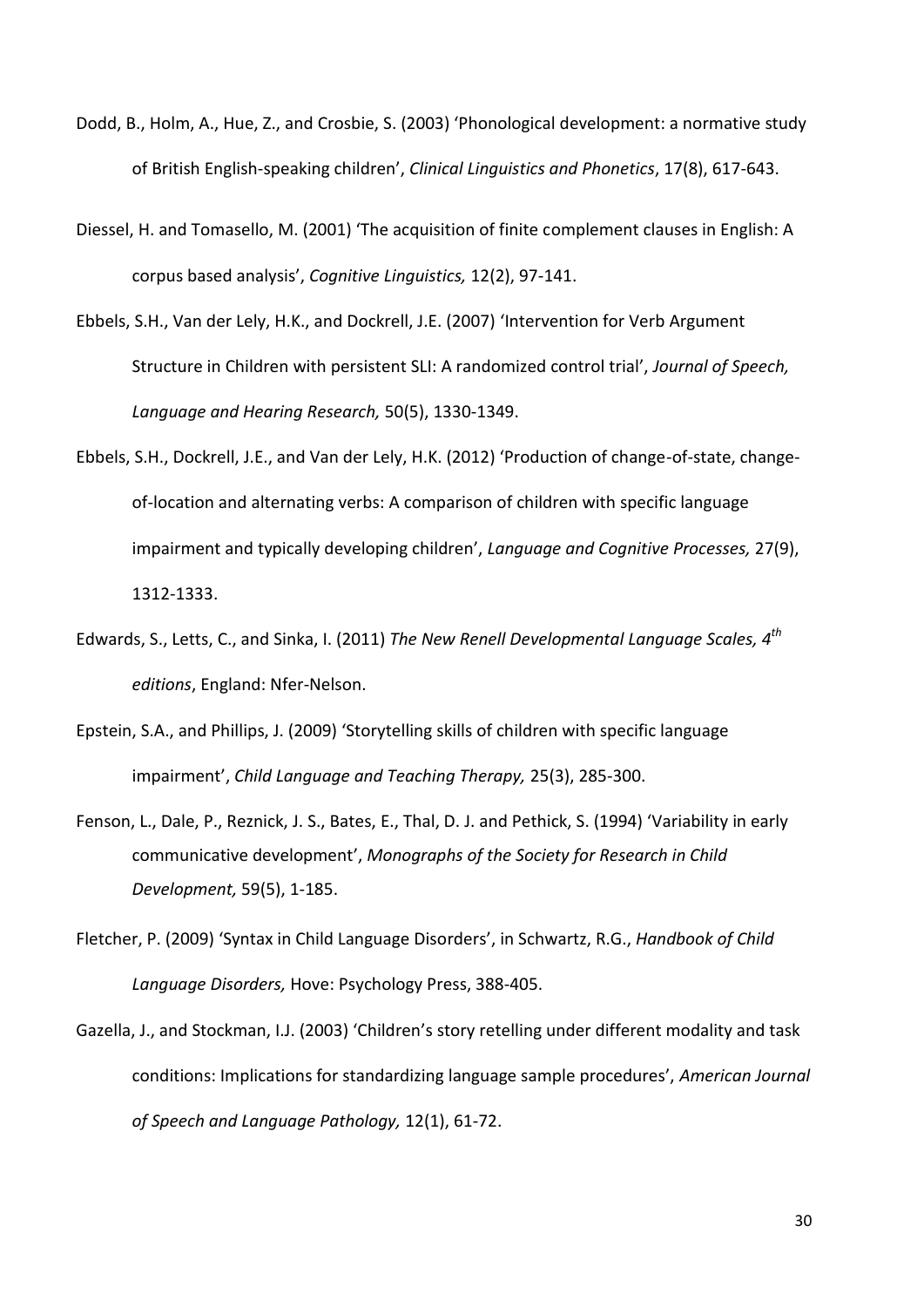- Gentner, D. (1978) 'On relational meaning: The acquisition of verb meaning', *Child development*, 49(4), 988-998.
- Goldfield, B.A. (2000) 'Nouns before verbs in comprehension vs. production: the view from pragmatics', *Journal of Child Language,* 27(3), 501-520.
- Grela, B. G. (2003) 'The omission of subject arguments in children with specific language impairment', *Clinical linguistics & phonetics*, *17*(2), 153-169.
- Grela, B.G., and Leonard, L. (2000) 'The influence of argument-structure complexity on the use of auxiliary verbs by children with SLI', *Journal of Speech, Language and Hearing Research,*  43(5), 1115-1125.
- Hadley, P. (1998) 'Language sampling protocols for eliciting text-level discourse', *Language, Speech, and Hearing Services in Schools,* 29(3), 132-147.
- Hesketh, A. (2004) 'Grammatical performance of children with language disorders on structure elicitation and narrative tasks', *Clinical Linguistics and Phonetics,* 18(3), 161-182.
- IASLT (2007) 'Specific Speech and Language Impairment in Children: Definition, Service Provision and Recommendations for Change, available:

[http://www.iaslt.ie/docs/public/exec/IASLT%20SSLI%20Position%20Paper%20Oct%2020](http://www.iaslt.ie/docs/public/exec/IASLT%20SSLI%20Position%20Paper%20Oct%202007.pdf) [07.pdf](http://www.iaslt.ie/docs/public/exec/IASLT%20SSLI%20Position%20Paper%20Oct%202007.pdf) [accessed 10 November 2013].

Johnston, J.R., Miller, J., and Tallal, P. (2001) 'Use of cognitive state predicates by languageimpaired children', *International Journal of Language and Communication Disorders,*  36(3), 349-370.

- King, G., and Fletcher, P. (1993) 'Grammatical problems in school-age children with Specific Language Impairment', *Clinical Linguistics and Phonetics,* 7(4), 339-352.
- Leech, G., Rayson, P. and Wilson, A. (2001) *Word Frequencies in Written and Spoken English: Based on the British National Corpus,* London: Longman.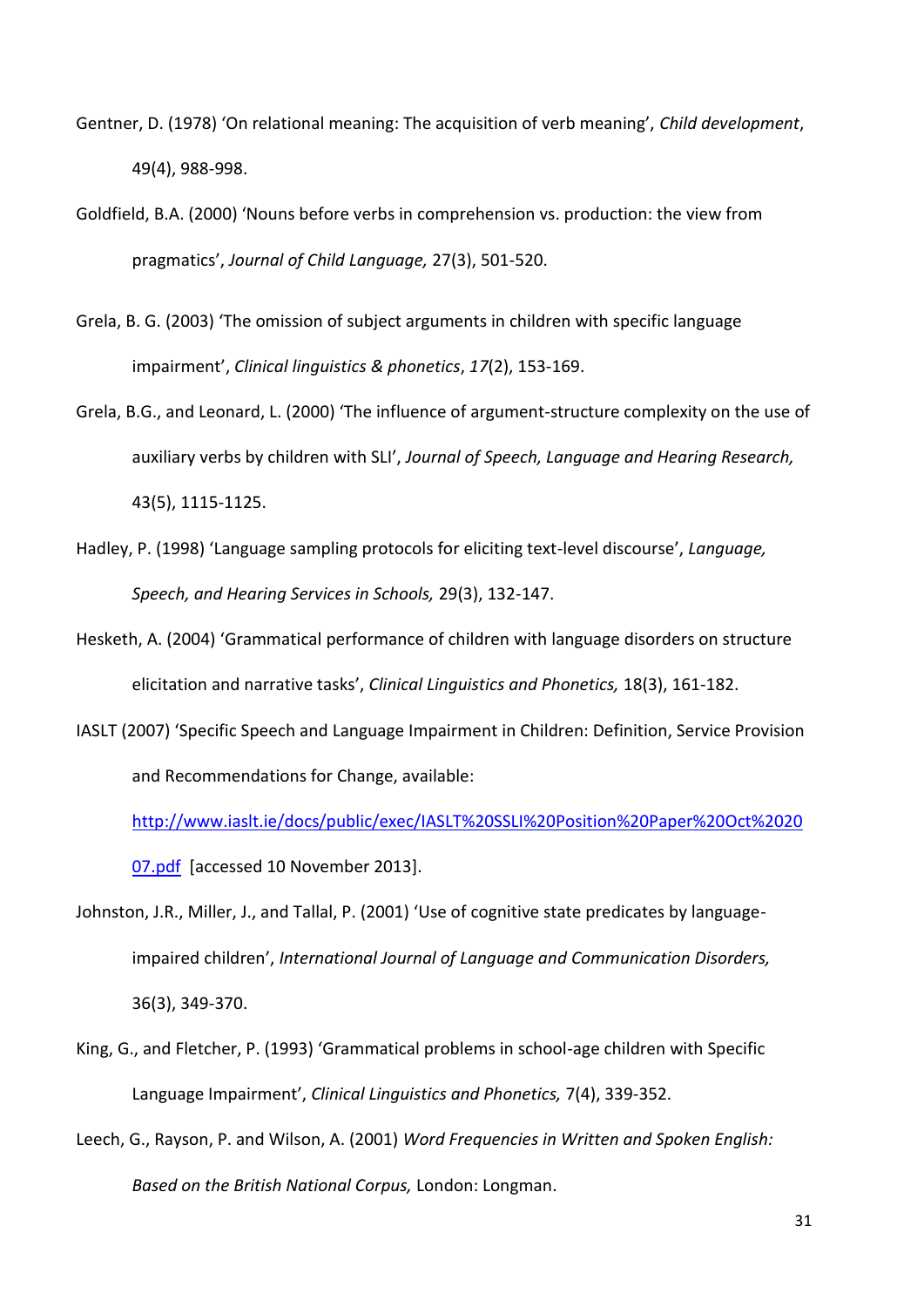- Leonard, L., Miller, C., and Gerber, E. (1999) 'Grammatical morphology and the lexicon in children with specific language impairment', *Journal of Speech, Language and Hearing Research,* 42 (3), 678-689.
- Loeb, D.F., Pye, C., Redmond, S., and Richardson, L.Z. (1996) 'Eliciting Verbs from Children with Specific Language Impairment', *American Journal of Speech-Language Pathology,* 5(4), 17-30.

Leonard, L.B. (2000) *Children with Specific Language Impairment*, London: MIT Press.

- Levy, H., and Friedmann, N. (2009) 'Treatment of syntactic movement in syntactic SLI: A case study', *First Language,* 29(1), 15-50.
- Marinellie, S.A. (2004) 'Complex syntax used by school-aged children with specific language impairment (SLI) in child-adult conversation', *Journal of Communication Disorders,* 37(6), 517-533.
- Marshall, J. (2002) 'Assessment and Treatment of Sentence Processing Disorders: A Review of the Literature', in Hillis, A.E., ed., *The Handbook of Adult Language Disorders: Integrating Cognitive Neuropsychology, Neurology and Rehabilitation,* London: Psychology Press, 351-374.
- McGregor, K.K. (2009) 'Semantics in Child Language Disorders'*,* in Schwartz, R.G. *Handbook of Child Language Disorders,* Hove: Psychology Press, 365-387.
- McKoon, G., and MacFarland, T. (2000) 'Externally and Internally cause Change of State Verbs', *Language,* 76(4), 833-858.

Miller, J.F. (1981) *Assessing Language Production in Children,* London: Edward Arnold

Murphy, C.A. (2013) *Profiles and Characteristics of Sentence Production difficulties in Children with Specific Language Impairment*, PhD Thesis , School of Education, Communication and Language Sciences, Newcastle University.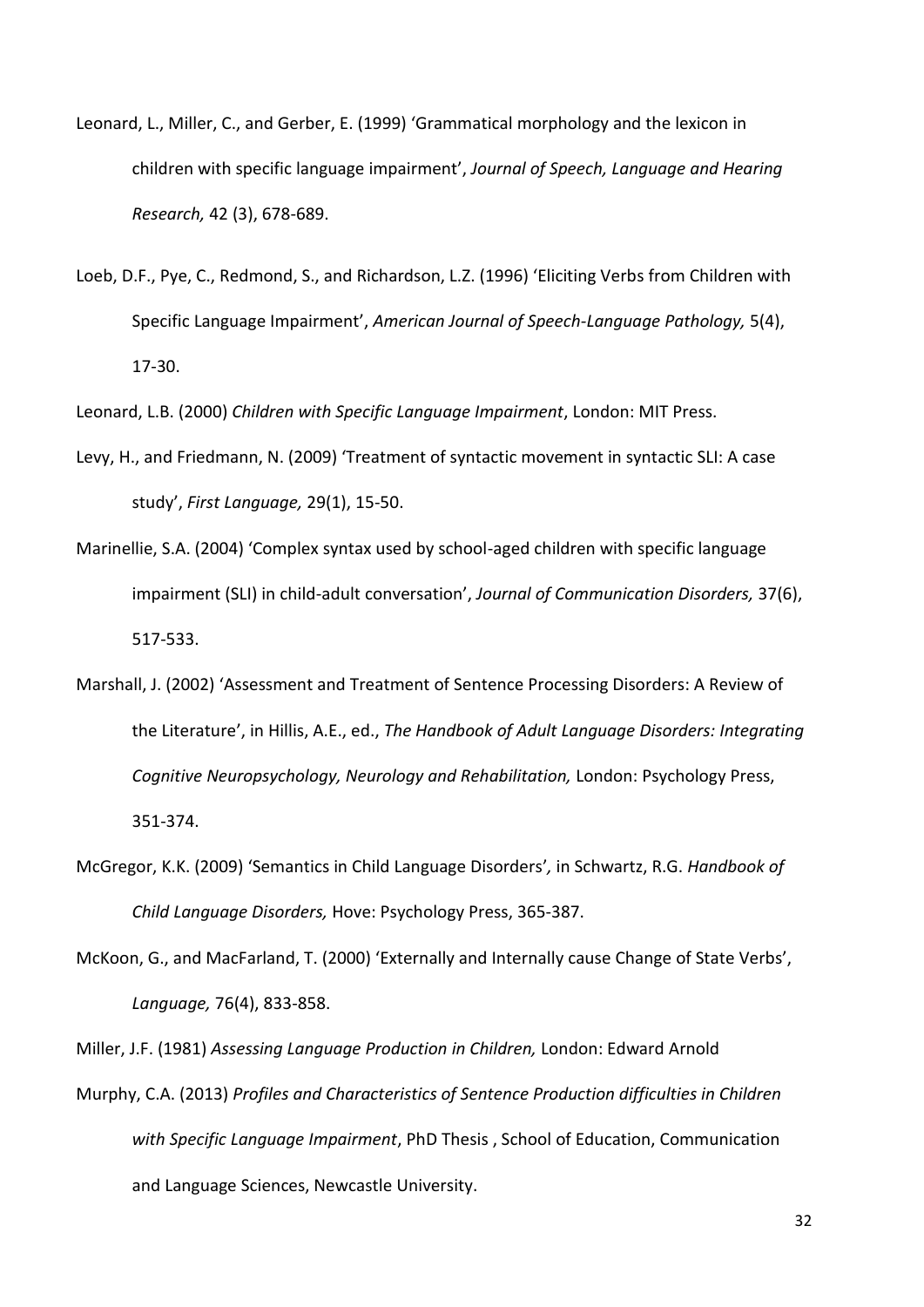- Naigles, L.R. (1990) 'Children use syntax to learn verb meaning', *Journal of Child Language,* 17(2), 357-374.
- Nils Johnson, C., and Wellman, H.M. (1980) 'Children's Developing Understanding of Mental Verbs: Remember, Know and Guess', *Child Development,* 51(4), 1095-1102.
- Nixon, S. (2005) 'Mental state verb production and sentential complements in four-year-old children', *First Language,* 25(1), 19-37.
- Owen Van Horne, A.J., and Lin, S. (2011) 'Cognitive state verbs and compliment clauses in children with SLI and their typically developing peers', *Clinical Linguistics and Phonetics,*  25(10), 881-898.
- Paul, R., and Norbury, C.F. (2012) *Language Disorders from Infancy through Adolescence:*  Listening, Speaking, Reading, Writing, and Communicating, 4<sup>th</sup> ed., Missouri: Elsevier Mosby.
- Pinker, S. (2013) Learnability and Cognition: The Acquisition of Argument Structure, 2<sup>nd</sup> ed., Cambridge: MIT Press.
- Rice, M.L., Oetting, J.B., Marquis, J., Bode, J., and Pae, S. (1994) 'Frequency Input Effects in Word Comprehension of Children with Specific Language Impairment', *Journal of Speech and Hearing Research,* 37(1), 106-122.
- Riches, N.G., Tomasello, M., and Conti-Ramsden, G. (2005) 'Verb Learning in Children with SLI: Frequency and Spacing Effects', *Journal of Speech, Language and hearing Research,* 48(6), 1397-1411.
- Rowland, C. (2014) *Understanding Child Language Acquisition,* Oxon: Routledge
- Schuele, C., and Dykes, J. (2005) 'Complex syntax acquisition: A longitudinal case study of a child with specific language impairment', *Clinical Linguistics and Phonetics,* 19(4), 295-318.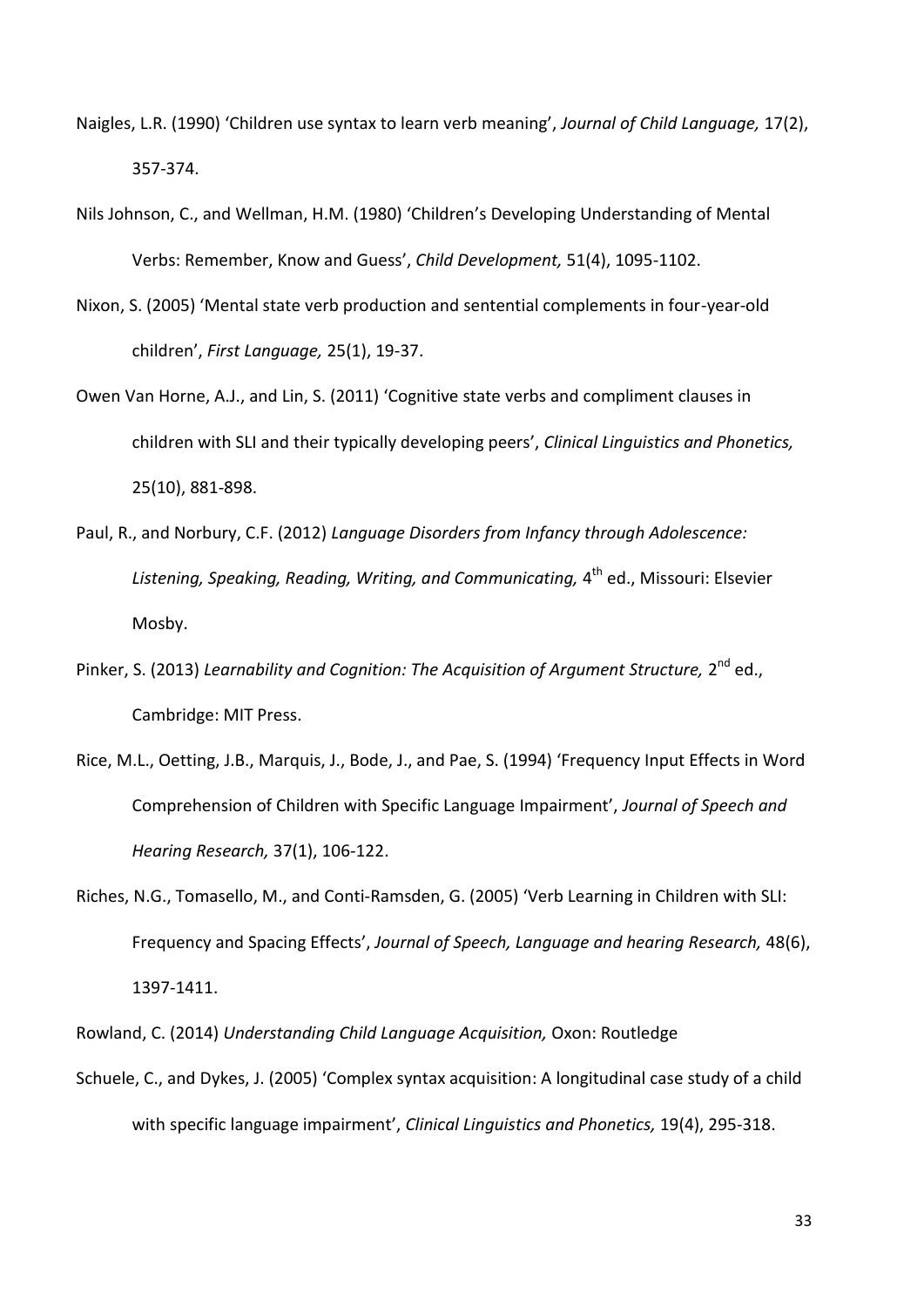Schuele, C., and Nicholls, L. (2000) 'Relative clause: evidence of continued linguistic vulnerability in children with specific language impairment', *Clinical Linguistics and Phonetics,* 14(8), 563- 585.

Schwartz, R.G. (2009) *Handbook of Child Language Disorders,* Hove: Psychology

- Semel, E., Wigg, E.H., and Secord, W. (2006) *Clinical Evaluation of Language Fundamentals*, UK, 4th Ed., United Kingdom: Pearson Education , Inc.
- Shulman, C., and Guberman, A. (2007) 'Acquisition of verb meaning through syntactic cues: A comparison of children with autism, children with specific language impairment (SLI) and children with typical language development (TLD)', *Journal of child language*, *34*(2), 411- 423.
- Thal, D., O'Hanlon, L., Clemmons, M., and Fralin, L. (1999) 'Validity of a parent report measure of vocabulary and syntax for preschool children with language impairment', *Journal of Speech, Language and Hearing Research,* 42(2), 482-496.
- Thordardottir, E.T., Weismer, S.E. (2002) 'Verb argument structure weakness in specific language impairment in relation to age and utterance length', *Clinical Linguistics and Phonetics,*  16(4), 233-250.
- Tomasello, M. (1992) *First Verbs: A Case Study of Early Grammatical Development,* Cambridge: Cambridge University Press.
- Van der Lely, H. K. (1994) 'Canonical linking rules: Forward versus reverse linking in normally developing and specifically language-impaired children', *Cognition*, 51(1), 29-72.
- Webster, J., Franklin, S., and Howard, D. (2007) 'An analysis of thematic and phrasal structure in people with aphasia: What more can we learn from the story of Cinderella?', *Journal of Neurolinguistics,* 20(5), 363-394.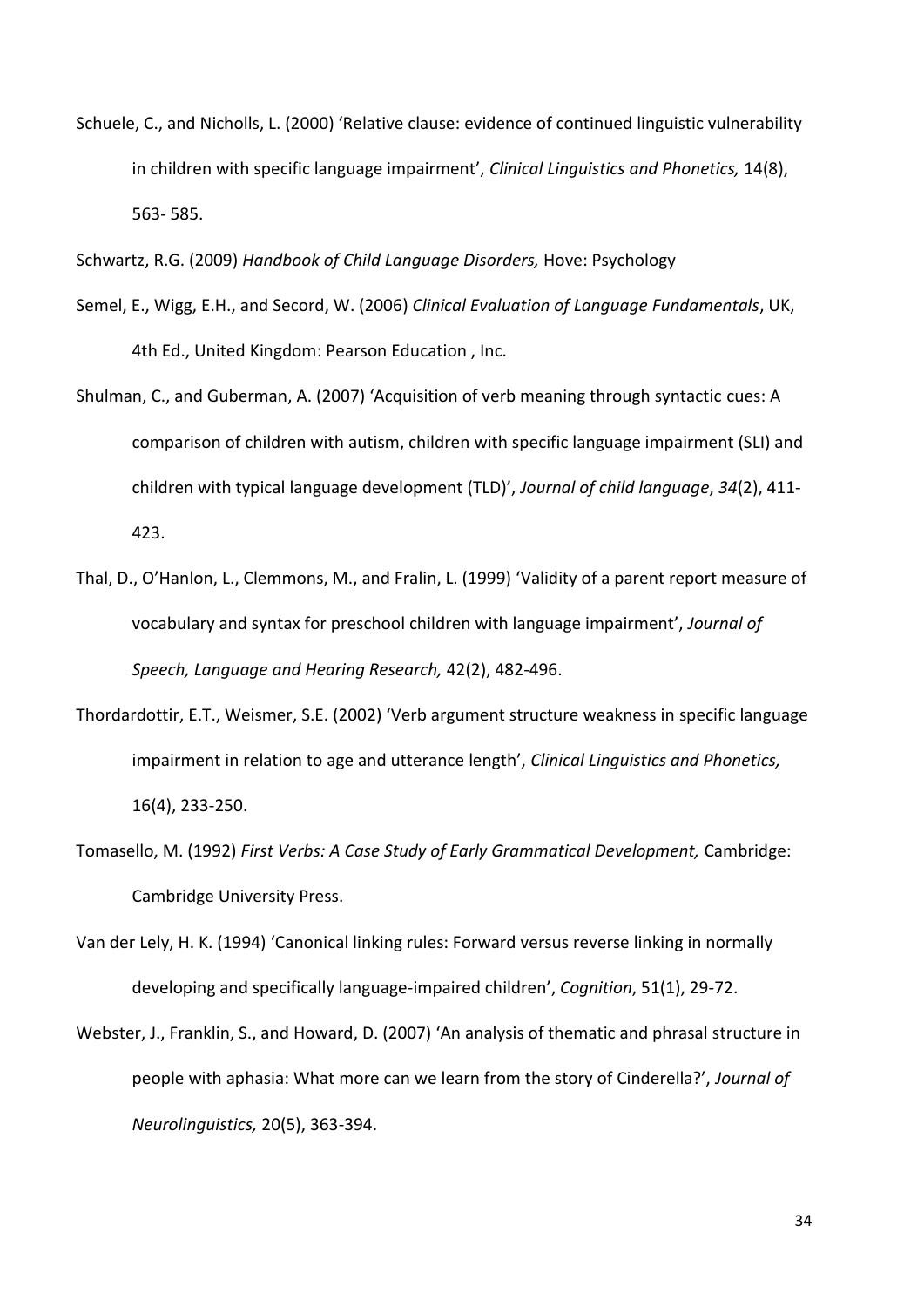<span id="page-38-0"></span>Windfuhr, K.L., Faragher, B., and Conti-Ramsden, G. (2002) 'Lexical learning skills in young children with specific language impairment (SLI)', *International Journal of Language and Communication Disorders,* 37(4), 415-432.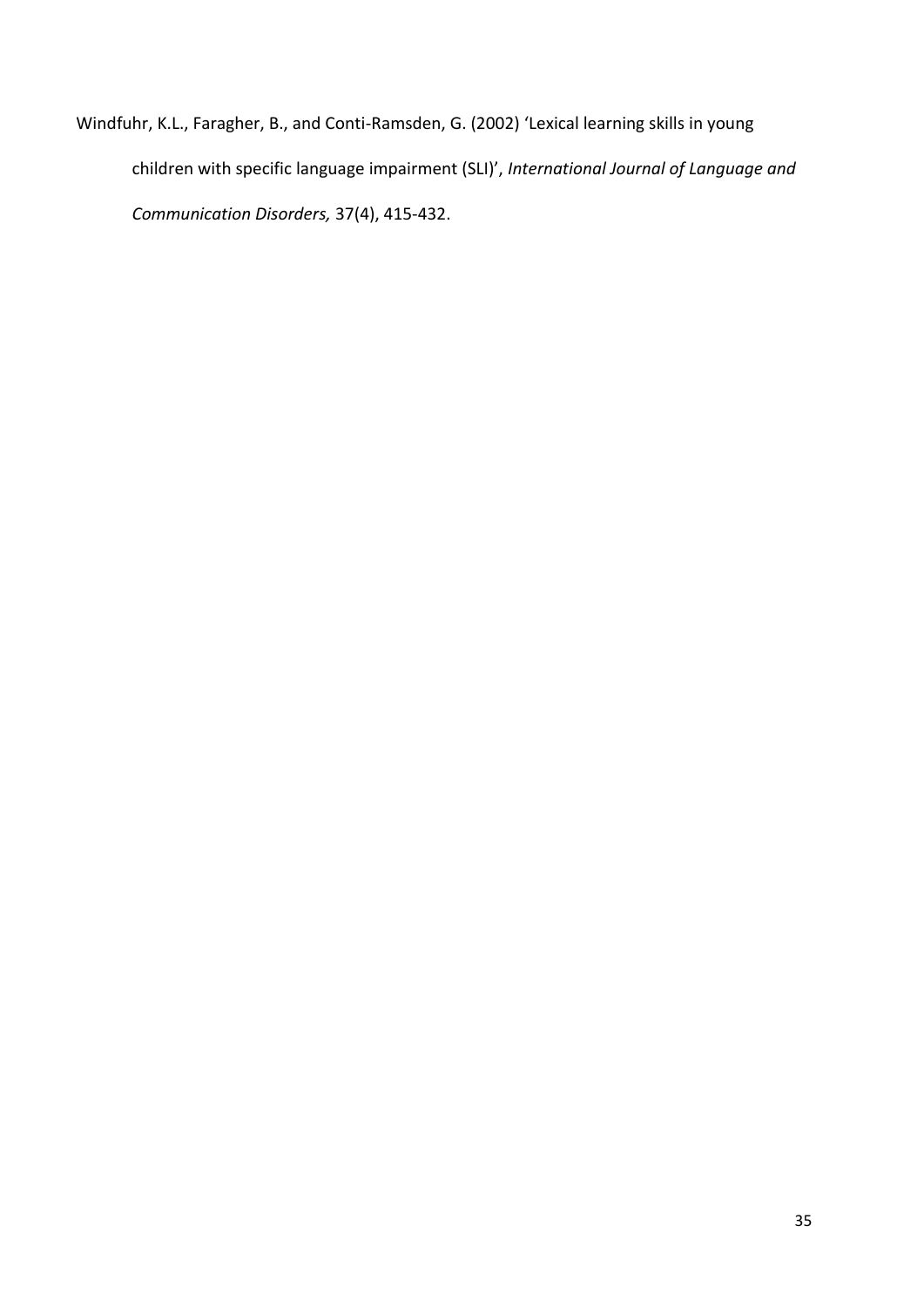# **Appendix 1**

Captain Grey and the Greedy Aliens list of target verbs:

| Live            | <b>Steal</b>     |
|-----------------|------------------|
| Capture         | <b>Chase</b>     |
| <b>Sweeping</b> | <b>Destroy</b>   |
| <b>Clear</b>    | <b>Empty</b>     |
| <b>Phone</b>    | <b>Flew</b>      |
| <b>Email</b>    | Lean $(x2)$      |
| Push            | Run              |
| Pour            | Fell             |
| <b>Pick</b>     | <b>Spread</b>    |
| Peel            | Grate            |
| Cover $(x2)$    | <b>Turn into</b> |
| <b>Fill</b>     | <b>Give</b>      |
| <b>Stuff</b>    | Land             |
| <b>Stay</b>     | Yawn             |
| <b>Take</b>     | <b>Shake</b>     |
| Jump            | <b>Drop</b>      |
| Groan           | <b>Throw</b>     |
| <b>Sink</b>     | <b>Crawl</b>     |
| Pretend         | <b>Think</b>     |
| <b>Tell</b>     | <b>Shout</b>     |
| <b>March</b>    | <b>Bet</b>       |
| Capture         | <b>Bring</b>     |
| Put             |                  |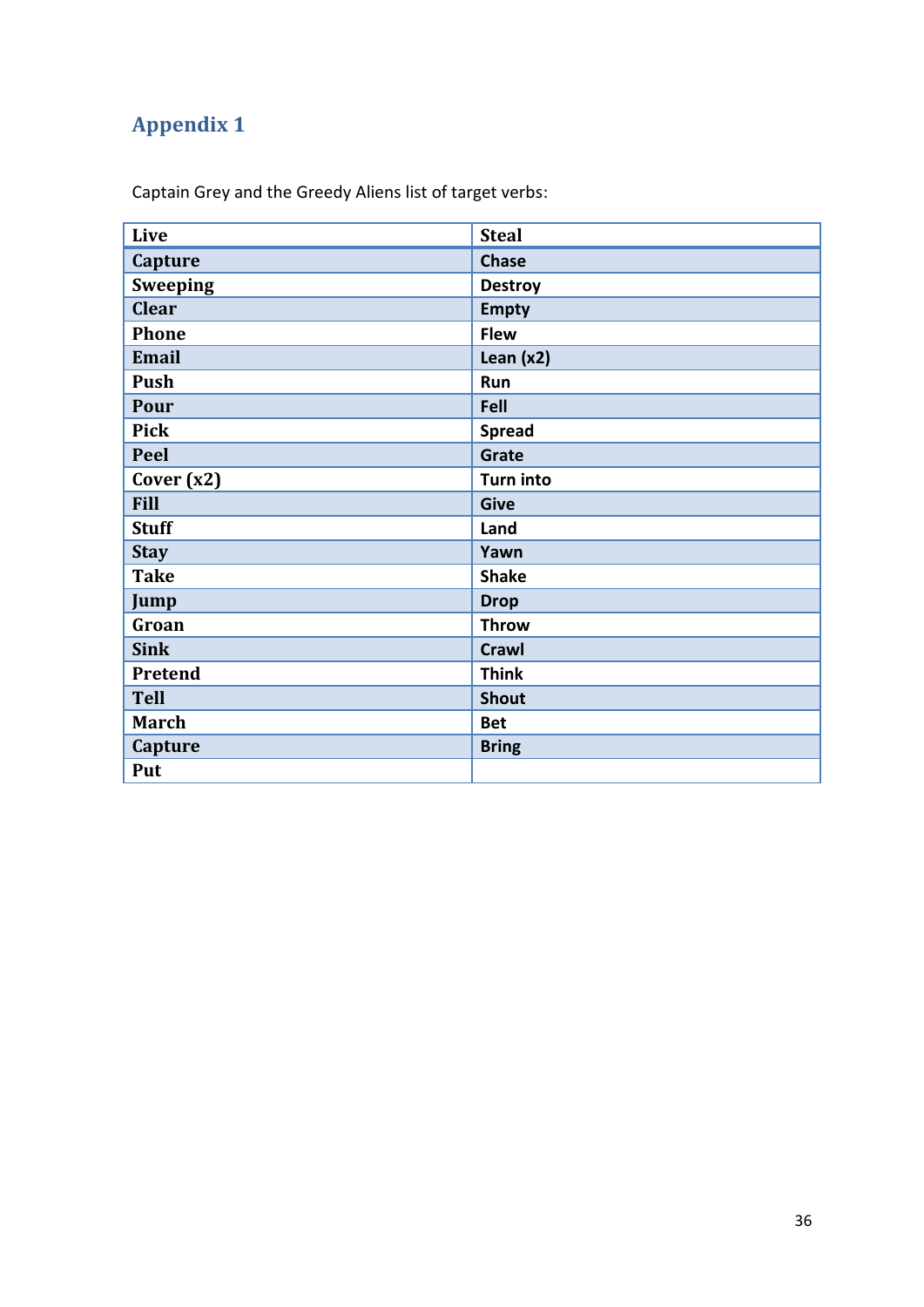# <span id="page-40-0"></span>**Appendix 2**

Raw scores for Verb argument structure accuracy and Mean Sentence Complexity by Percentiles:

| Raw scores for Verb argument structure accuracy by Percentiles (Weighted Average) |         |           |         |         |          |                          |                          |
|-----------------------------------------------------------------------------------|---------|-----------|---------|---------|----------|--------------------------|--------------------------|
| <b>Age Bands</b>                                                                  | 5       | <b>10</b> | 25      | 50      | 75       | 90                       | 95                       |
| 4;06-5;05                                                                         | 27.0800 | 27.0800   | 58.3300 | 80.4300 | 93.6200  | $\overline{\phantom{a}}$ |                          |
| 5;06-6;05                                                                         | 62.5000 | 71.0360   | 84.3700 | 89.5800 | 93.6800  | 98.3360                  | $\overline{\phantom{0}}$ |
| 6;06-7;05                                                                         | 78.7200 | 79.0800   | 85.1000 | 95.8300 | 97.9100  | 100.000                  |                          |
| 7;06-8;05                                                                         | 91.1100 | 91.1100   | 91.6650 | 95.8300 | 98.600   | ٠                        |                          |
| 8;06-9;05                                                                         | 83.3300 | 83.3300   | 93.7450 | 97.9100 | 97.9200  | $\overline{a}$           |                          |
| $9;06-10;05$                                                                      | 88.6300 | 90.7900   | 96.3275 | 97.9150 | 100.0000 | 100.0000                 | $\overline{\phantom{0}}$ |
| 10:06-12:00                                                                       | 86.9640 | 87.4650   | 92.6575 | 97.9100 | 100.0000 | 100.0000                 |                          |

| Raw scores for Mean Sentence Complexity by Percentiles (Weighted Average) |      |      |      |      |      |                          |                          |
|---------------------------------------------------------------------------|------|------|------|------|------|--------------------------|--------------------------|
| <b>Age Bands</b>                                                          | 5    | 10   | 25   | 50   | 75   | 90                       | 95                       |
| 4;06-5;05                                                                 | 1.33 | 1.33 | 1.93 | 2.10 | 2.74 | $\overline{\phantom{a}}$ | $\overline{\phantom{a}}$ |
| 5;06-6;05                                                                 | 2.00 | 2.06 | 2.85 | 2.52 | 2.66 | 2.94                     |                          |
| 6;06-7;05                                                                 | 1.91 | 2.23 | 2.49 | 2.69 | 2.87 | 3.07                     |                          |
| 7;06-8;05                                                                 | 2.47 | 2.47 | 2.54 | 3.14 | 3.38 |                          |                          |
| 8;06-9;05                                                                 | 2.83 | 2.83 | 2.99 | 3.25 | 3.46 |                          |                          |
| 9;06-10;05                                                                | 2.60 | 2.60 | 2.88 | 3.05 | 3.25 | 3.28                     | $\overline{\phantom{0}}$ |
| 10;06-12;00                                                               | 2.60 | 2.79 | 2.87 | 3.09 | 3.22 | 3.34                     | 3.44                     |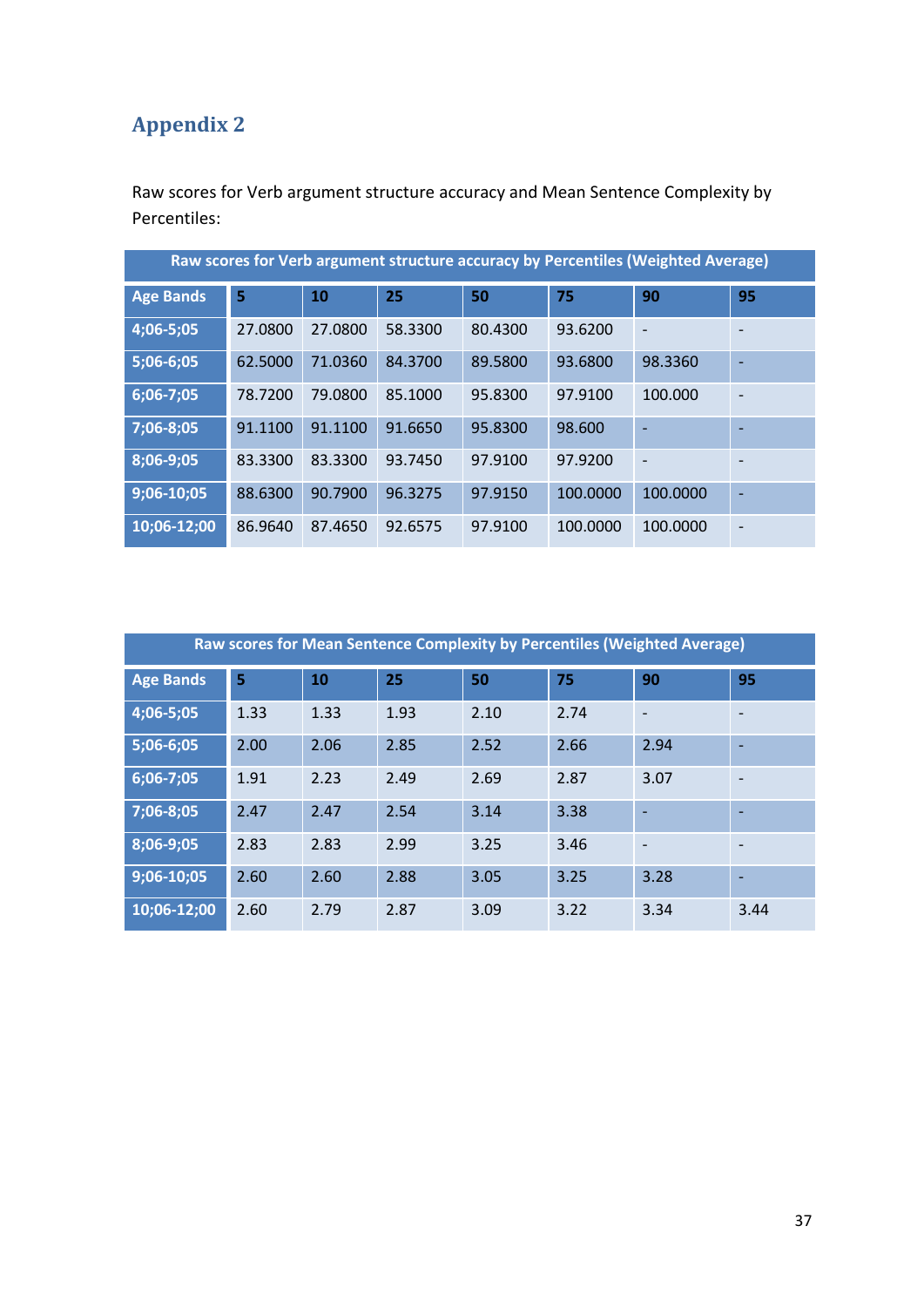# <span id="page-41-0"></span>**Appendix 3**

| Target Verb:     | Number of Total Errors: |
|------------------|-------------------------|
| Live             | $\boldsymbol{6}$        |
| <b>Steal</b>     | 5                       |
| Capture (1)      | $\boldsymbol{6}$        |
| <b>Chase</b>     | 5                       |
| <b>Sweeping</b>  | 6                       |
| <b>Destroy</b>   | 3                       |
| <b>Clear</b>     | 24                      |
| <b>Empty</b>     | $\overline{4}$          |
| Phone            | 11                      |
| <b>Flew</b>      | $\overline{2}$          |
| <b>Email</b>     | $\overline{7}$          |
| Lean $(1)$       | 11                      |
| Push             | $\overline{2}$          |
| <b>Run (1)</b>   | $\overline{2}$          |
| Pour             | 21                      |
| Fell             | $\boldsymbol{0}$        |
| <b>Pick</b>      | 3                       |
| <b>Spread</b>    | $\mathsf 9$             |
| Peel             | $\overline{2}$          |
| Grate            | $\overline{4}$          |
| Cover (1)        | 8                       |
| <b>Turn into</b> | 5                       |
| <b>Fill</b>      | 17                      |
| Give             | 4                       |
| <b>Stuff</b>     | 6                       |
| Land             | 10                      |
| Cover (2)        | 6                       |
| <b>Stay</b>      | 8                       |
| Yawn             | $\overline{4}$          |
| Lean $(2)$       | 10                      |
| <b>Take</b>      | $9\,$                   |
| <b>Shake</b>     | 6                       |
| Jump             | $\overline{2}$          |
| <b>Drop</b>      | $\mathbf{1}$            |
| <b>Run (2)</b>   | $\mathbf{1}$            |
| Groan            | 11                      |
| <b>Throw</b>     | $\overline{3}$          |
| <b>Sink</b>      | $\boldsymbol{9}$        |
| <b>Crawl</b>     | $\overline{4}$          |

Number of Verb argument structure errors produced for each target verb